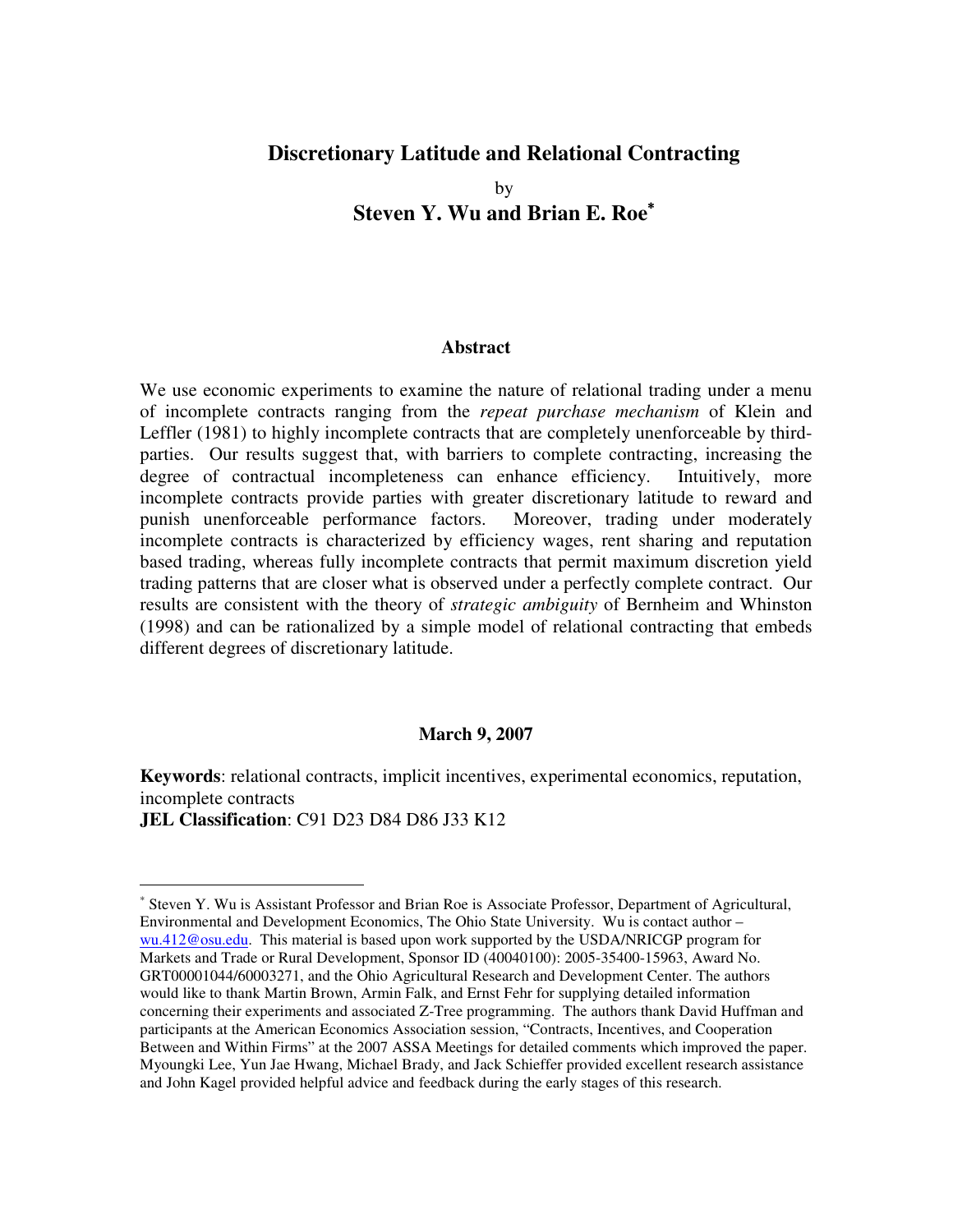### 1. INTRODUCTION

In this study, we use economic experiments to investigate the nature of relational trading under a range of incomplete contracts. While it is well known that contractual incompleteness can lead to hold-up problems and post contractual opportunism in oneshot interactions, researchers know less about how the *degree* of contractual incompleteness might impact efficiency, distribution, and the nature of trade, particularly in repeat trading environments. With regard to efficiency, the theory of *strategic ambiguity* of Bernheim and Whinston (1998) suggests that greater incompleteness may enhance surplus by providing greater discretionary latitude to implement informal incentives to self-enforce obligations that cannot be third-party enforced. But to the best of our knowledge, no empirical studies have been undertaken to investigate this issue.

Our experimental design involves trading between subjects that are randomly assigned to be buyers and sellers. Buyers and sellers trade across many identical periods, where in each period, buyers offer contracts to sellers in order to trade a unit of good that varies in quality. A contract is a price-quality pair, (*P,Q*), which a seller can accept or reject. In our IC1 treatment, quality, *Q,* is not third-party enforceable so that sellers have the latitude to deviate from *Q* after agreeing to a contract. Hence, buyers can enforce *Q* only via discretionary termination of sellers. Relational contracting under IC1 mimics the *repeat purchase mechanism* (RPM) of Klein and Leffler (1981). In our ICB treatment, *Q* remains third-party unenforceable and price, *P*, is partially third-party enforceable in that buyers may offer an *ex post* price that exceeds *P*; i.e. discretionary bonuses are permitted. This mimics a contract where the price (or wage) is enforceable but the discretionary bonus is not. In our final incomplete contract treatment (IC2), the contract is completely unenforceable by a third-party. The complete absence of thirdparty enforcement implies that a buyer has the *ex post* latitude to offer any price she chooses regardless of the contract offer, i.e., both discretionary bonuses and deducts are possible. We also conduct a complete contracting treatment (C), which involves perfect third-party enforcement of the contract and serves as a first best benchmark. Note that the regimes can be ranked in terms of the degree of contractual incompleteness as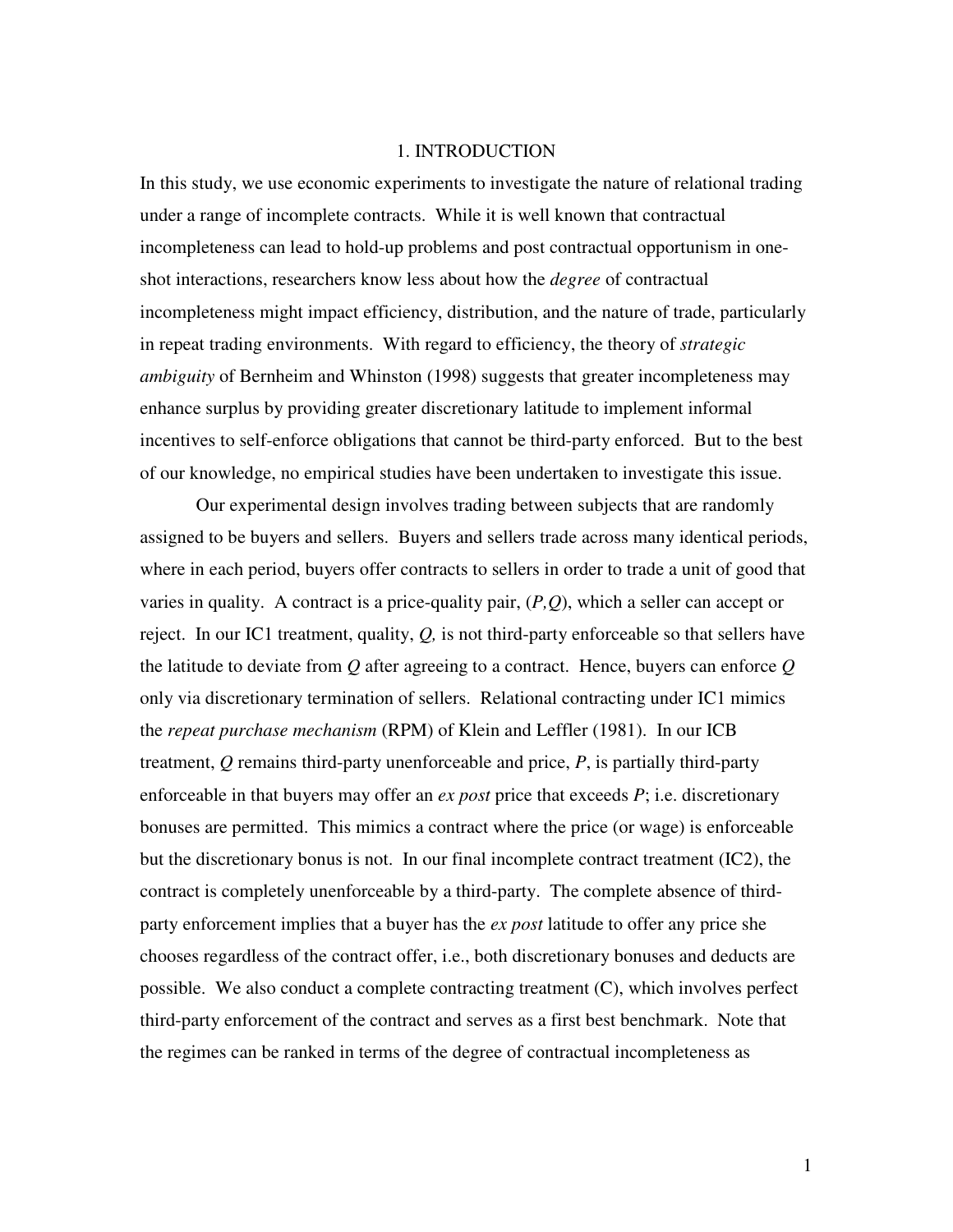follows: IC2>ICB>IC1>C. Thus, IC2 represents the most "incomplete" of the incomplete contracts, and IC1 is the most "complete" of the incomplete contracts.

Our results suggest that, as expected, efficiency is greatest under complete contracts (C). However, IC2 is the most efficient of the incomplete contracts, while the IC1 is the least efficient. Hence, when comparing among incomplete contracting regimes, a higher degree of incompleteness yields higher efficiency, which is consistent with the theory of *strategic ambiguity*. Our data suggest that efficiency gains from greater incompleteness result from the spontaneous use of discretionary bonuses and deducts by buyers. Specifically, if given the latitude, buyers are significantly more likely to grant discretionary bonuses when sellers honor contracts. Similarly, buyers are more willing to punish sellers by lowering prices or withholding payment in IC2 when sellers shirk. Moreover, sellers correctly anticipate that buyers will retaliate with deducts when contracts are not honored. These results are made even more compelling by the fact that they emerge spontaneously, i.e., subjects are never told to strategically adjust prices to incentivize quality. Our findings help clarify the degree to which discretionary bonuses and deducts are part of relational contracts and how sellers respond to these payments.<sup>1</sup>

Apart from efficiency issues, fundamental differences in trading patterns are also observed across regimes. Trading under the IC1 (i.e. the RPM) provides one extreme where sellers receive efficiency wages and earn a significant share of total surplus, while buyers care about the reputation of sellers. At the other extreme, efficiency wages, reputation-based trading, and seller rents dissipate in the complete contract (C). These patterns are consistent with well-known predictions of the RPM and corroborate the experimental results of Brown, Falk and Fehr (2004). A particularly novel finding of this study is that, as the degree of contractual incompleteness increases, trading patterns move away from what is observed under the RPM toward what is observed under the complete contract. In fact, under the most incomplete of the incomplete contracts (IC2), prices and rents received by sellers, as well as the degree of reputation-based trading, are closer to values observed under the complete contract than to values observed under the RPM.

<sup>&</sup>lt;sup>1</sup> MacLeod (2006) suggests that a better understanding of discretionary bonuses and deducts in relational contracts may be an important topic of investigation in the future.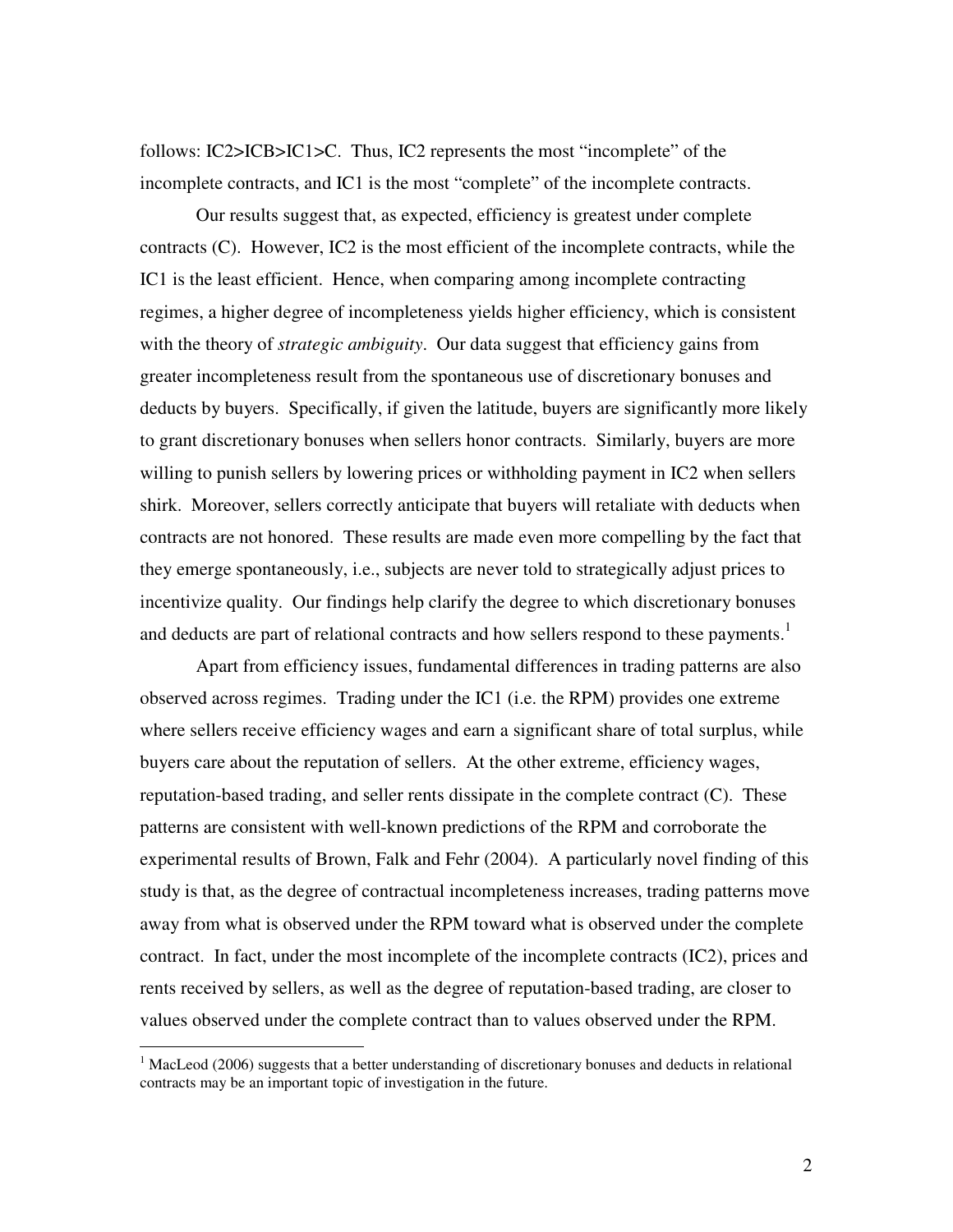Our study provides insights into recent questions concerning the *endogenous* incompleteness of contracts. Some legal scholars have been puzzled by why so many real world contracts appear to be deliberately incomplete. Scott (2003) collected information on a large number of cases that have been dismissed by U.S. courts and finds that a surprising number of them appear to be endogenously incomplete in the sense that many contracting parties decline to condition performance on verifiable performance measures that can be specified in a contract at low cost. Our results, combined with Bernheim and Whinston's (1998) theory*,* suggest that endogenous incompleteness may enhance efficiency when barriers to complete contracting exist.

Our findings may also shed light on how organizational form facilitates relational contracting outcomes. For instance, Baker, Gibbons, and Murphy (2002) suggest that make-or-buy decisions can affect the amount of discretion available to parties, which alters the set of feasible relational contracts. On a related theme, supply contracts tend to provide different discretionary powers relative to labor contracts which can influence whether downstream firms prefer to integrate with an upstream firm (making the upstream entity an "employee") or remain separate entities (making the upstream entity a "contractor"). In particular, discretionary *ex post* deducts are often acceptable to suppliers when the buyer observes low quality. On the other hand, due to minimum wage rules or labor market expectations, discretionary deducts may violate self-enforcement constraints in labor agreements so that discretionary bonuses rather than deducts tend to be the norm. Our results suggest that, all else equal, it is efficient for a firm to outsource as much as possible rather than to vertically integrate.<sup>2</sup>

Different legal regimes may also affect the feasibility of certain relational contracts. Williamson (1991) suggests that courts will adjudicate disputes over prices and other matters between firms but often refuse to intervene in similar matters involving parties within a firm. That is, the formal enforcement regime within firms is weaker than between firms, allowing for a greater range of relational contracts within firms. Thus,

<sup>&</sup>lt;sup>2</sup> This does not suggest that outsourcing is always more efficient - other contracting frictions and heterogeneous transaction characteristics may make vertical integration more efficient. Our point is that, *all else being equal*, outsourcing may be more efficient as it allows for a greater degree of discretionary latitude and therefore provides buyers with a broader range of informal incentives.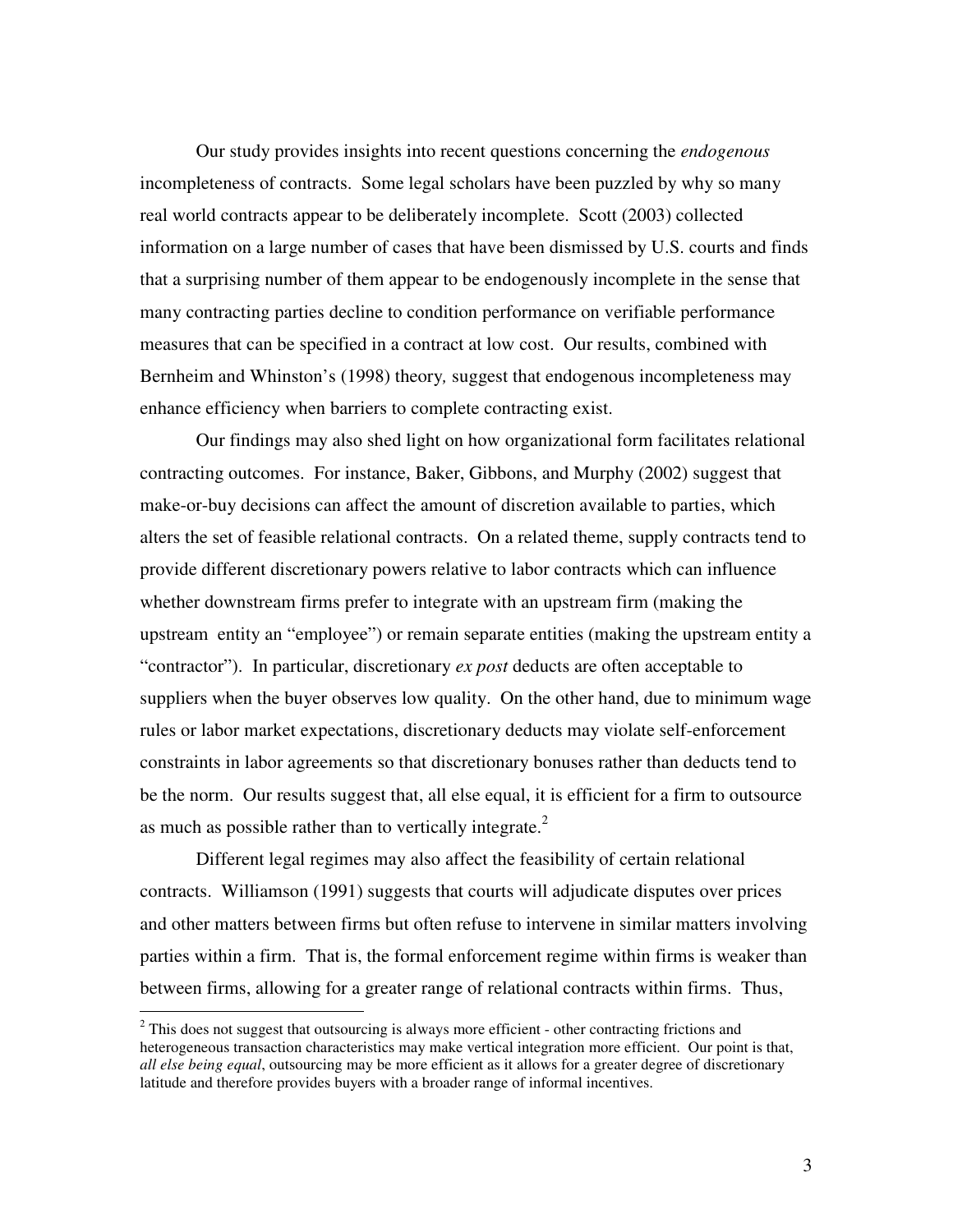under existing contract law, some transactions may be more efficient when conducted by different people or divisions within firms rather than across firms, *all else equal*.

Our results also support Acemoglu and Johnson's (2005) claim that weak contracting institutions appear to have only second order impacts on long-run economic growth. Indeed many of our experimental subjects were able to execute trades that approached full efficiency even in regime IC2, which mimics an environment completely devoid of third-party contract enforcement.

With regard to previous literature, while there is much theoretical progress concerning the nature and structure of relational contracts (e.g. Dixit 2003; Levin, 2003; Baker, Gibbons and Murphy 2002; Bernheim and Whinston 1998; MacLeod and Malcomson 1989 and 1998, among others), empirical knowledge of relational trading is still limited. In a recent survey of the literature, MacLeod (2006) suggests that most of the empirical studies on relational trading are motivated by the RPM, which is a relational contract of a very specific form. Under the RPM, efficiency wages combined with the threat of termination serve to self-enforce quality. Recent papers that have either directly tested or studied some implications of the RPM, include, but are not limited to, Cabral and Hortacsu (2006), List (2006), Brown, Falk and Fehr (2004), and Jin and Leslie (2003).<sup>3</sup> One common finding is that, with repeat purchase opportunities, when buyers can observe past quality, it does seem to discipline sellers as sellers do not want to jeopardize their reputation for high quality. <sup>4</sup> A second set of more specific findings from the Brown, Falk and Fehr (2004, hereafter BFF) experiments are remarkably consistent with the theoretical predictions of the RPM. Specifically, under the RPM, reputation for performance is important as buyers seek out specific sellers with whom they had success in the past and then form cooperative relationships that involve efficiency wages and generous rent sharing. The market then resembles a collection of bilateral trading islands

 $3$  Even though papers by List (2006), Jin and Leslie (2003), and Resnick and Zeckhauser (2002) study reputational trading using market data, it is not clear that the observed reputation mechanisms can be rationalized by the RPM. As Cabral and Hortacsu (2006) point out, reputation mechanisms can be quite complex and difficult to link with any specific theory.

<sup>&</sup>lt;sup>4</sup> MacLeod (2006, note 31) suggests that there is some controversy regarding the precise meaning of reputation. He coins the term "reputation for performance" which is consistent with Camerer's (2003) statement that an agent's reputation is tied to "…the probability that she….will take a certain action."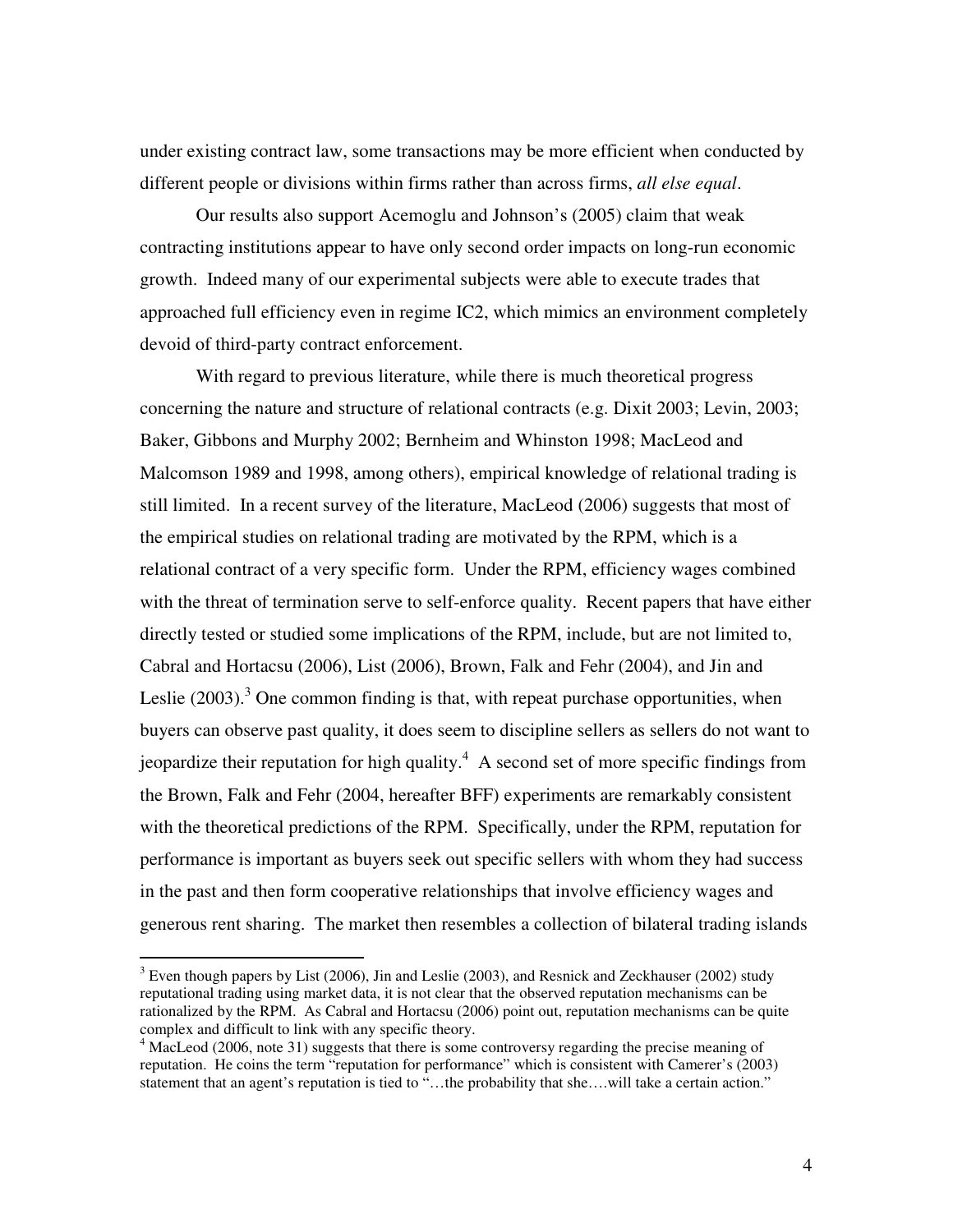that are insulated from competitive pressures because buyers focus on the identity of trading partners rather than on getting the best price. This is in stark contrast to the case where quality *is* third-party enforceable, in which case trade is no longer characterized by reputation-based trading, rent sharing, or efficiency wages. Given that our basic experimental platform is similar to the one used by BFF, our RPM results confirm many of their results. The most important difference between our study and BFF is that we add two incomplete contracting treatments, ICB and IC2, so that we can assess how the nature and efficiency of trade differs across different relational contracting environments.

While the RPM offers a good description of trading behavior in situations where the consequences of low quality are severe, such as when consumers become ill after eating at a restaurant, when products are unsafe, or when a health care provider is observed to be negligent, there may be other contexts that involve other types of relational contracts. For some transactions, buyers might not use termination as a means of disciplining sellers if other *ex post* remedial actions are available. For example, Banerjee and Duflo (2000) show that sellers in the Indian software industry can take corrective remedial actions after low quality is observed in order to preserve their reputation with buyers. An even simpler form of a remedial action is for buyers to demand or for sellers to provide discretionary deducts in prices, which is an assumed part of many relational contracting models (e.g. Levin 2003), and allowable under the Uniform Commercial Code. In most labor settings, workers are rarely fired after the first mistake; instead, they are given the opportunity to correct their errors. Furthermore, when employees fail to perform, discretionary bonuses or raises can be withheld in lieu of termination. Thus, it is important to compare and contrast relational trading across environments that enable different degrees of discretionary latitude. This is the first study that we are aware of that investigates this topic.

# 2. THEORY AND PREDICTIONS

The degree of discretionary latitude under each contract depends on the degree to which the underlying formal contract is third-party enforceable. When a formal contract covers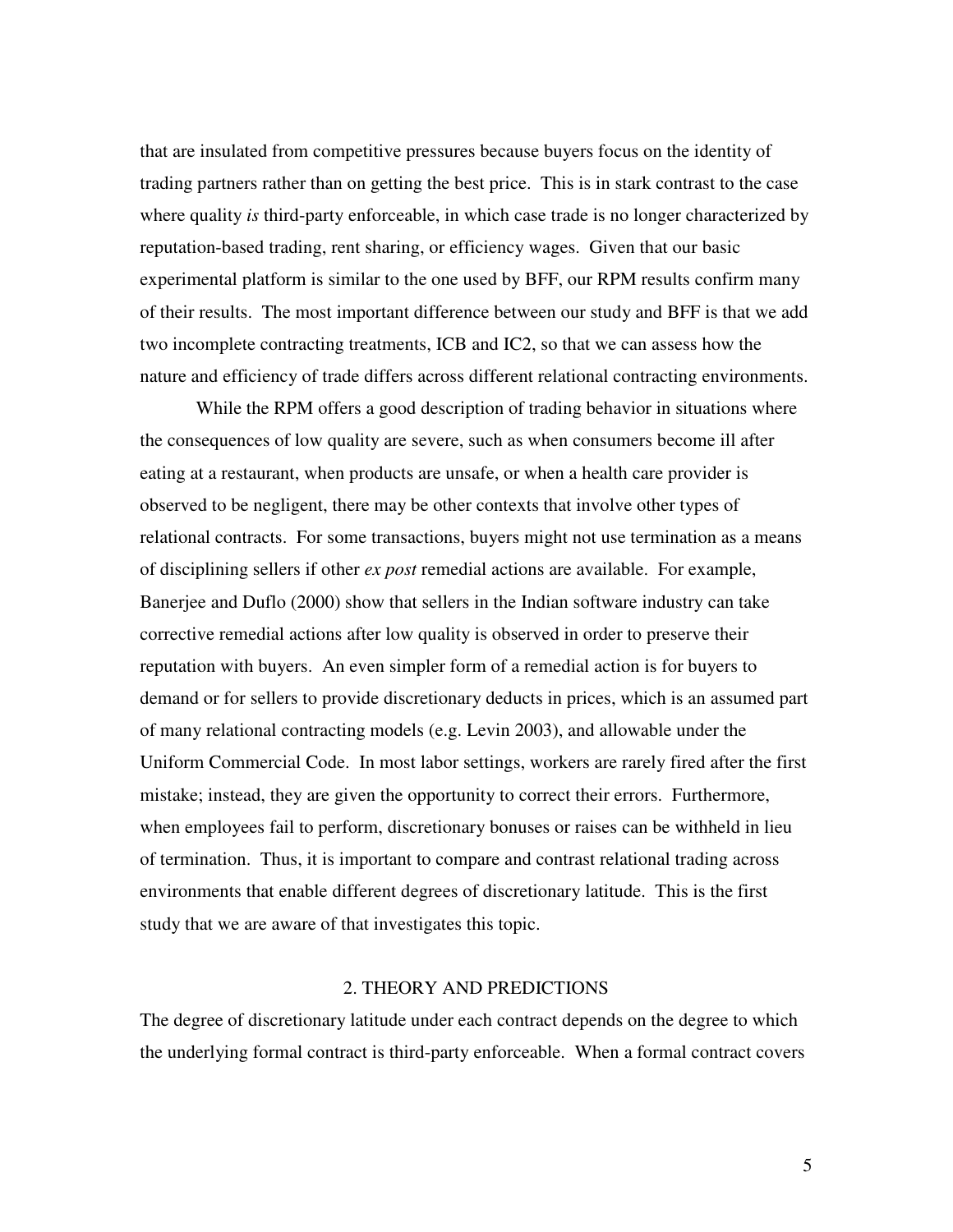all relevant contingencies and can be perfectly enforced by a third-party, then it is complete and the contracting parties have no latitude to deviate from the contract. Because perfect third-party enforcement is rare, incomplete contracts tend to be the norm in practice, i.e., at least one party has some discretionary latitude (e.g. Bernheim and Whinston 1998; Scott 2003). Nonetheless, even in the realm of incomplete contracts, contracts will typically range from highly "complete" incomplete contracts (i.e. those that specify obligations to the maximal extent possible given limits to third-party enforceability), to those that are fully incomplete (i.e. contracts are good on paper only – nothing is legally binding). In a world of incomplete contracts, parties must find ways to self-enforce certain obligations, either through the design of option contracts (e.g. Noldeke and Schmidt 1995) or by engaging in relational contracting. We focus on relational contracting and assume a trading environment that rules out option contracts.

Suppose that a buyer and seller can potentially trade one unit of a good with a quality index  $q \in [q, \overline{q}]$ , where *q* is observable but may not be enforceable by a thirdparty. If trade occurs at some price, *p*, the payoffs to the buyer and seller are  $\pi = R(q) - p$  and  $U = p - c(q)$ , respectively, where the revenue function,  $R(q)$ , obeys  $R(q) = 0$ ,  $R'(q) > 0$  and  $R''(q) \le 0$ . The cost of producing a good of quality *q* is  $c(q)$ , where  $c(q) = 0$ ,  $c'(q) > 0$  and  $c''(q) \ge 0$ . Hence, the buyer and seller's profits from exchange are functions of *q*. If no trade occurs, then the buyer earns zero and the seller earns a reservation payoff of  $\overline{u}$ . Social surplus is then given by  $S = R(q) - c(q) - \overline{u}$ . Assume  $S \ge 0$  and  $R'(q) \ge c'(q)$ ,  $\forall q \in [q, \overline{q}]$ , so that trade at  $q = \overline{q}$  is socially efficient.

The timing of a one-shot trading (stage) game is as follows. At time 0, the buyer can make a take-it-or-leave-it offer to the seller. The contract specifies price, *P*, and quality, *Q*. At time 1, the seller decides whether to accept or reject the contract. If the contract is rejected, the game ends and each party earns reservation payoffs 0 and  $\bar{u}$ . If it is accepted, the parties move to time 2 where the seller chooses actual quality *q,* which may not equal *Q*, depending on whether quality is third-party enforceable. At time 3, after *q* is observed, the buyer chooses actual price, *p* which may differ from *P* if price is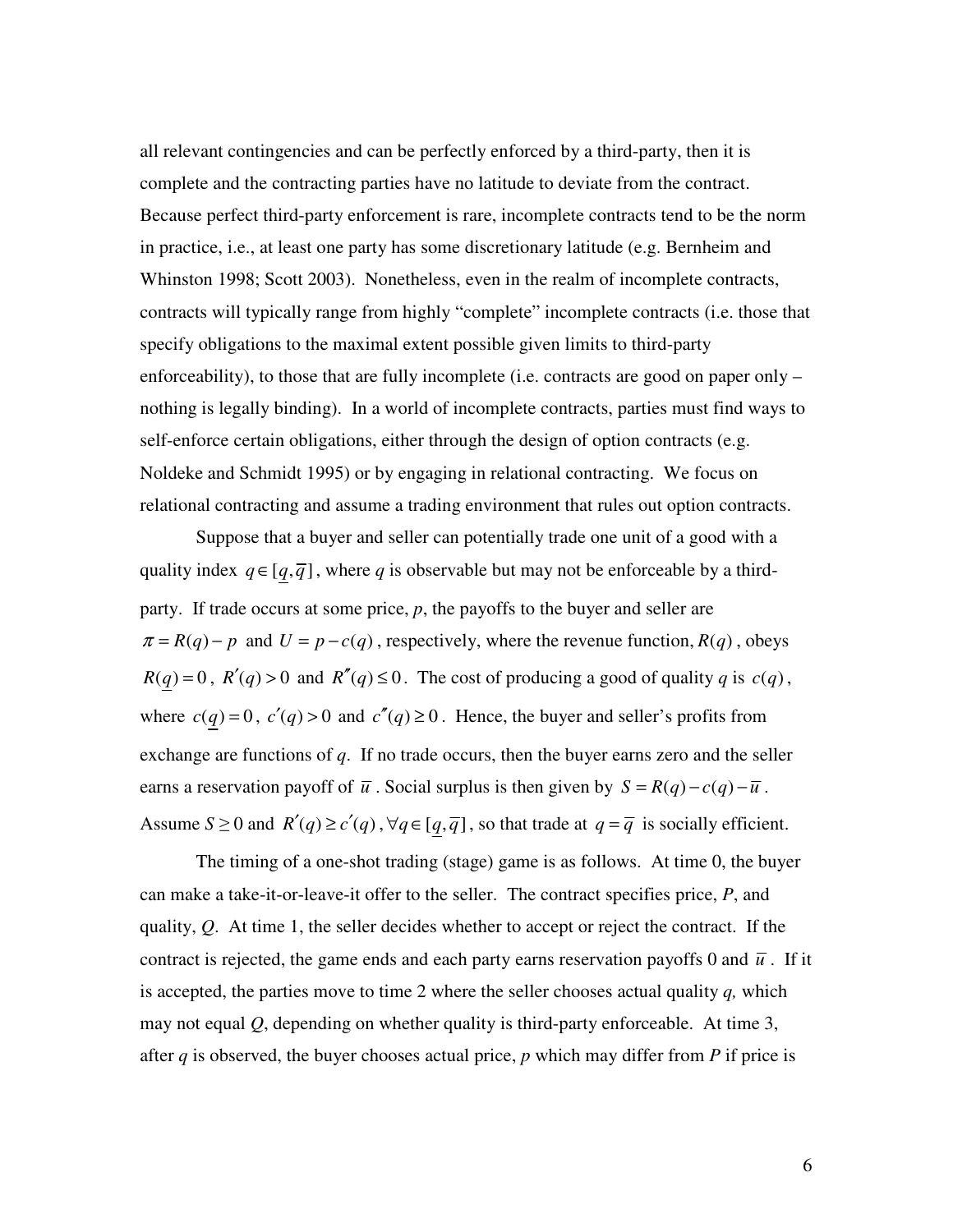not third-party enforceable. We assume that the parties cannot renegotiate the trading decision after performance is observed, so that option contracts in the spirit of Noldeke and Schmit (1995) are ruled out. Thus, remedies to noncontractibility must depend on repeated interactions rather than on renegotiation and options.<sup>5</sup>

To be consistent with our experimental design, we consider four regimes that vary by the degree of contractual incompleteness. Furthermore, we assume the enforcement regime is exogenous to the trading parties. Our analysis also focuses on what *would* be the trading outcomes *if* agents configure written contracts that are enforceable to the maximum extent allowable under the enforcement regime. That is, we focus on *conditionally complete* contracts where contracts are enforceable to the fullest extent possible given enforcement limits, although the contracts are still incomplete compared to contracts with perfect third-party enforcement<sup>6</sup> The four regimes we examine are: *1. Complete Contract (C):* Agents can structure a contract that is perfectly third-party enforceable; i.e., parties have no *ex post* discretionary latitude. Here, both *P* and *Q* are exogenously enforced so that the only possible *ex post* outcome is *p=P* and *q=Q. 2. Incomplete Contract 1 (IC1):* This is identical to regime C except quality is not thirdparty enforceable. Thus, *ex post* the seller may choose any quality level; i.e.,  $q \neq Q$  is possible. This regime corresponds to the RPM, which would be the "conditionally complete" contract in this regime. That is, with a barrier to third-party enforcement of *q,* the most complete contract in this regime would entail full enforcement of *P. 3. Incomplete Contract B (ICB):* This is identical to IC1 except the buyer can adjust prices upward *ex post*. In other words, the buyer has the latitude to offer an unenforceable bonus to the seller. The conditionally complete contract in this regime is "less complete" than in IC1 because *P* is not fully enforceable, as the buyer always has some latitude to offer some *p>P*, *ex post.*

 $<sup>5</sup>$  This assumption enables us to focus on relational contracting environments such as those studied by</sup> Levin (2003).

<sup>&</sup>lt;sup>6</sup> When there are no barriers to third-party enforcement, then the qualifier "conditionally" can be eliminated and parties can write "complete contracts." Moreover, while not allowed in our experiments, in practice, agents can always endogenously select less complete contracts in any given regime. Our analysis of a menu of regimes then provide insights into when agents may choose to write conditionally complete contracts versus conditionally incomplete contracts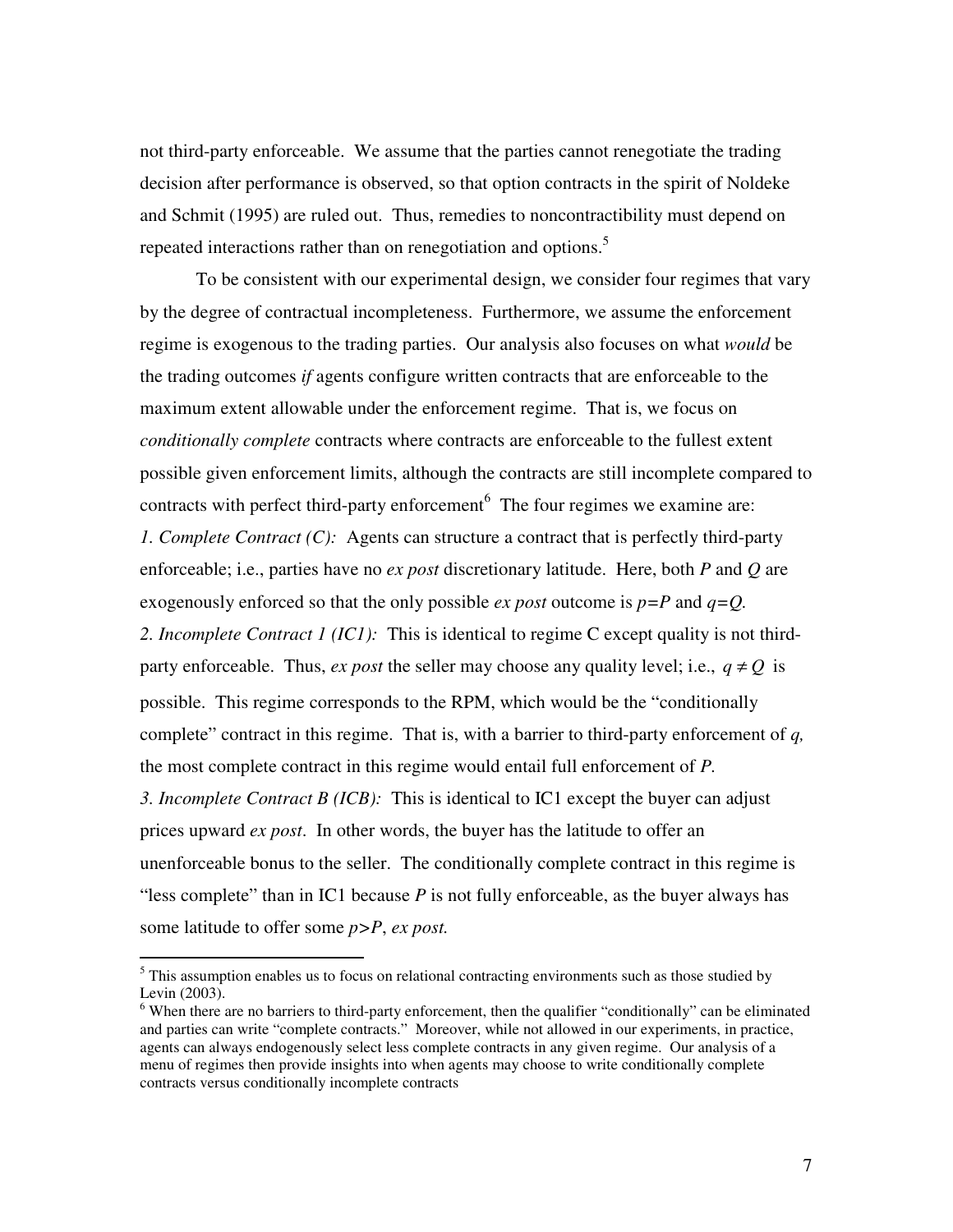*4. Fully Incomplete Contract (IC2):* Neither *P* nor *Q* are third-party enforceable so that full discretion exists for both parties. Thus, *ex post,* the seller can choose any *q* he desires and the buyer can choose any *p* she desires without restriction. One can think of this treatment as one that is completely devoid of formal contracting institutions or good faith laws to protect the contracting parties. Here, buyers have no legal recourse for enforcing quality and sellers cannot collect payment from buyers, except through informal means. This treatment also allows for the use of discretionary bonus or discretionary deducts as the buyer can choose to either increase *p* above *P* or reduce *p* below *P*, *ex post*.

## 2.1. *One-Shot Contracting*

In one-shot interactions, it is fairly straightforward to rank the various contracting regimes in terms of efficiency (assuming contracts are conditionally complete) as some regimes will result in higher quality, and hence, higher efficiency, than other regimes.

PROPOSITION 1: *In a one-shot interaction, the trading outcomes are*

- *i*)  $q = \overline{q}$  *and*  $p = c(\overline{q}) + \overline{u}$  *in regime C,*
- *ii*)  $q = q$  *and*  $p = c(q) + \overline{u}$  *in regimes IC1 and ICB, and*
- *iii) no trade takes place in regime IC2.*

PROOF: See appendix.

Proposition 1 predicts that full efficiency occurs only under regime C, with full third-party enforcement of contracts. With only partial enforcement (IC1 and ICB), trade occurs but only at the minimal quality level. When third-party enforcement is altogether absent (IC2), the market collapses. This proposition is consistent with common intuition amongst economists and legal scholars that a greater degree of contractual completeness improves efficiency by reducing hold-ups and other *ex post* rent-seeking problems. Hence, improving third-party enforcement of contracts would enhance welfare.

# 2.2. *Repeat Trading*

In contrast to the one-shot setting where predicted outcomes are stark for IC1, ICB and IC2, higher efficiency and cooperation can be sustained via relational incentives when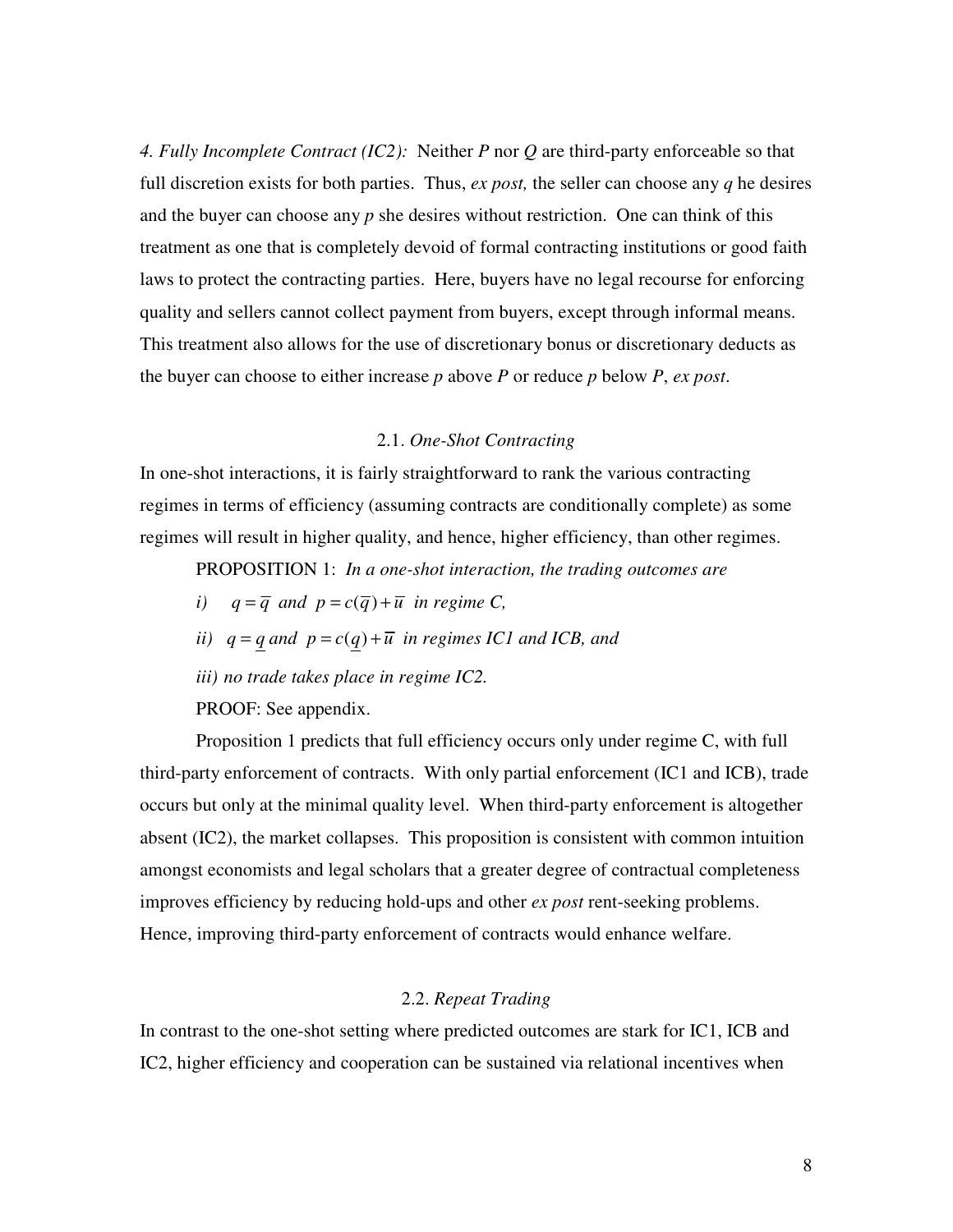repeat trading is possible. In repeated interactions, the promise of future rewards and punishments can discipline short-run opportunism and promote cooperation. However, we show that the strength of cooperation and the magnitude of future rewards and punishments are dependent on the degree of discretionary latitude and many of the predictions from the one-shot environment are reversed in the repeat trading environment. The key message of this section is that, when agents can rely on informal incentives, incremental improvements in third-party enforcement, which permits agents to write more "complete" contracts, no longer necessarily improves efficiency.

To show that the repeat trading environment can reverse the predictions concerning contract regime efficiency in the one-shot environment, we assume that buyers and sellers interact an infinite number of times.<sup>7</sup> We begin our modeling by stating the following assumptions.

A.1. INFORMATION: *The buyer and seller only know their own past actions and the past actions of parties with whom they have interacted. The buyer and seller do not know the past actions of parties with whom they have not traded.*

A.2. STRATEGIES: *In each period, t, a buyer offers a contract (P,Q) to a seller, followed by the seller's reject/accept decision. Upon acceptance, the seller then chooses q, which may differ from Q. After observing q, the buyer chooses p, which may differ from P. Finally, the buyer decides whether to renew the contract the next period. The relationship continues if and only if a buyer offers a contract and the seller accepts the contract. These decisions depend on the history of play through period t-1.*

A.3. PAYOFFS: *Each party's payoff is given by the discounted sum of her stagegame payoff. The common discount factor is*  $\delta \in (0,1]$ *.* 

A.4. EQUILIBRIUM: *We focus on subgame perfect equilibria under the assumption that buyers and sellers cooperate if cooperation results in higher present*

<sup>&</sup>lt;sup>7</sup> We focus on the infinitely repeated game because it is mathematically less cumbersome, more intuitive, and should yield similar qualitative predictions as a finitely repeated model. It would not be difficult conceptually to derive similar qualitative results in a finitely repeated setting under the assumption that there exists in the population "cooperative" types. Kreps, Milgrom, Roberts, and Wilson (1982) show that if some fraction of traders are "cooperative" and that this is common knowledge, then positive rents can exist even in the last stage of a finitely repeated game. The existence of such rents creates a mechanism for sustaining cooperation in earlier periods even among selfish traders.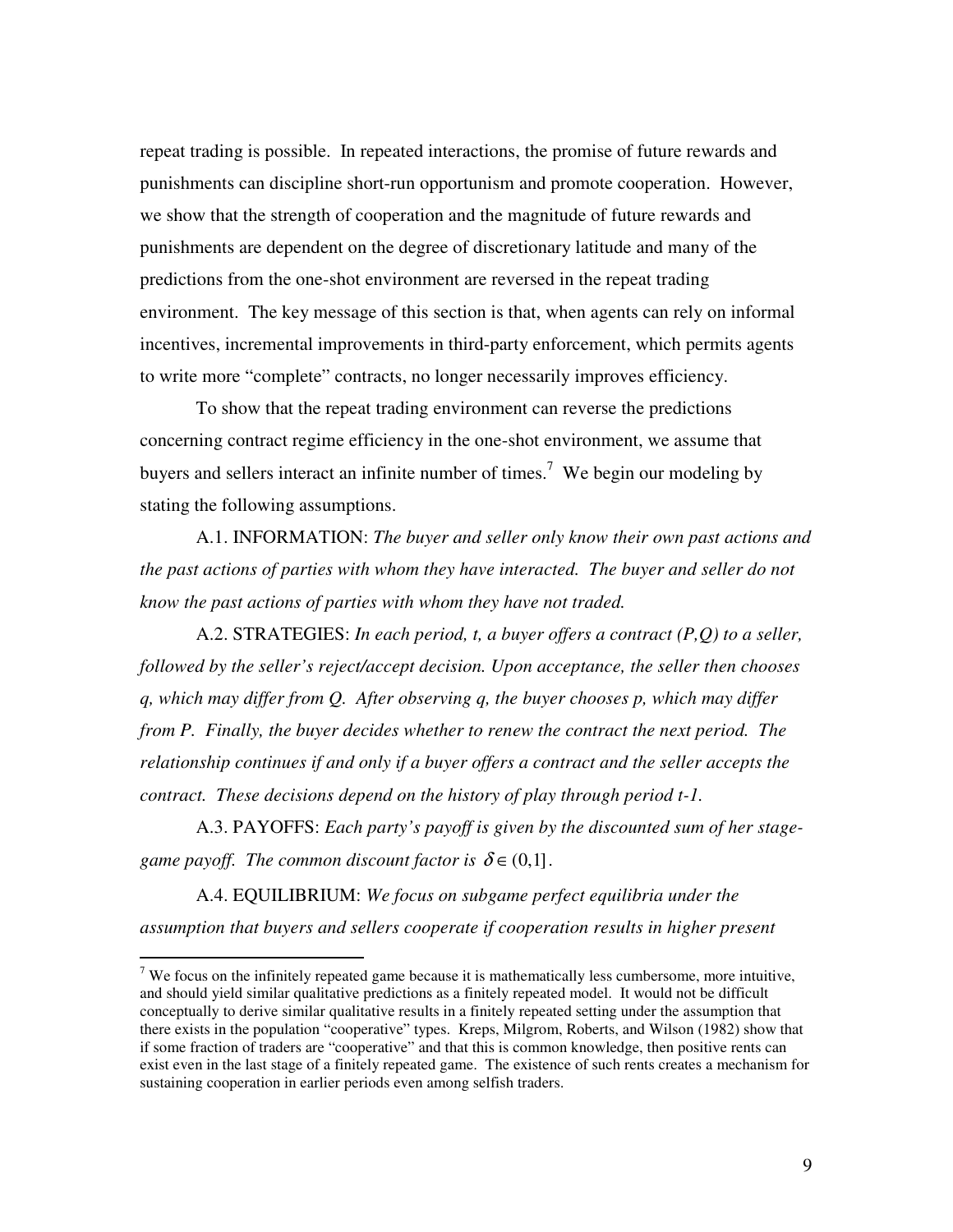*value of payoffs than non-cooperation. Cooperation occurs in each stage t if the history of play through t-1 has been cooperation and the parties break off trade in response to any deviation. The following deviations may be observed in each regime:*

*i) C – if the history of trade has been high price and high quality (P\*,Q\*), then, the buyer deviates in period t by offering some*  $P \neq P^*$ *.* 

*ii) IC1 – same as regime C with the addition that, after acceptance, the seller can further deviate by choosing*  $q < 0$ <sup>\*</sup>.

*iii*) *ICB* – *same as regime IC1* with the *addition* that *if* the *seller supplies*  $q \ge Q^*$ *the buyer can further deviate by choosing*  $p = P^*$  *(buyer withholds bonus payment for good performance).*

*iv*) *IC2* – *same as regime ICB with the addition that if the seller chooses*  $q \geq Q^*$ , *the buyer can further deviate by choosing*  $p \leq P^*$  *(buyer deducts the price or fails to pay bonus even when performance is good). 8*

Note that by using the term "may be observed" in describing the deviations, we introduce some vagueness into A.4. However, this vagueness is unavoidable, especially in an experimental setting, as implicit components of relational contracts depend heavily on the expectations held by the parties as a relationship evolves. For example, in regime ICB, rather than pay a bonus, the buyer may set a high *P\** relative to the market so that the seller may continue to cooperate even when no bonus is paid; i.e. there is no expectation of a bonus. Similarly, in IC2, it is unclear whether buyers and sellers expect deducts or bonuses (or both) to be used a priori. In our experiments, we observe a range of behaviors as some paid bonuses, others used deducts and some used neither.

It is also important to note that we do not explicitly model renegotiation or derive a complete set of renegotiation proof contracts in order to avoid complex issues associated with the renegotiation of infinitely repeated games. While this is less than theoretically satisfying, the purpose of our model is to provide a heuristic framework for

<sup>&</sup>lt;sup>8</sup> With regard to case (iv), it should be noted that it is also possible that, if  $q < Q^*$ , the buyer and seller can "settle-up" by the buyer paying some price  $p < P^*$ ; i.e. the buyer gets a rebate for low quality. If this is the case, the buyer and seller may let bygones be bygones and continue to cooperate in the future.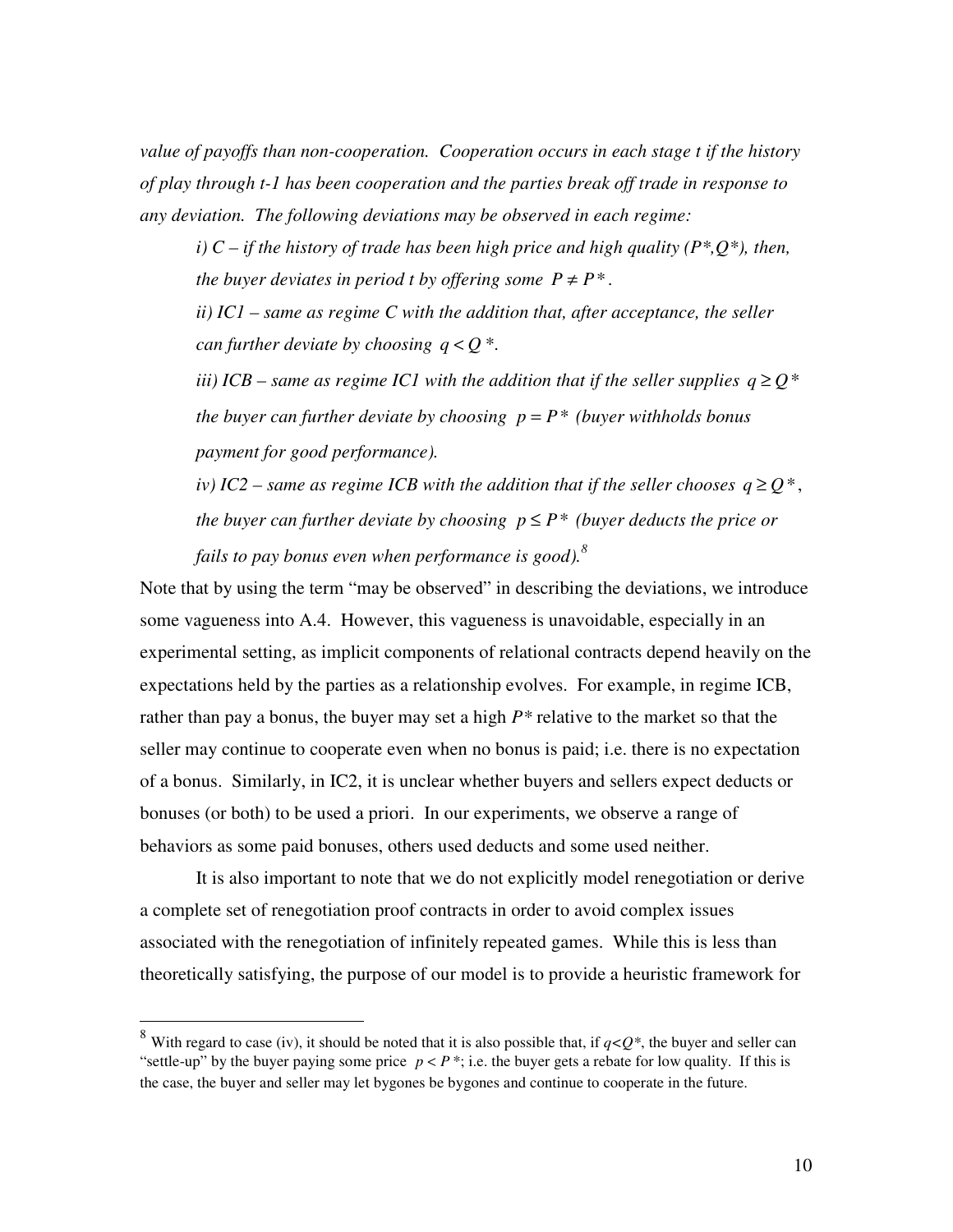generating testable hypotheses for our experiments.<sup>9</sup> What is important in our context is whether experimental subjects believe that punishments for deviation (i.e. breaking off of trade) will be credible. If subjects believe that renegotiation is likely to occur, then incentives for cooperation will be undermined. We believe that there are two reasons why our subjects would find punishments for deviation credible. First, our experimental design does not permit explicit contracts to be renegotiated at any time in a stage-game. Second, even if subjects can renegotiate agreements across periods (across stage-games), the fact that there are more sellers and buyers (more details later) in our experimental marketplace means that there will always be some unemployed sellers in each period. Thus, when a deviation occurs, buyers know that there will always be another seller waiting in line to receive a contract which weakens buyers' incentives to renegotiate with any specific seller. Moreover, because sellers know this, they also know that there is a nontrivial probability that they will be unemployed in the future if they deviate.

Turning to the modeling, under IC1, if the seller accepts a contract  $(P, Q)$ , then she can either cooperate by choosing  $q \ge Q$  or shirk by choosing  $q < Q$ . Under A.4.(ii), any shirking by the seller will trigger non-cooperation in the future by the buyer so we consider only the seller's most profitable deviation from the contract, which is  $q = q$  and yields a stage-game payoff of  $P - c(q)$ . Then in the future, the seller can guarantee himself at least,  $\bar{u}$  so that if it is optimal for the seller to shirk, then the present value of the seller's payoffs is:

$$
(1) \qquad V_{IC1}^s = P - c(\underline{q}) + \frac{\delta \overline{u}}{1 - \delta}
$$

On the other hand, if it is optimal for the seller to cooperate, then the present value is,

(2) 
$$
V_{IC1}^c = \frac{P - c(q)}{1 - \delta}
$$
 where  $q \ge Q$ 

Equations (1) and (2) imply that it is optimal for the seller to honor the agreement if and only if,

 $9$  See Bernheim and Whinston (1998) and MacLeod (2006) for discussions about renegotiation in repeated trading environments with incomplete contracts.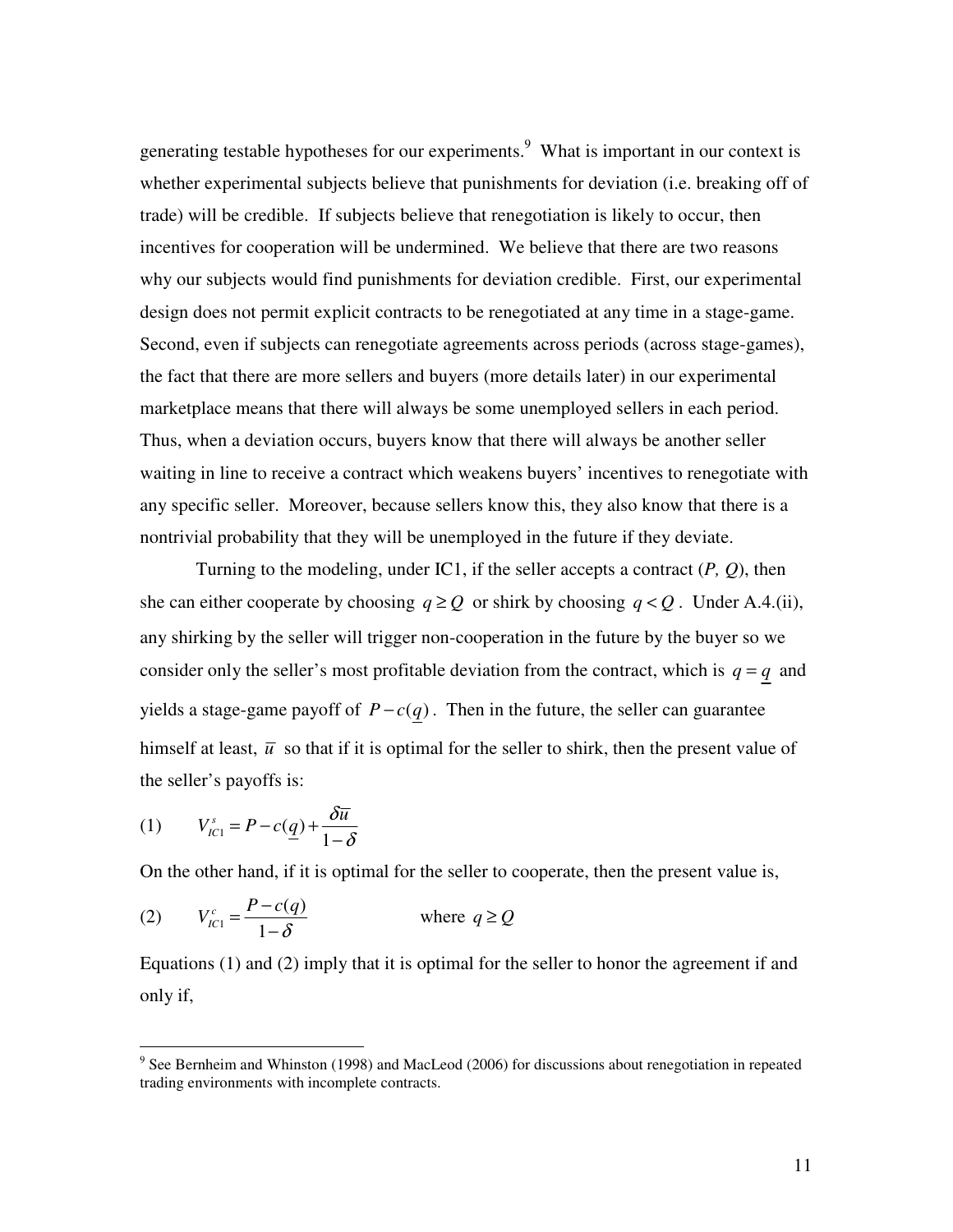$$
(3) \qquad \frac{P - c(q)}{1 - \delta} \ge P - c(q) + \frac{\delta \overline{u}}{1 - \delta}
$$

Expression (3) can be restated as,

(4) 
$$
P \ge c(\underline{q}) + \overline{u} + \frac{c(q) - c(\underline{q})}{\delta}
$$

which gives the lower bound on *P* for inducing seller cooperation. Therefore, at the beginning of the stage-game, if the buyer wants to induce the seller supply some  $q \geq Q > q$ , it must offer at least the one-shot price plus a premium (efficiency wage) of  $c(Q) - c(q)$ δ − . A profit-maximizing buyer would offer  $(Q)-c(q)$  $(q)$  $c(Q) - c(q)$  $P = c(q) + \overline{u} + \frac{\overline{u} + \overline{v}}{\delta}$ −  $=c(q) + \overline{u} + \frac{\overline{u} + \overline{u} + \overline{u} + \overline{u} + \overline{u}}{s}$ . This yields stage-game profits of  $U_{\textit{\tiny{IC1}}}$  $(1-\delta)$   $c(Q)-c(q)$  $_{IC1} = P - c(q)$  $c(Q) - c(q)$  $U_{IC1} = P - c(q) = \bar{u}$ δ δ  $= P - c(q) = \overline{u} + \frac{(1-\delta)\left[c(Q) - c(q)\right]}{s}$  for the seller,

which exceeds the seller's outside payoff when  $\delta$  < 1. The buyer is willing to participate if  $\pi_{IC1} = R(Q) - P \ge 0$  or

$$
(5) \qquad \pi_{IC1} = R(Q) - c(q) - \overline{u} - \left[ \frac{c(Q) - c(q)}{\delta} \right] \ge 0.
$$

Turning now to ICB, note that the key difference between this regime and IC1 is that after the buyer observes the seller's choice of *q*, the buyer has the latitude to choose an actual price,  $p(q) \ge P$ . We can denote a discretionary bonus by  $b(q) = p(q) - P > 0$ . Under A.4.(iii), the buyer has an informal understanding with the seller that a bonus will be paid whenever  $q \geq Q$ . A failure by the buyer to pay the bonus constitutes a deviation and a signal of future non-cooperation which can cause the relationship to unravel.

Consider the last mover of the stage-game where the buyer has observed the choice of *q* by the seller. If the seller has chosen  $q \ge Q$  (the case of  $q < Q$  is trivial), the buyer can pay a "bonus" by choosing  $p(q) > P$  or not by choosing  $p(q) = P$  thereby triggering future non-cooperation by the seller. If it is optimal for the buyer to shirk on the bonus, then the present value of the buyer's payoffs is (buyer earns 0 in the future):

$$
(6) \qquad \Pi_{ICB}^s = R(q) - P
$$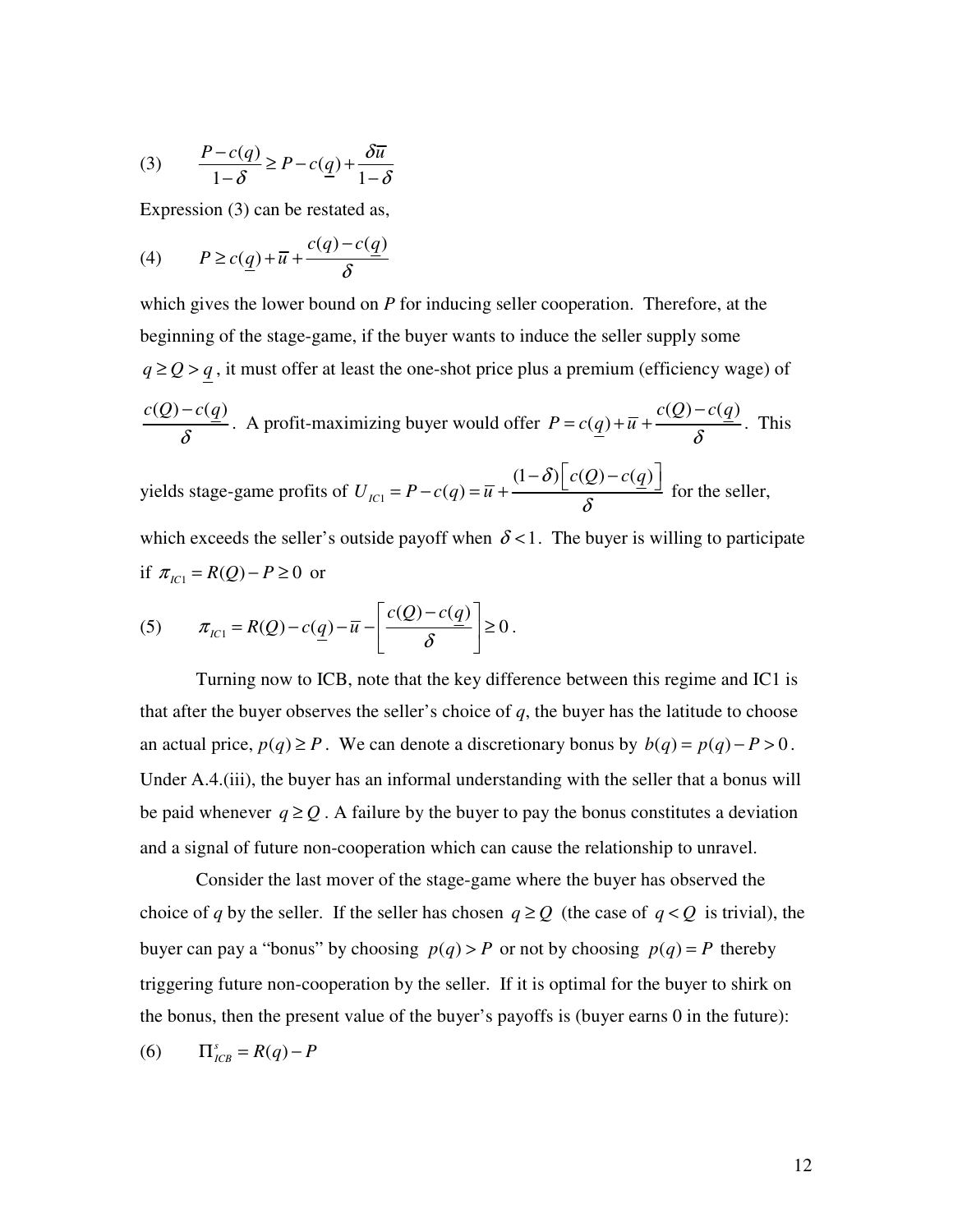On the other hand, if it is optimal for the buyer to pay the bonus, then we have,

$$
(7) \qquad \Pi_{ICB}^c = \frac{R(q) - P - b(q)}{1 - \delta}
$$

Equations (6) and (7) imply that it is optimal for the buyer to pay the bonus if and only if,

$$
(8) \qquad \frac{R(q) - P - b(q)}{1 - \delta} \ge R(q) - P
$$

Backward induction within the stage-game brings us to the choice of *q* by the seller. The seller's problem is analogous to his problem under IC1 with the exception that now shirking will cost him both the bonus  $b(q)$  and future cooperation with the buyer. Hence, it is optimal for the seller to honor the agreement if and only if,

(9) 
$$
\frac{P+b(q)-c(q)}{1-\delta} \ge P-c(\underline{q})+\frac{\delta \overline{u}}{1-\delta}
$$

This inequality (9) can be expressed as,

$$
(10) \qquad P \ge c(\underline{q}) + \overline{u} + \frac{c(q) - c(\underline{q}) - b(q)}{\delta}
$$

Comparing (10) to (4), one can see that the availability of a bonus allows the buyer to lower *P*. Thus, at the contract formation stage, the buyer must offer (*P, Q*) such that both parties are willing to participate. That is, the contract must satisfy,

$$
(11) \qquad U_{\text{ICB}} = P + b(q) - c(Q) \ge \overline{u}
$$

(12) 
$$
\pi_{ICB} = R(Q) - P - b(q) \ge 0
$$

We now look at IC2 where neither *P* nor *Q* are enforced by a third-party. Within each trading stage, after the buyer observes *q*, the buyer can choose any  $p(q) \ge 0$  she wants including not paying for the good ( $p(q) = 0$ ). The buyer can also condition price on quality so as to create discretionary bonus and deducts to motivate the seller. Whether opportunism occurs (buyer refuses payment) or relational contracting emerges depends on the evolution of expectations and norms of trading during the course of repeated transactions. Under A.4.(iv), the expectations are such that if the seller supplies  $q \geq Q$ , and the buyer chooses  $p > P$ , then cooperation is achieved and the parties are willing to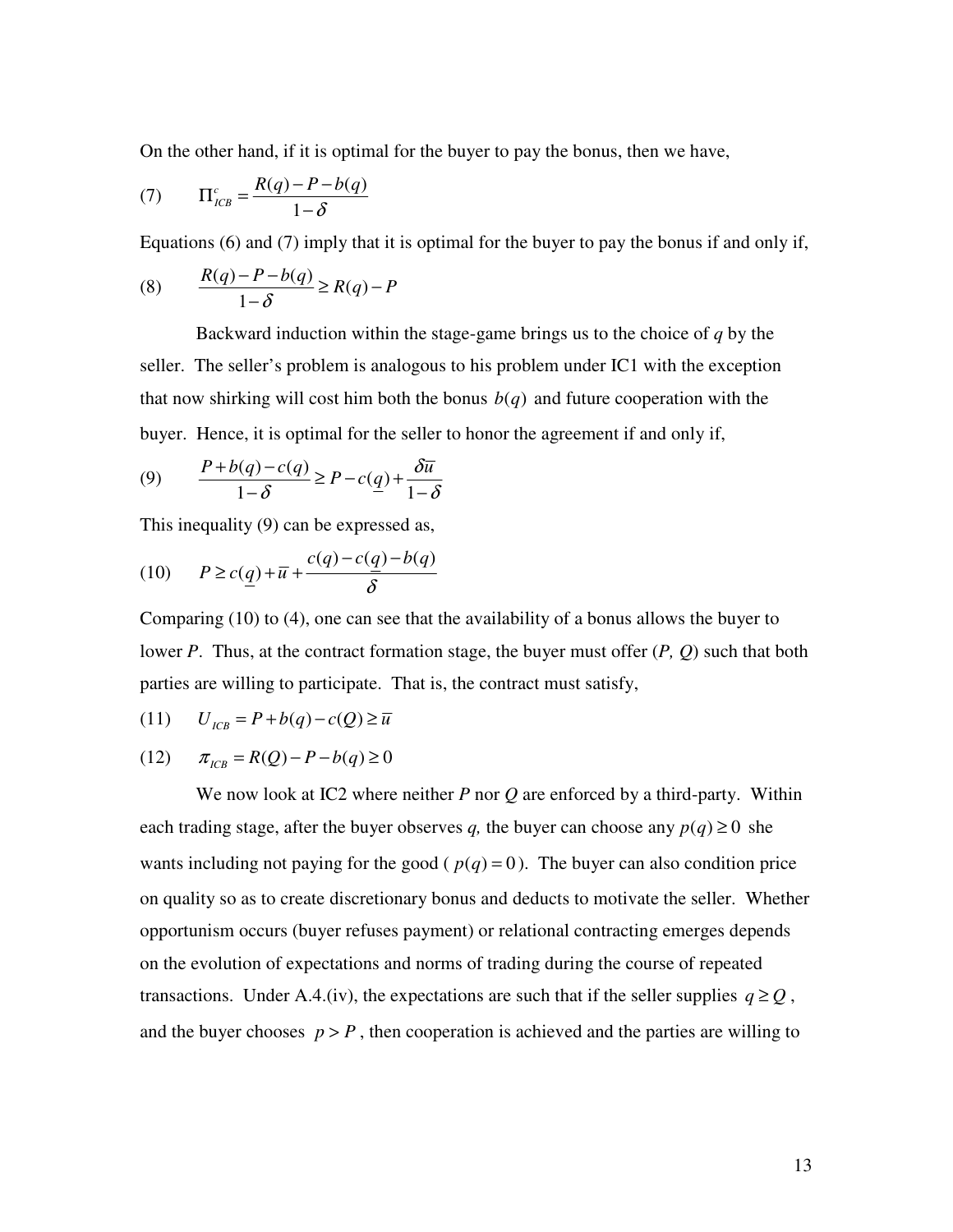cooperate in the future. If  $q < Q$ , then the buyer pays  $p < P$  and the parties no longer cooperate. Non-cooperation can also be triggered if  $q \ge Q$  and  $p \le P$ .

The sequence of steps in a stage-game of IC2 is similar to those in ICB with the exception that, in the final step, after the buyer observes *q* and chooses  $p(q)$ , there is no restriction on  $p(q)$  other than non-negativity. We define a "bonus" as  $b(q) = p(q) - P > 0$ and a "deduct" as  $d(q) = p(q) - P < 0$ . But if a deduct triggers future non-cooperation, then the buyer may as well choose the most profitable deduct which would be to set  $p = 0$ which implies that  $d(q) = -P$ . Thus, if the seller has chosen  $q \ge Q$ , the buyer can either cooperate by paying a bonus or behave opportunistically by not paying a bonus, or worse yet, imposing a deduct. It is optimal for the buyer to cooperate if and only if,

(13) 
$$
\frac{R(q)-P-b(q)}{1-\delta} \ge R(q)-P-d(q)
$$

Backward induction within the stage-game brings us to the seller's choice of *q.* It is optimal for the seller to honor the agreement if and only if,

(14) 
$$
\frac{P+b(q)-c(q)}{1-\delta} \ge P+d(q)-c(q)+\frac{\delta \overline{u}}{1-\delta}
$$

Inequality (14) can be expressed as,

(15) 
$$
P \ge c(\underline{q}) + \overline{u} + \frac{c(q) - c(\underline{q}) - [b(q) - d(q)]}{\delta} - d(q)
$$

By letting  $d(q) = -P$  in (15), it is straightforward to show that *P* is indeterminate in this case. What is important is that,

$$
(16) \qquad U_{1C2} = P + b(q) - c(q) \ge \overline{u}
$$

which implies that the seller's expected total pay under cooperation must be  $P + b(q) = p \ge \overline{u} + c(q)$  or that *ex post* price chosen by the buyer cannot fall below  $p \geq \overline{u} + c(q)$  in a cooperative relationship. Thus, at the contract formation stage, the contract (*P*,*Q*) the buyer offers must satisfy,

$$
(17) \qquad \pi_{_{IC2}} = R(Q) - P - b(Q) \ge 0
$$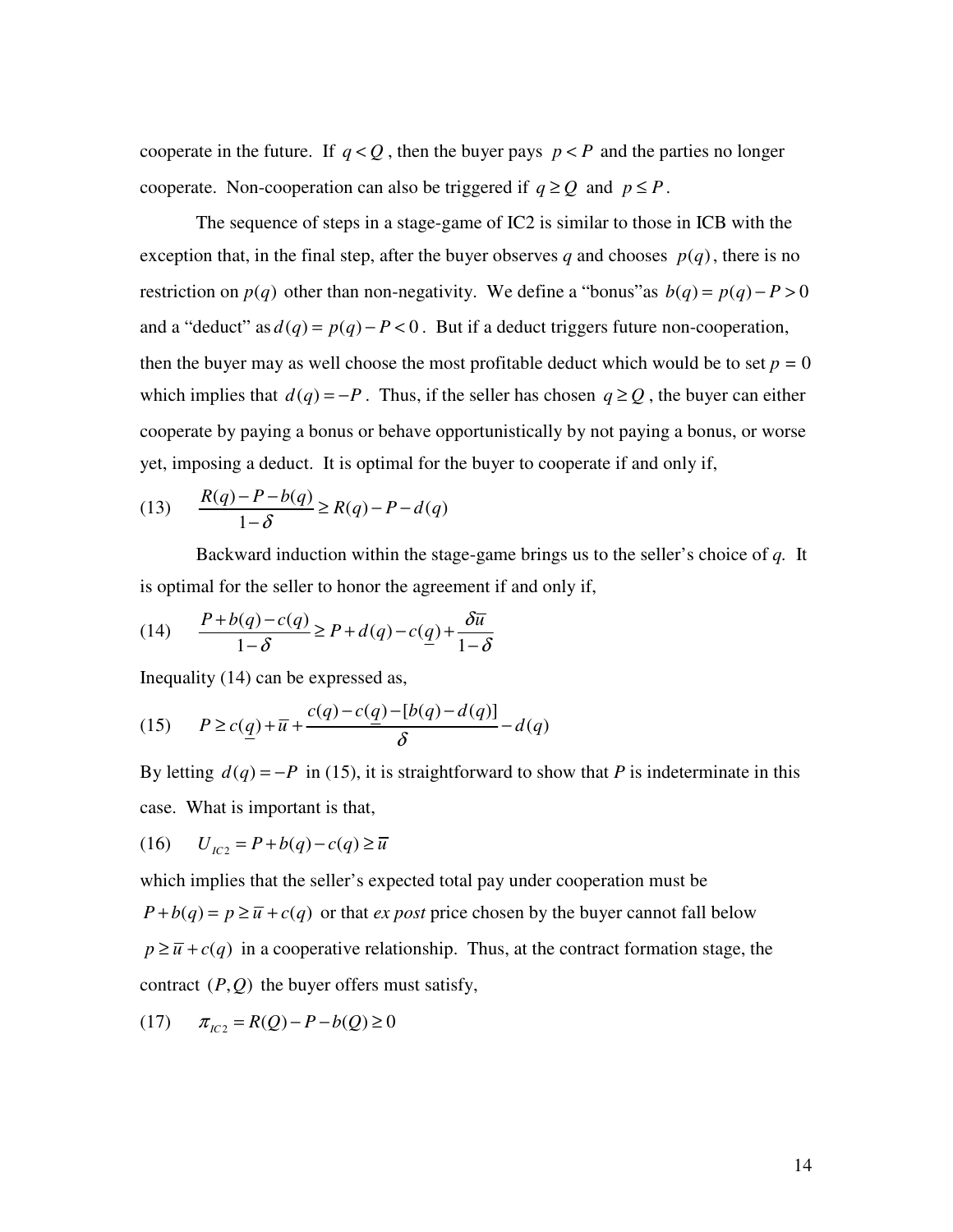Equations (1)-(17) are useful for deriving the major results that arise under repeated trading and are summarized in the following proposition.

PROPOSITION 2: *When A.1-A.4 hold and the buyer and seller can trade repeatedly, outcomes under regime C are identical to the one-shot case. For the incomplete contract regimes, the equilibrium outcomes are:*

- *i*) *contracted quality is such that*  $Q_{ICB} = Q_{IC2} = \overline{q} \geq Q_{IC1} > q$ ,
- *ii) seller shirking (q<Q) occurs most frequently under IC1, followed by ICB and then IC2,*
- *iii) contracted prices under ICB and IC1 are*

 $(Q_{lC1}) - c(q)$  $(q) + \overline{u} < c(q) + \overline{u} + \frac{c(g_R)}{g}$  $ICB = C(\underline{q}) + u \times C(\underline{q}) + u$   $\qquad \qquad \infty$   $-IIC$  $c(Q_{lC1}) - c(q)$  $P_{ICB} = c(q) + \overline{u} < c(q) + \overline{u} + \frac{\overline{v} + \overline{v}}{g} = P_i$ −  $= c(q) + \overline{u} < c(q) + \overline{u} + \frac{\overline{u}(q)}{s} = P_{1c}$  and  $P_{1c}$  is indeterminant and,

*iv*) *buyers' offer contingent pay*  $b(q) = c(Q_{ICB}) - c(q)$  *in ICB and* 

$$
b(q) - d(q) = c(Q_{1C2}) - c(q) \text{ in IC2.}
$$

Proposition 2 offers some testable predictions that are useful for guiding the experimental data analysis. Part (i) predicts that buyers' should request the efficient level of quality in ICB and IC2, which should be weakly greater than quality requests under IC1. The weak inequality comes from the fact that buyers *may* request the efficient quality level if the discount factor is sufficiently high. Intuitively, the cost of implementing each quality level is higher under IC1 than under the other regimes, as the buyer must pay an efficiency wage premium, which depends on  $\delta$ . Part (ii) predicts that shirking by sellers should be observed most frequently under IC1 and least frequently under IC2. This is due to the seller's dynamic incentive constraints – equations  $(3)$ ,  $(9)$ , and  $(14)$  – which are most relaxed under IC2 and least relaxed under IC1. Part (iii) predicts that average contracted price should be higher under IC1 than under ICB. No predictions emerge for IC2 regarding contracted price. Part (iv) predicts that the range of contingent pay – that is, the size of the bonus or the spread between the bonus and deduct – should be equal to the cost difference between producing  $Q$  and producing minimal quality.<sup>10</sup>

<sup>&</sup>lt;sup>10</sup> Recall that producing minimum quality is the seller's most profitable deviation.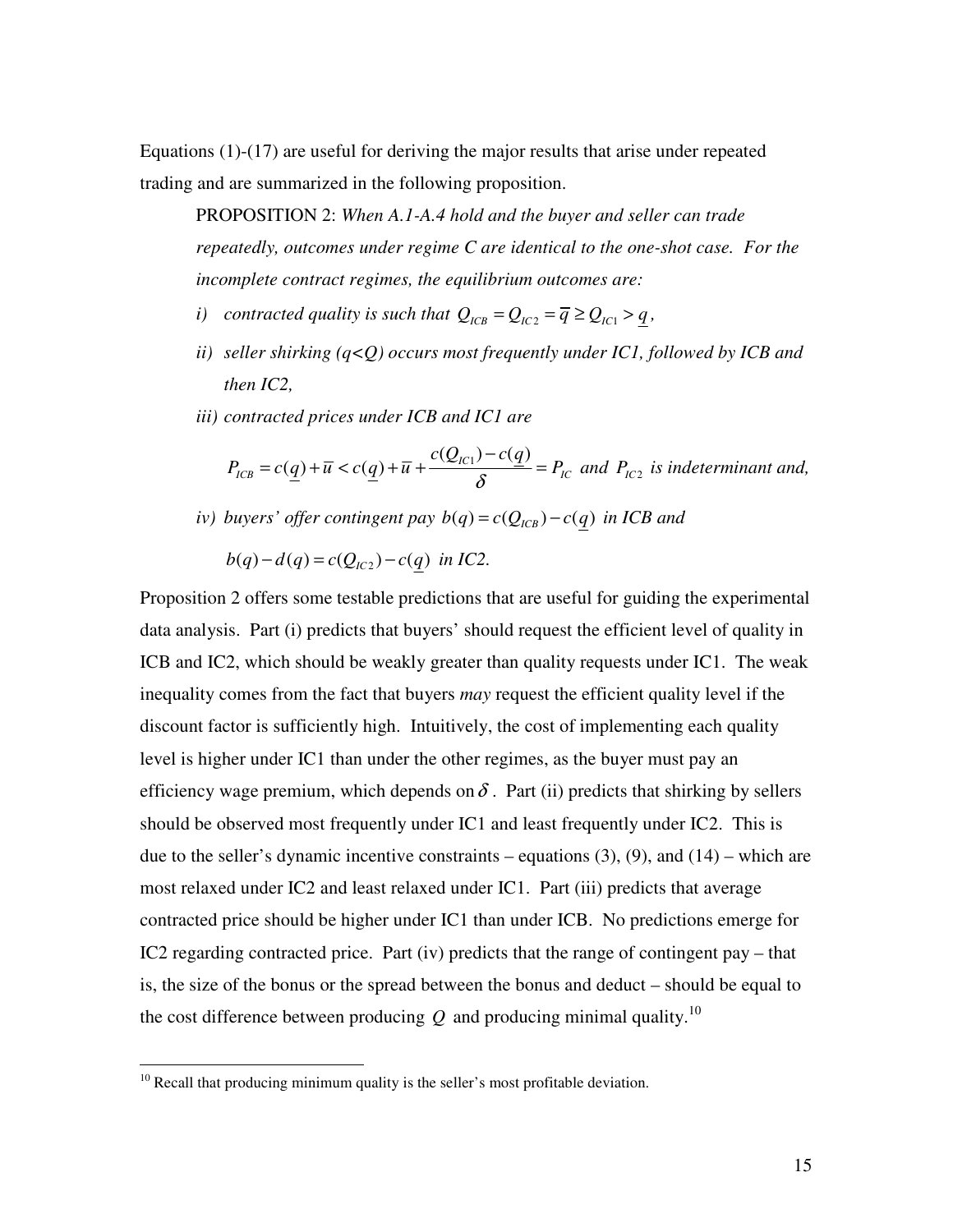Repeat trading also has some implications for the distribution of surplus. Corollary 1 summarizes the payoffs to sellers under each regime.

COROLLARY 1: *In equilibrium, the seller earns rents under IC1. Under C, ICB and IC2, the seller earns profits equal to his reservation payoff.*

Intuitively, the repeat trading mechanism (IC1) relies on efficiency wages and the threat of termination to motivate sellers to deliver high quality. Because the other regimes include additional incentive instruments such as discretionary bonus, deducts, or formal enforcement, efficiency wages are less important for incentivizing sellers.

Another issue has to do with the propensity for buyers and sellers to cooperate under each regime. A cooperative outcome where both the buyer and seller honors the contract is a sub-game perfect Nash equilibrium if  $\delta$  is sufficiently high.

PROPOSITION 3: Let  $\delta > 0$  *such that*  $\forall \delta \in [\delta, 1]$ , *cooperation is achievable. Then*  $\underline{\delta}_{IC1} = \underline{\delta}_{ICB} < \underline{\delta}_{IC2}$ .

Proposition 3 predicts that, in the incomplete contract regimes, the range of discount factors that can support a cooperative equilibrium is the same under IC1 and ICB, and larger than under IC2. Thus, one might expect to observe more cooperative outcomes under IC1 and ICB than under IC2. The intuition for this result is that, given that buyers can choose to pay any price, including prices that fall below the contracted price *P*, they can behave opportunistically by withholding payment and reaping short-term gains. The pressure to behave opportunistically in this regime means that higher discount factors are required to prevent buyer's from shirking on price. Another interpretation might be that, by having the ability to withhold payment, buyers are insured against low quality (i.e. there is a warranty). Because of this insurance, the identity and reputation of the seller is less important so buyers are more willing to cut ties with any specific seller.

A problem that may be of interest is how buyers might structure a relational contract with sellers in ICB. Buyers can either choose a low *P* combined with a large  $b(q)$  or offer a high *P* and a small bonus. It would be tempting to conclude that the two are equivalent when parties are risk neutral and sellers hold the correct expectations concerning the buyer's willingness to pay the bonus. We show, however, that increasing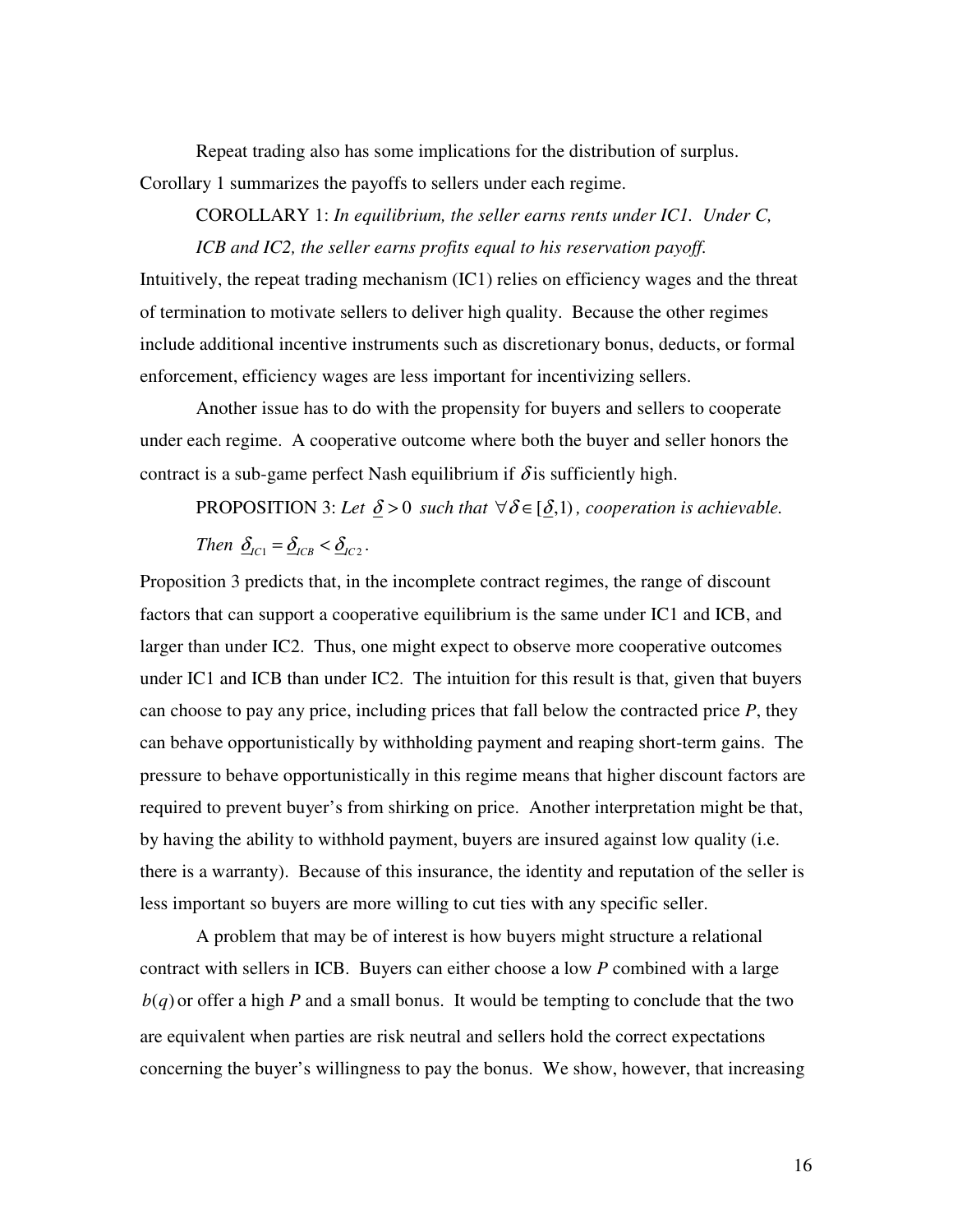*P* can expand (weakly) the set of  $\delta$  that would support a cooperative sub-game perfect Nash equilibrium and would never decrease the set of  $\delta$  that supports cooperation.

## COROLLARY 2: *Under ICB,*  $\delta$  *is weakly decreasing in P.*

That is, buyers can induce greater cooperation by choosing higher *P* which suggests that it is preferably not to use pure bonus contracts with  $P = 0$ . However, raising P too high means that the buyer would overpay. The optimal *P* is specified in Proposition 2 (iii).

## 3. EXPERIMENTAL DESIGN

Our basic experimental platform is based on the design of Brown, Falk and Fehr (2004) (henceforth BFF); indeed, our C and IC1 regimes are nearly identical to theirs. Our regimes ICB and IC2 are novel and allow us to achieve the goals of this study. We ran twenty-one experiments – six C sessions, and five sessions for each of the incomplete contract regimes, IC1, ICB, and IC2. For each experiment, twelve students from a variety of majors were recruited at a major university. The twelve subjects were randomly partitioned into groups of five buyers and seven sellers. Each experiment had 17 trading rounds – two practice rounds and 15 'live' rounds that may determine eventual cash payment. Given five buyers, the total number of possible trades per-round is five. This translates into seventy-five possible trades per experiment.

It is important to note that, while our theoretical model is based on an infinitely repeated game, our experiment is a finitely repeated game. In theory, when the ending round is common knowledge and if it is common knowledge that all subjects are strictly self interested, then cooperation should not occur in any round. In this case, the one-shot predictions of Proposition 1 should hold in all fifteen rounds. Nevertheless, a number of past studies have shown that cooperation still occurs in the early to middle rounds of finitely repeated games and only begin to breakdown near the ending period (e.g. Axelrod 1981; Andreoni and Miller 1993; Cooper 1996, among others). Moreover, BFF's ICF experiments, which were nearly identical to our IC1, show that cooperation does occur and only begins to decline in rounds close to the end. BFF suggest that the presence of "fair" types makes it possible for cooperation to be achieved because fair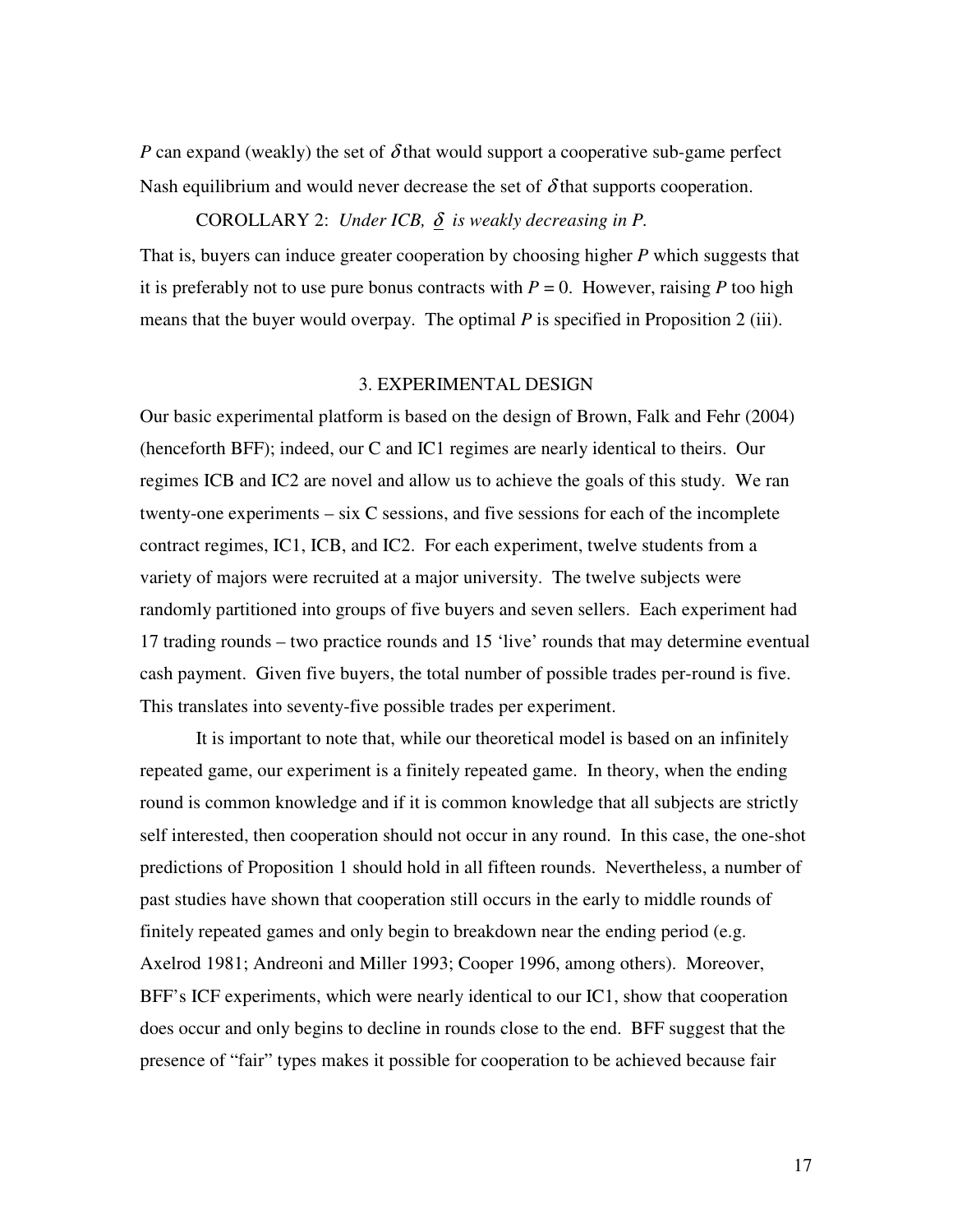types will honor contracts even in the final round. Thus, rents may exist even in the final round and the possibility of capturing these rents serves to discipline even selfish workers in early rounds. Similarly, Kreps, Milgrom, Roberts and Wilson's (1982) famous model shows that if it is common knowledge that some people are cooperative, then it is possible to support a cooperative perfect Bayesian equilibrium in finitely repeated games.

While our infinitely repeated model described in Section 2 is technically the "wrong" conceptual model for capturing strategic interactions in a finitely repeated game, it nevertheless does a remarkable job of organizing behavioral patterns in our experiments. The key factor driving relational trading is that agents understand that current actions may influence future payoffs. Hence, an infinitely repeated game is a useful parable for thinking about how people strategically trade-off short term gains for long term payoffs (Rubinstein 1991). Moreover, Dal Bó (2005) used experiments to compare the degree of cooperation that occurs between finitely and infinitely repeated games. His results suggest the level of cooperation is lower under finitely repeated games. Hence, one of the benefits of using a finitely repeated game is that we are, in a sense, "stacking the deck" against the repeat trading predictions outlined in Proposition 2 and subsequent corollaries. This makes our experimental outcomes, which support relational trading over one-shot trading, more compelling.

During the experiments, all trading takes place on networked computers enclosed in cubicles to eliminate between-subject visual contact. Anonymity is further preserved by assigning all subjects identification (ID) numbers. ID numbers are fixed across rounds allowing subjects to develop and track reputations. While there are fifteen rounds in each experiment, each individual round is sub-divided into various "phases". In phase 1 ("the trading phase"), buyers offer contracts specifying a price-quality combination for a unit of an abstract good; that is, buyers offer a contract consisting of the pair (*P*, *Q*). Sellers can only accept or reject offers. A buyer can make as many offers as desired in the trading phase, but once one offer is accepted, all other offers are withdrawn and no additional offers can be made. Similarly, once a seller accepts an offer, no other offers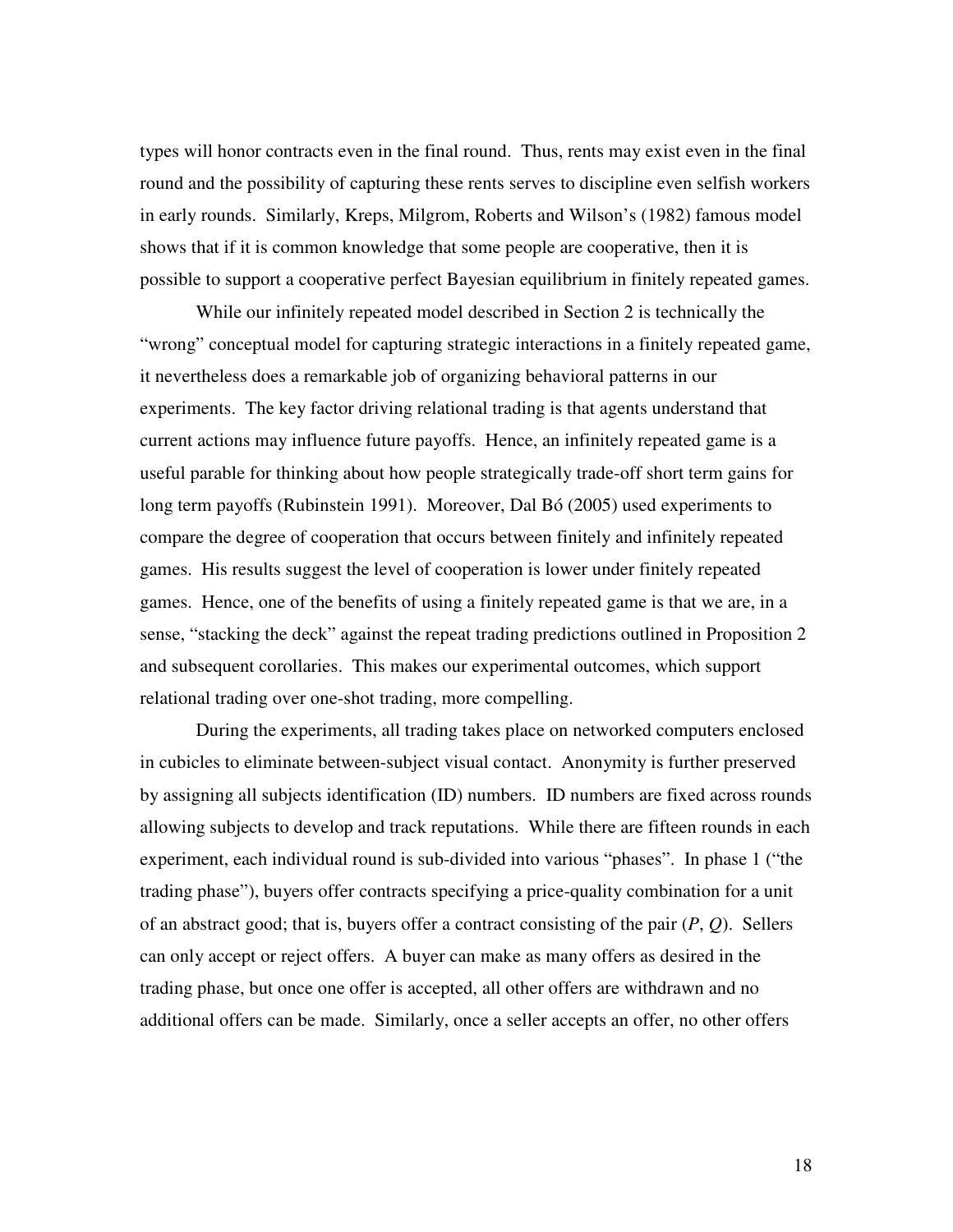can be entertained. The trading phase lasts 90 seconds. $11$  In short, each buyer and seller can conclude at most one trade per round. No buyers (sellers) are obligated to make (accept) offers during the trading phase. Because the contract  $(P,Q)$  is perfectly enforced under C, once the trading phase ends, earnings for buyers and sellers are calculated, and the round ends. Each buyer knew what she and her seller made during the round, but did not know the earnings of other buyers and sellers in the market. However, under IC1, ICB and IC2, the round continues into phase 2 ("quality determination phase"). In this phase, if a seller has agreed to a contract, then s/he can choose actual quality, *q,* that differs from the contracted quality *Q*. While sellers were deciding on *q,* buyers were asked to specify what quality level s/he *expected* the seller to supply and how certain s/he was that these expectations would be fulfilled. Under IC1, after *q* is chosen, income is calculated and the round ends. However, under ICB and IC2, the round continues into phase 3 ("price determination phase"). In this phase, after buyers observe *q* chosen by sellers, buyers choose the actual price they pay. Under ICB, the restriction  $p \ge P$  is imposed. Under IC2, there are no restrictions on  $p$  except that it is in the interval  $[0, 1]$ 100]. 12 It is important to note that subjects were not told that they *should* make price adjustments nor were they prompted to use discretionary bonuses and deducts. Our intention was to determine whether these bonuses/deducts would arise spontaneously. While buyers were making their decision on *p,* sellers specify what price s/he *expects* the buyer to choose and how certain s/he is that the expectations will be fulfilled. Finally, income is calculated and the round ends.

During the trading phase, buyers can extend two types of offers: public and private. Public offers are displayed on the computer screens of all sellers and buyers; any seller can accept any public offer. Private offers are extended by entering a specific seller's ID number into the computer. Only the seller identified sees the offer and only s/he can accept it. Private offers enable reputation-based trading and long-term

 $11$  Pilot tests were conducted by allowing for 2.5 minutes (150 seconds). However, we observed that most of the offers were completed within a minute and a half so we shortened the trading phase to reduce the length of the experiment. The shortened time period did not seem to affect results as our qualitative results under C and IC1 are very similar to BFF's results.

 $12$  *P* was also restricted to be in this interval.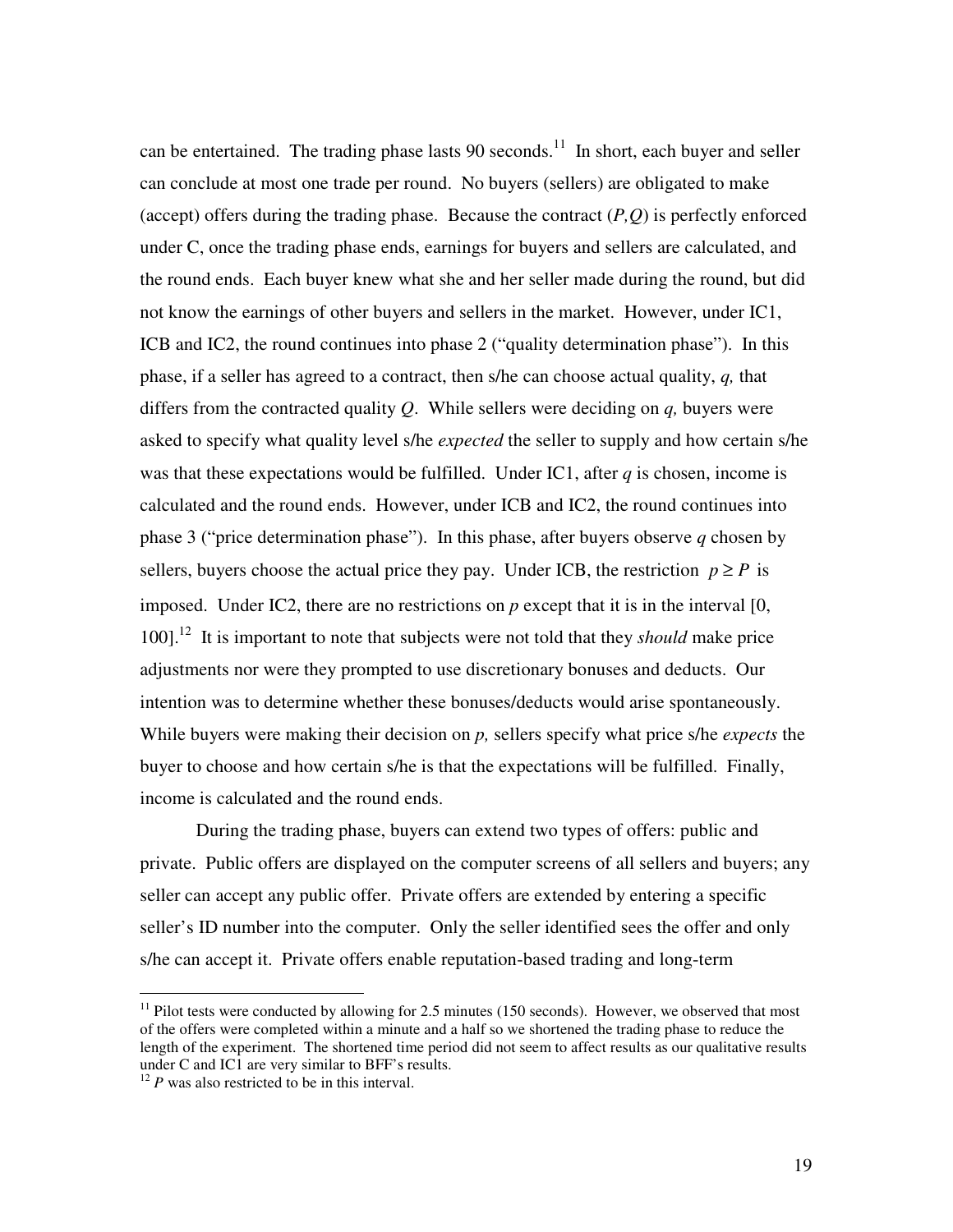relationships, which lie at the core of relational contracting theory. For example, if a buyer predicts benefits from contracting with a specific seller, the buyer can make a single, private offer to that seller in each round rather than venturing into the open market and hoping that that seller is the first to accept the offer. Moreover, renewing private offers across rounds permits long-term relationships to form.

Every round features the same five buyers and seven sellers. Fewer buyers than sellers creates buyer concentration as two sellers do not trade in each round. This forces sellers to compete for a limited number of contracts, which tilts bargaining power in favor of buyers and reduces buyer incentives to renegotiate with a specific seller.

In order to implement experiments, we parameterize our model as follows:  $R(q) = 10q$ ,  $\overline{u}$  equals 5 or 10,  $q = 1$  and  $\overline{q} = 10$ . Moreover, we assume that  $c(q)$  is represented by the following cost schedule:

| <i>Quality</i> |   | ∼ | ັ | ັ |   | $\overline{ }$ | u                       |    |    |
|----------------|---|---|---|---|---|----------------|-------------------------|----|----|
| Cost           | υ |   | ∼ | ບ | O | 10             | $1^{\wedge}$<br>$\perp$ | 12 | 10 |

Note that marginal cost never exceeds "3" and the buyer's marginal revenue is always "10". Thus, marginal revenue always exceeds marginal cost, as was assumed in the theoretical model, so it would be socially efficient for parties to trade at  $q = \overline{q} = 10$ .

Round specific payouts are determined for buyers as follows:

(18) 
$$
\pi = \begin{cases} 10q - p & \text{if an agreement is reached,} \\ 0 & \text{if no agreement is reached,} \end{cases}
$$

All payments are given in experimental points where subjects earn one dollar for 70 points. The seller's profit is:

(19) 
$$
U = \begin{cases} p - c(q) & \text{if an agreement is reached,} \\ \overline{u} & \text{if no agreement is reached,} \end{cases}
$$

where  $\bar{u}$  is a reservation payoff in the absence of trade. This reservation payoff was equal to 10 in two of the six C experiments, in all five ICB experiments, in two of the IC2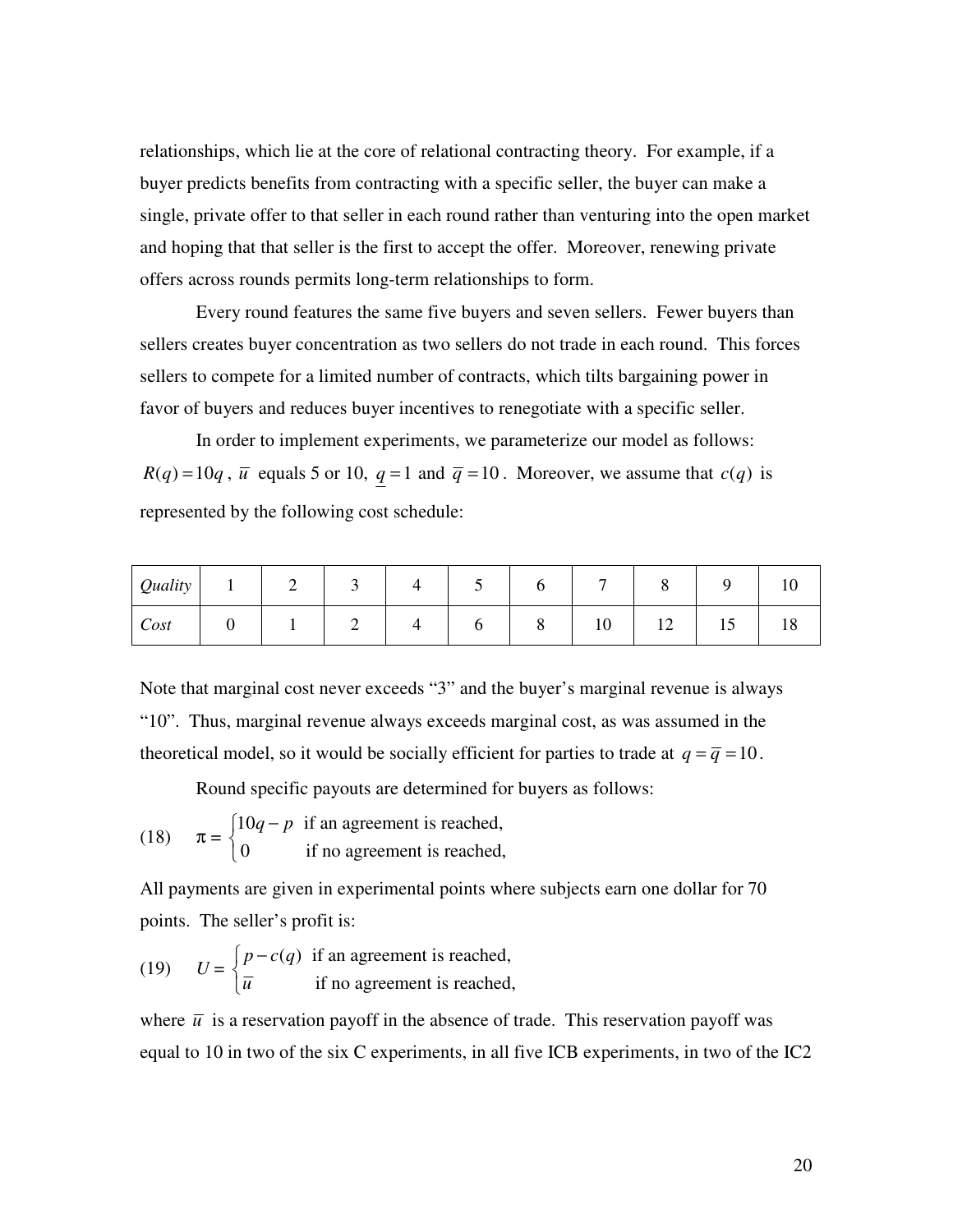experiments, and in one of the IC1 experiments. The reservation payoff was set to  $\bar{u} = 5$ in the eleven remaining experiments. The variation in reservation payoffs should only induce buyers to change their price offers to ensure that sellers' reservation payoffs are covered, but efficiency should not be affected. All subjects were told that they would earn experimental "profits" based on the payoff functions (18) and (19). Experimental profits were then converted into dollars at the rate of  $$1 = 70$  profit points.

After receiving approval from the local institutional review board, subjects were recruited via e-mail and newspaper advertisement from various academic departments within the university. The recruitment message described the activity as a decision making experiment, announced the length of the experiment to be about two hours, and provided information concerning the minimum (\$5) and typical range of payments (\$12 to \$35) provided for participation. Only subjects naïve to this protocol were enrolled and the protocol featured no subject deception. The experiment was programmed using "ztree" software (Fischbacher 1999). Subjects were also asked to fill out short questionnaires, which took anywhere from five to twenty minutes to complete, to test subjects' understanding of experimental instructions and to obtain information about subject characteristics (e.g. demographics, social preferences, GPA, etc.).<sup>13</sup> Subjects were informed that actual earnings depend upon the rules of the game and the participant's and other participants' actions. In addition, subjects started each contracting experiment with \$5 in their account balance in an addition to the \$5 in show-up fee. Average earnings were in the neighborhood of \$23 per subject per experiment. Each contracting experiment took between 40 to 60 minutes to complete.

<sup>&</sup>lt;sup>13</sup> The questionnaires for social preferences were based on a small set of games similar to the Charness and Rabin (2002) games, which took about 20 minutes and were administered before the contracting game. Questions to test subjects' understanding of the contracting instructions were also administered prior to the contracting games and took between 5 to 10 minutes to complete. We do not believe that administering these questionnaires before the contracting games had any significant impact on results for two reasons. First, the same questionnaires were administered before all experiments so differences in results across contracting regimes would not be driven by these questionnaires. Second, our results from our C and IC1 experiments were qualitatively very similar to BFF's C and ICF conditions. While average quality was slightly lower in our experiments, it was lower across both C and IC1 so that qualitative results were not affected. Moreover, the evolution in the pattern of trade across rounds were remarkably similar. Thus, qualitative conclusions appear to be robust to any design/questionnaire differences.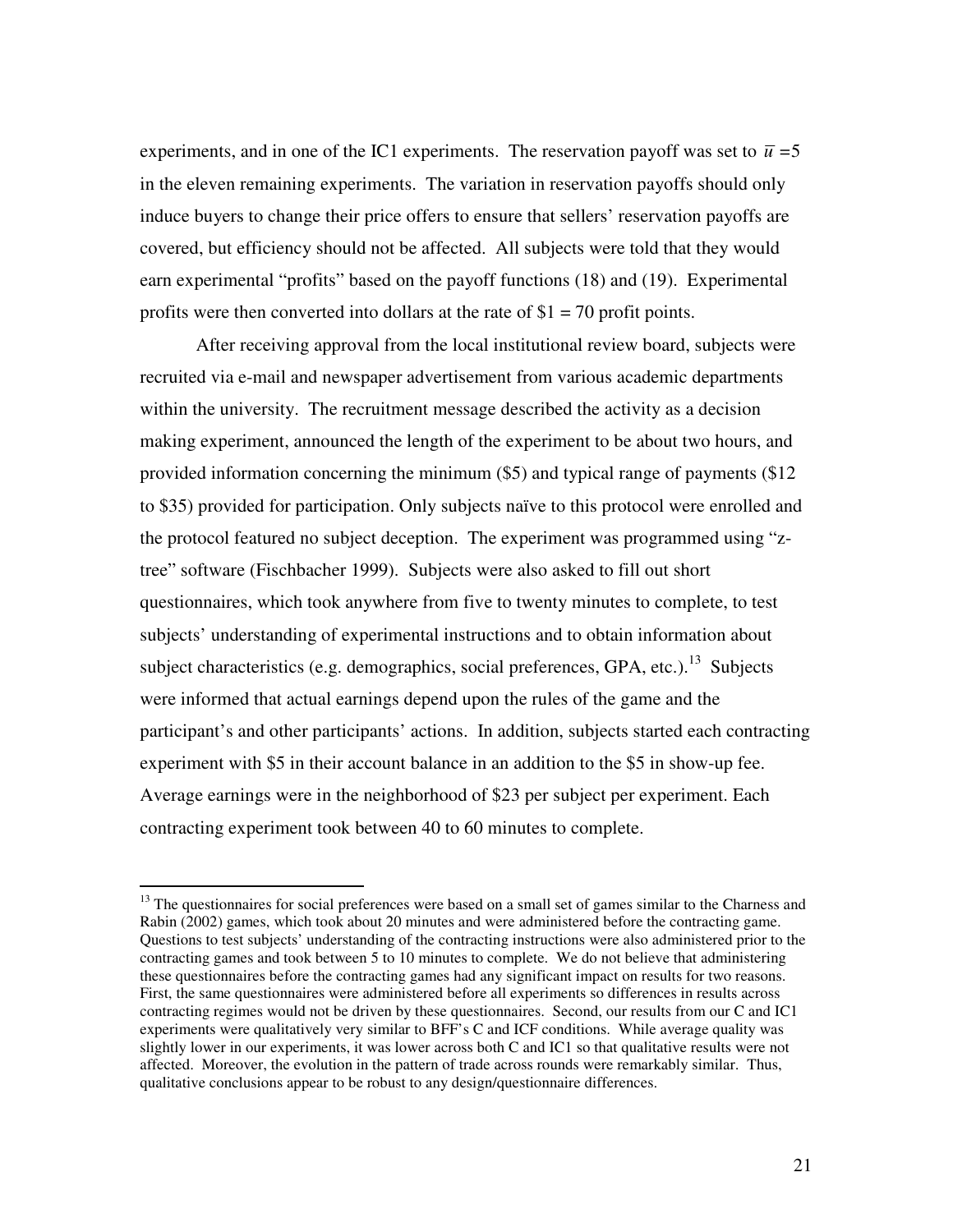#### 4. RESULTS

For the six C experiments, subjects executed 436 out of 450 possible trades. Of the 436 trades executed, 94 (21.5%) were private trades. For the five IC1 experiments, subjects executed 361 out of 375 possible trades. Of the 361 trades, 186 (51.5%) were private trades. For the three ICB experiments, 356 out of 375 possible trades were executed with 183 of the 356 trades being private trades (51.4%). Finally, for the five IC2 experiments, 374 out of the possible 375 trades were executed with 105 of the 374 being private trades (28%). Recall that Proposition 1(iii) predicts that no trade should take place under IC2 in a one-shot setting, which should theoretically also hold for finitely repeated games. But the fact that 374 out of 375 possible trades occurred suggests unequivocally that cooperation and relational trading is alive and well.

## 4.1. *Efficiency*

Recall that under our model parameters, full efficiency is achieved if buyers and sellers trade at  $q = \overline{q} = 10$ . Thus, higher quality implies higher efficiency. The one-shot and repeat trading models make fundamentally different predictions concerning the level of efficiency that should be achieved under each contracting regime. Proposition 1 suggests that, in one-shot transactions, full efficiency should be observed under C, minimum quality should be observed under IC1 and ICB, and no trade should occur under IC2. Proposition 2 suggests that if subjects care about future payoffs and engage in cooperative relational contracting, then the following testable hypotheses should emerge:

H.1: *There should be no difference in the level of quality specified in the contracts offered by buyers under ICB, and IC2. Moreover, Q=10.* H.2: *The level of contracted quality under IC1 should be no greater than the level of quality requested under ICB or IC2.* H.3: *Seller deviation from contracted quality should be greatest under IC1, followed by ICB and then IC2.*

An important implication of H.1-H.3 is:

H.4: *Actual quality chosen should be greatest under C, followed by*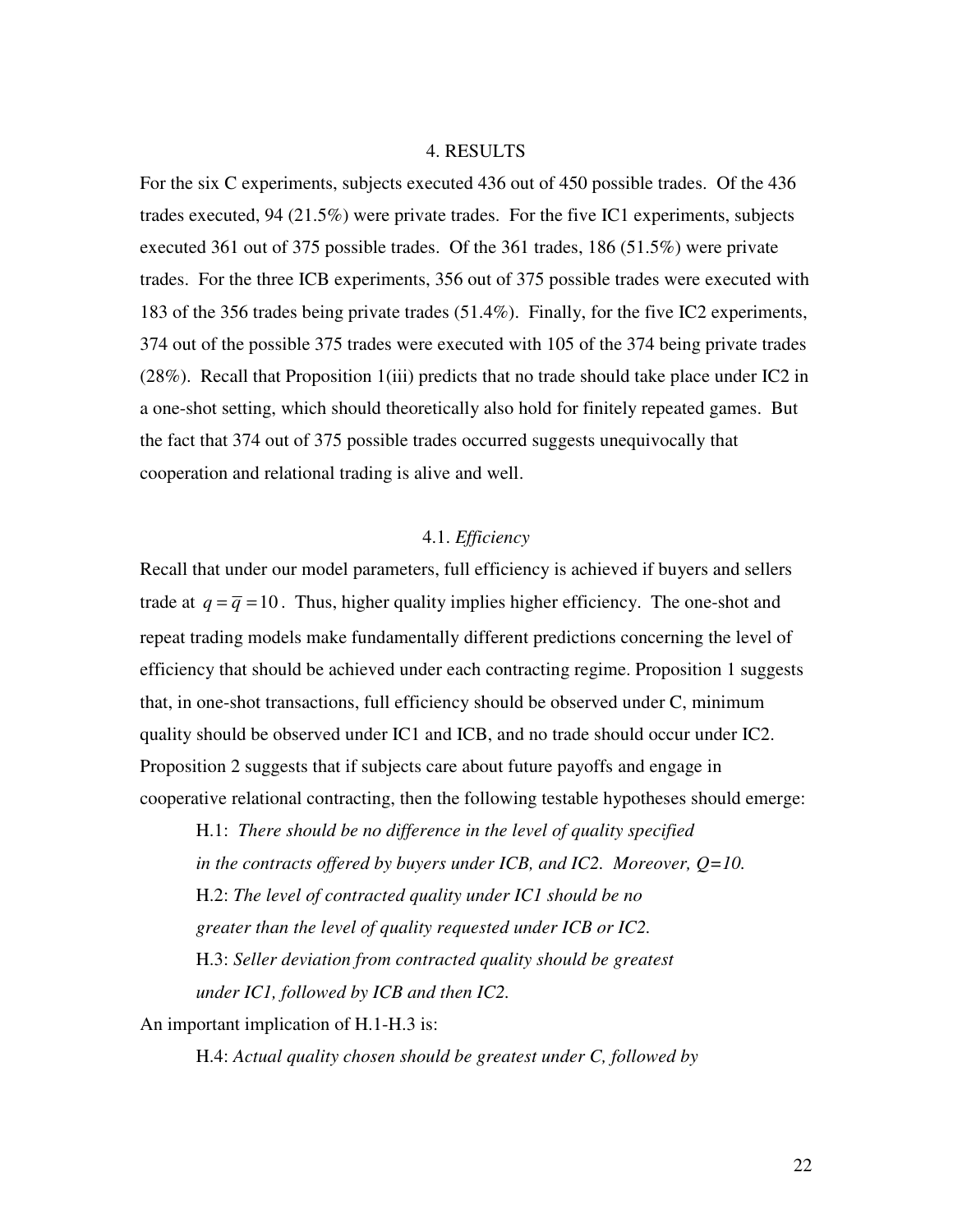### *IC2, ICB and then IC1.*

H.4 is the key hypothesis for investigating the theory of *strategic ambiguity*. Note also that if H.4 is confirmed by the data so that supra-minimal quality levels are observed under IC2 or ICB, this would provide evidence against the one-shot model.

|            | 17 N D D D T<br>Quality and Quality Deviation Summary Statistics across Contracting Regimes |                 |             |              |                |  |
|------------|---------------------------------------------------------------------------------------------|-----------------|-------------|--------------|----------------|--|
|            | Obs.                                                                                        | Avg. Contracted | Avg. Actual | % of trades  | Avg. size of   |  |
|            |                                                                                             | Quality Q       | Quality q   | where $q< Q$ | shortfall, Q-q |  |
| Regime C   | 436                                                                                         | 8.95            | 8.95        | $\Omega$     | $\overline{0}$ |  |
| Regime IC1 | 361                                                                                         | 7.73            | 5.39        | 65%          | 2.45           |  |
| Regime ICB | 356                                                                                         | 7.85            | 6.19        | 55%          | 2.05           |  |
| Regime IC2 | 374                                                                                         | 8.22            | 7.12        | 45%          | 1.36           |  |

TABLE 1

Table 1 reports summary statistics for quality. Average *Q* requested is highest under C and lowest under IC1. With regard to H.1, it appears that the average *Q* requested is higher under IC2 relative to ICB, but we could not reject  $Q_{_{ICB}} = Q_{_{IC2}}$  using a non-parametric Kruskal-Wallis (KW) (*p*=0.45) so H.1 cannot be rejected. H.1. also suggests that buyers should request the efficient level of quality under ICB and IC2; i.e.  $Q_{ICB} = Q_{IC2} = 10$ . To test this hypothesis, we used a Wilcoxon test to determine whether the pooled data from regimes ICB and IC2 are significantly different from 10, which yielded a *p*-value  $< 0.0001$ .<sup>14</sup> One concern that may arise is that buyers did not ask sellers to supply the efficient level of quality because a finitely repeated game does not induce enough cooperation to make it feasible to support this high level of quality. However, this is doubtful as we conducted the same test using data from regime C, where cooperation should not matter and also found that buyers requested *Q<*10 (*p*<0.0001). In

 $14$  We pooled the data from these two regimes because the earlier KW test did not reject H.1.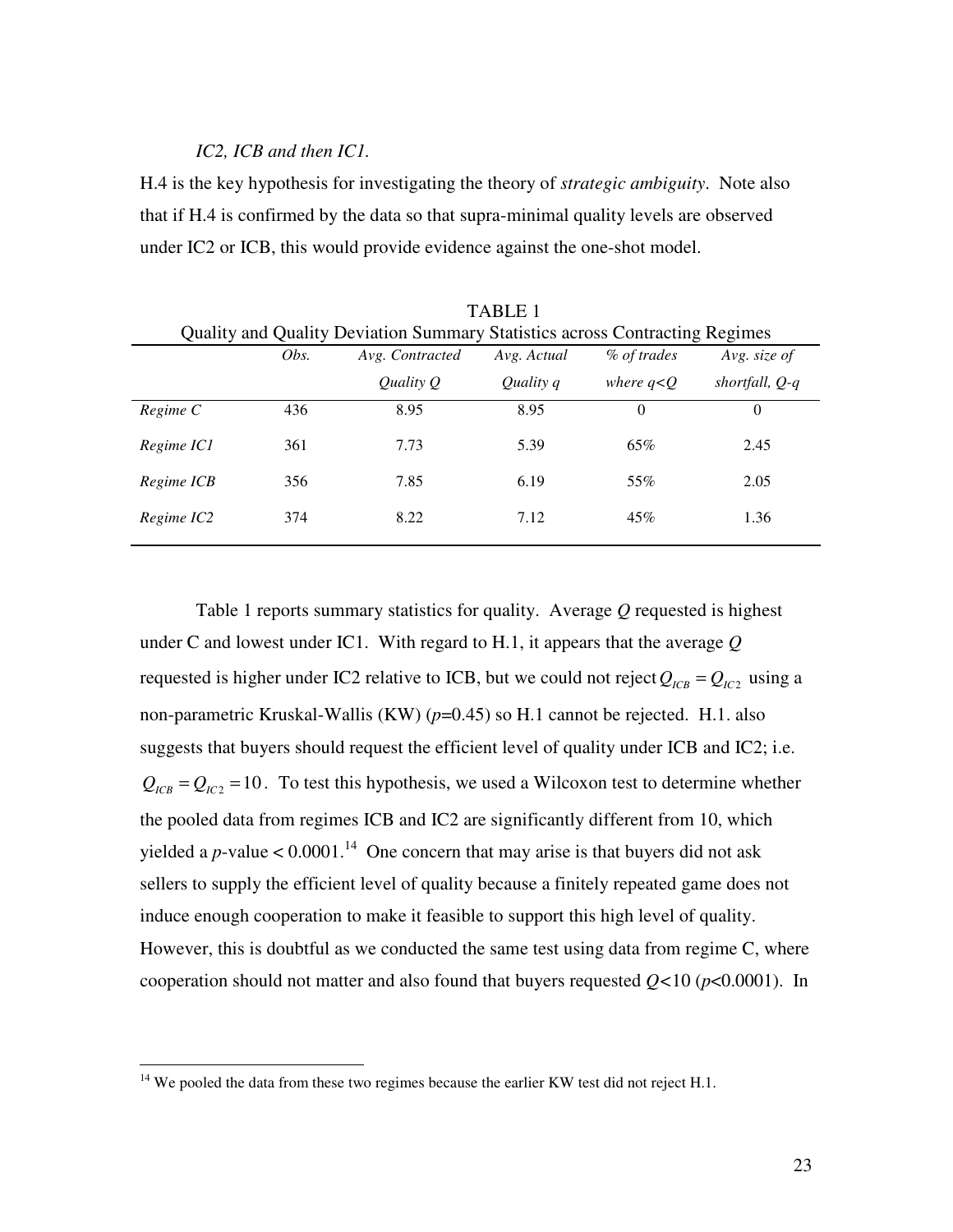addition, the averages of *Q=*7.85 and *Q=*8.22 under ICB and IC2, respectively, far exceeding the draconian predictions of one-shot model.

H.2 predicts that *Q* under IC1 will be lower (weakly) than under ICB and IC2. The average *Q* of 7.73 under IC1 is lower than the averages under ICB and IC2, but a KW test did not provide conclusive evidence that the difference is significant. That is,  $Q_{ICB} = Q_{IC1}$  could not be rejected (*p*=0.28),  $Q_{IC2} = Q_{IC1}$  is rejected at the 5% level  $(p=0.038)$ , and  $Q_{ICB&2} = Q_{IC1}$ , where  $Q_{ICB&2}$  denotes that the ICB and IC2 data were pooled, is rejected at the 10% level ( $p=0.063$ ). Because H.2 only predicts that  $Q_{IC1}$ should be *weakly* less, the results of the test do not allow us to reject H.2. However, this conclusion is rather uninteresting without some intuition about when  $Q_{IC1} < Q_{ICB\&2}$  (ICB and IC2 data pooled) might occur. Note from Proposition 2 that total pay (sum of *P* and bonus/deduct) to sellers for delivering Q under ICB or IC2 is  $\bar{u} + c(Q)$ . On the other

hand, total pay under IC1 is  $P_{\text{IC1}}$  $(Q)-c(q)$  $C_{IC1} = c(q)$  $c(Q) - c(q)$  $P_{IC1} = c(q) + \overline{u} + \frac{\overline{u} \cdot \overline{v}}{\delta}$ −  $= c(q) + \overline{u} + \frac{2\overline{u} + \overline{u} + \overline{u} + \overline{u} + \overline{u} + \overline{u}}{s}$ . Thus, the marginal cost of implementing *Q* is *c*'(*Q*) in ICB or IC2 and  $\frac{c'(Q)}{c}$ δ ′ under IC1. In other words, the marginal cost of implementing a given level of  $Q$  depends on the discount factor  $\delta$ . When  $\delta = 1$ , there is no difference in marginal costs under IC1, ICB and IC2, but as  $\delta$ gets smaller, marginal cost under IC1 increases over marginal costs under ICB and IC2 and we would thus expect to see the buyer request lower *Q* under IC1. In the context of our experiments, a parameter such as  $\delta$  is rather meaningless if interpreted literally as it is difficult to imagine that our experimental subjects discount the "future" in our finitely repeated experiment, which lasted no longer than 60 minutes. Nevertheless,  $\delta$  may be seen as a parable for the degree to which subjects might be willing to trade short term gains for gains in future rounds. If subjects expect large future payoffs from taking cooperative actions, this would be analogues to having a "large"  $\delta$ . In this case, the marginal cost of implementing a given *Q* under IC1 would approach the marginal costs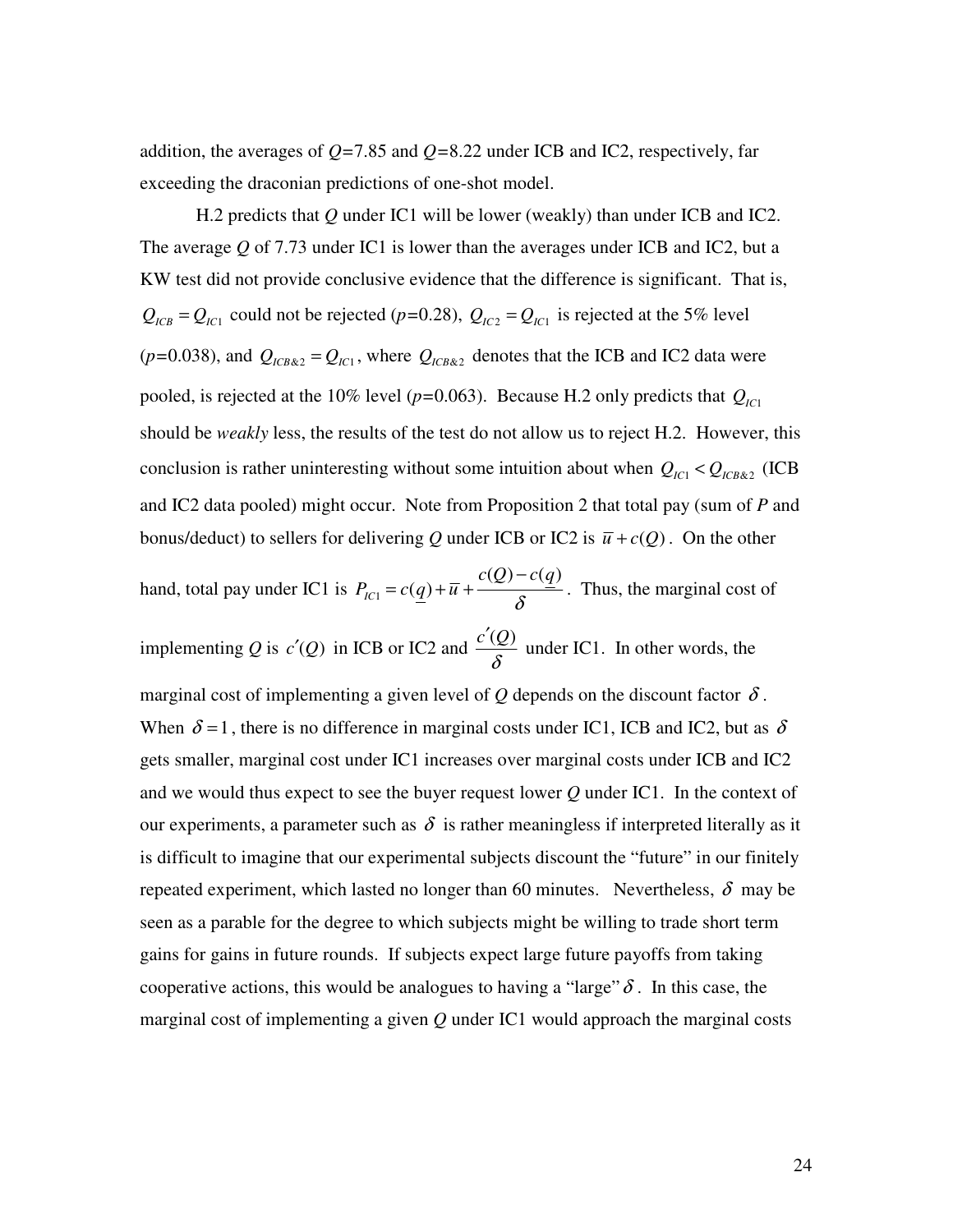under ICB and IC2. The fact that we only have tentative evidence that we can reject  $Q_{IC1} = Q_{ICB,82}$  may suggest that buyers believe that cooperation can be beneficial.

We now examine H.3, which predicts that the frequency shirking  $(q<\rho)$  should be greatest under IC1, followed by ICB and then IC2. Table 1 also reports the percentage of trades for which actual quality fell short of contracted quality and the average absolute size of the quality shortfall. Using either measure, the results seem to be consistent with H.3 as the percentage of trades for which  $q < Q$  is highest under IC1 (65%) and lowest under IC2 (45%). Similarly, the absolute size of the shortfall averaged 2.45 quality units under IC1 and only 1.36 under IC2. A KW test rejects the null hypothesis that the percentage of trades for which  $q < Q$  is the same under ICB and IC2 ( $p=0.01$ ), and same under IC1 and ICB (*p=*0.008). These results are consistent with H.3 which is that the frequency of shirking is lowest under IC2 and highest under IC1.

We also examined the absolute size of the quality shortfall  $(Q - q)$  and the results seem to be consistent with the results obtained from using percentage of trades for which *q* < *Q* . The null hypothesis that  $(Q - q)_{I \text{Cl}} = (Q - q)_{I \text{CR}}$  could be rejected at the 5% level of significance ( $p=0.028$ ), while the null that  $(Q-q)_{lCB} = (Q-q)_{lC2}$  is rejected at the 1% level of significance  $(p=0.0001)$ . Thus, our data suggests that the intensity of shirking is strongest under IC1 and weakest under IC2.

Hypothesis H.4 is the main hypothesis of interest in this section as it ranks actual quality chosen by sellers under various regimes and therefore allow us to investigate the theory of *strategic ambiguity.* That is, when there are barriers to third-party enforcement, more complete contracts are not necessarily more efficient. For example, IC1 is the most "complete" of the incomplete contracts whereas IC2 is the most "incomplete" of the incomplete contracts. Yet, in a repeated trading environment, the less complete incomplete contracts appear to facilitate more powerful informal incentives that should lead to higher efficiency. Nonetheless, if fully complete contracts can be written, then we should observe full efficiency under this contract. Our main result is: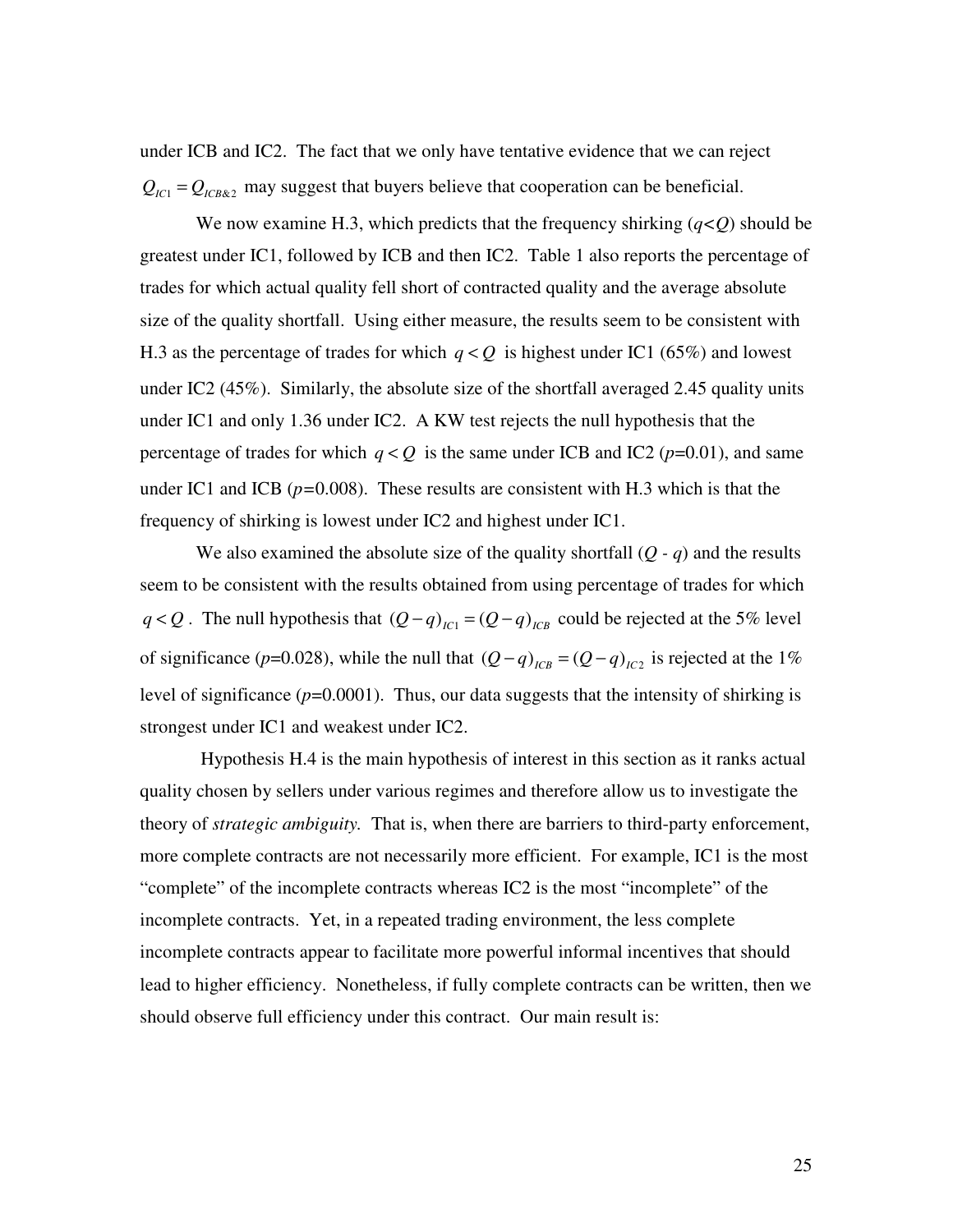RESULT 1: *Average quality is highest under the fully complete contract (C). Among the incomplete contracting regimes, the highest average quality was observed under IC2, followed by ICB and then IC1. 15*



FIGURE 1. – Average quality chosen by sellers across all rounds.

Result 1 is consistent with H.4 and provides evidence in support of the theory of *strategic ambiguity.* Figure 1 illustrates Result 1 by plotting the evolution of average quality across rounds and it is clear that, across most rounds, quality is highest under C, followed by IC2, ICB and then IC1. Moreover, the evolution of quality under C and IC1 looks remarkably similar to BFF's results, which suggests that the minor differences between our experimental design and theirs did not substantially influence the qualitative results. Shirking did not seem to occur under IC2 even as the experiment approached the

<sup>&</sup>lt;sup>15</sup>The reader may wonder whether this result depends on the fact that the reservation payoff to the seller was set at different levels across different experiments/regimes. Theoretically, this should not impact quality but to be certain, we ran a censored regression for actual quality, controlling for reservation payoffs. The conclusions of Result 1 did not change.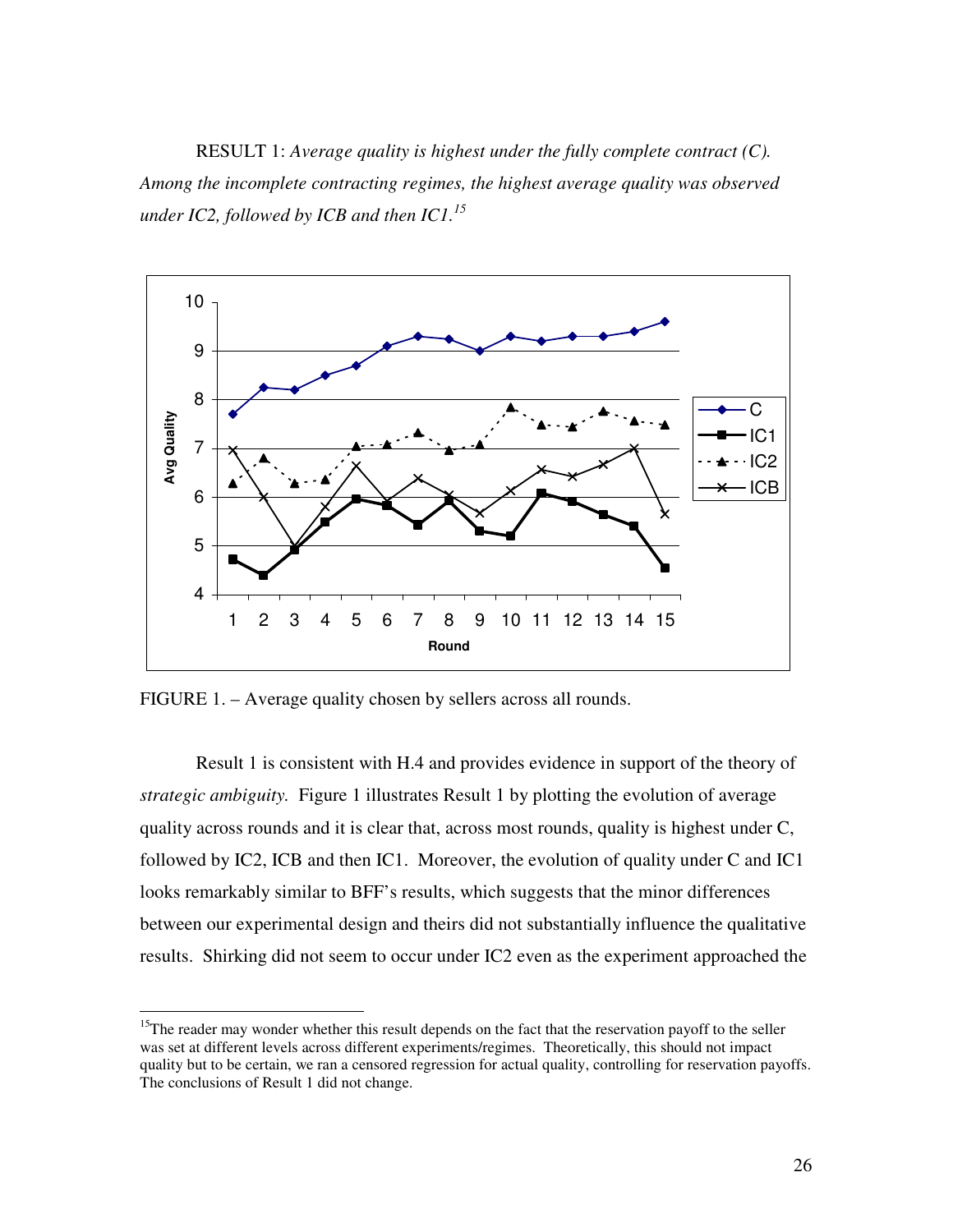final rounds. One possible explanation for this is that if sellers hold the belief that some buyers will honor contracts so long as sellers honor contracts even in the final round, then sellers may be reluctant to shirk for fear of triggering a low price response from buyers.

Result 1 was arrived at through a formal test of H.4 - we first test the null hypothesis that  $q_c = q_{\text{IC2}}$ , which was rejected by a KW test ( $p=0.0001$ ), suggesting that  $q_c > q_{l c_2}$  held in our experiments. We next test  $q_{l c_2} = q_{l c B}$ , which yielded a *p*-value of 0.0006 so that there is also evidence that  $q_{IC2} > q_{ICB}$ . Finally a test of  $q_{ICB} = q_{IC1}$  yielded a *p*-value of 0.0015, which allows us to reject the null hypothesis at the 1% level of significance. We therefore have strong evidence that  $q_{ICB} > q_{IC1}$ . For the most part, the evidence supports H.4 which is consistent with the claim that making an already incomplete contract more incomplete can improve efficiency.

### 4.2. *Prices, Bonuses, and Deducts*

The repeat trading model makes several predictions about the contracted price, *P*, offered by buyers to sellers. A qualitative implication of Proposition 2(iii) is that the contracted price, *P*, will be lower under ICB than under IC1 since IC1 relies on efficiency wages to motivate quality whereas ICB relies on a discretionary bonus. In particular, Proposition 2(iii) and 2(iv) yield the prediction that, under ICB, buyers will guarantee a price *P* that is equal to the sum of the seller's reservation utility plus the cost of producing the lowest quality level, *q* . Then if the seller honors the contract, the buyer pays a bonus equal to the cost to the seller of honoring the contract. In contrast, buyers under IC1 attempt to induce the seller to honor the contract by paying a wage premium,  $\frac{c(Q_{IC1}) - c(q)}{g}$ δ − , which increases when  $\delta$  decreases. Finally, Proposition 1(i) suggest that, under regime C where *Q* is exogenously enforced, the buyer can simply offer a *P* that just induces participation so that *P* will equal the seller's reservation payoff plus the cost of producing the contractually specified quality level. Seller's do not earn rents under C so we can expect  $P_c < P_{IC1}$ . We also have  $P_{ICB} < P_c$  because it is the combination of the contract price and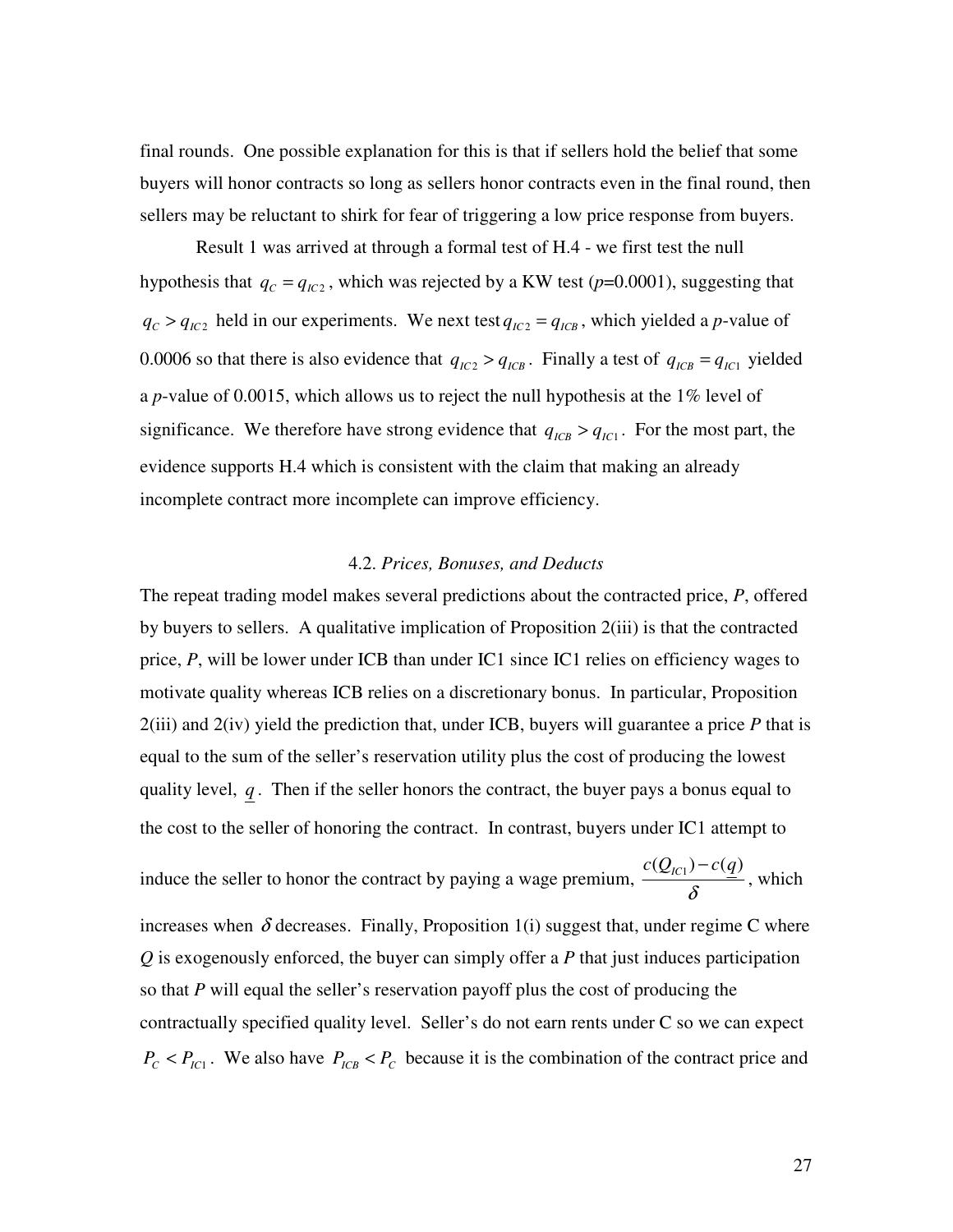the discretionary bonus that allows a seller to satisfy his participation constraint from honoring the contract. This discussion leads to the following testable hypothesis.

H.5: *Contracted price under ICB is lower than contracted price under C and contracted price under C is lower than contract price under IC1.*

Note that we can say little about contract price under IC2 because buyers can structure contracts in many different ways; i.e. they can offer a high *P* and then use a discretionary deduct to punish underperforming sellers or they can offer a low *P* combined with a discretionary bonus to mimic ICB contracts. The experimental data allow us to examine what buyers actually do given such flexibility. The main result of this section is:

RESULT 2: (a) *Average contracted prices were higher under IC1 and ICB than under C;* (b) *Average actual prices received by sellers were higher under IC1 and ICB than under IC2 and C.*

Note that Result 2(a) suggests mixed evidence regarding H.5. While average contracted price is higher under IC1 than under C, which is consistent with H.5, average price was higher under ICB than C, contradicting H.5. Thus, there is some evidence of efficiency wages being used in both IC1 and ICB. Average contracted prices under IC2 turned out to be higher than under any other regime, which is also suggestive of efficiency wages, but according to Result 2(b), *actual* prices received by sellers were quite low and not significantly different from prices received by sellers under C.

| Price and Price Deviations Summary Statistics across Contract Regimes |      |            |             |               |               |                |
|-----------------------------------------------------------------------|------|------------|-------------|---------------|---------------|----------------|
|                                                                       | Obs. | Avg.       | Avg. Actual | % of trades   | % of trades   | Avg.           |
|                                                                       |      | Contracted | price, p    | where $p < P$ | where $p > P$ | Difference p-P |
|                                                                       |      | Price, P   |             |               |               |                |
| Regime C                                                              | 436  | 30.66      | 30.66       | $\Omega$      | $\Omega$      | $\Omega$       |
| Regime IC1                                                            | 361  | 37.29      | 37.29       | $\Omega$      | $\theta$      | $\theta$       |
| Regime ICB                                                            | 356  | 33.37      | 36.37       | $\Omega$      | 31%           | 3.01           |
| Regime IC2                                                            | 374  | 41.32      | 31.69       | 58%           | 12%           | $-9.63$        |

TABLE 2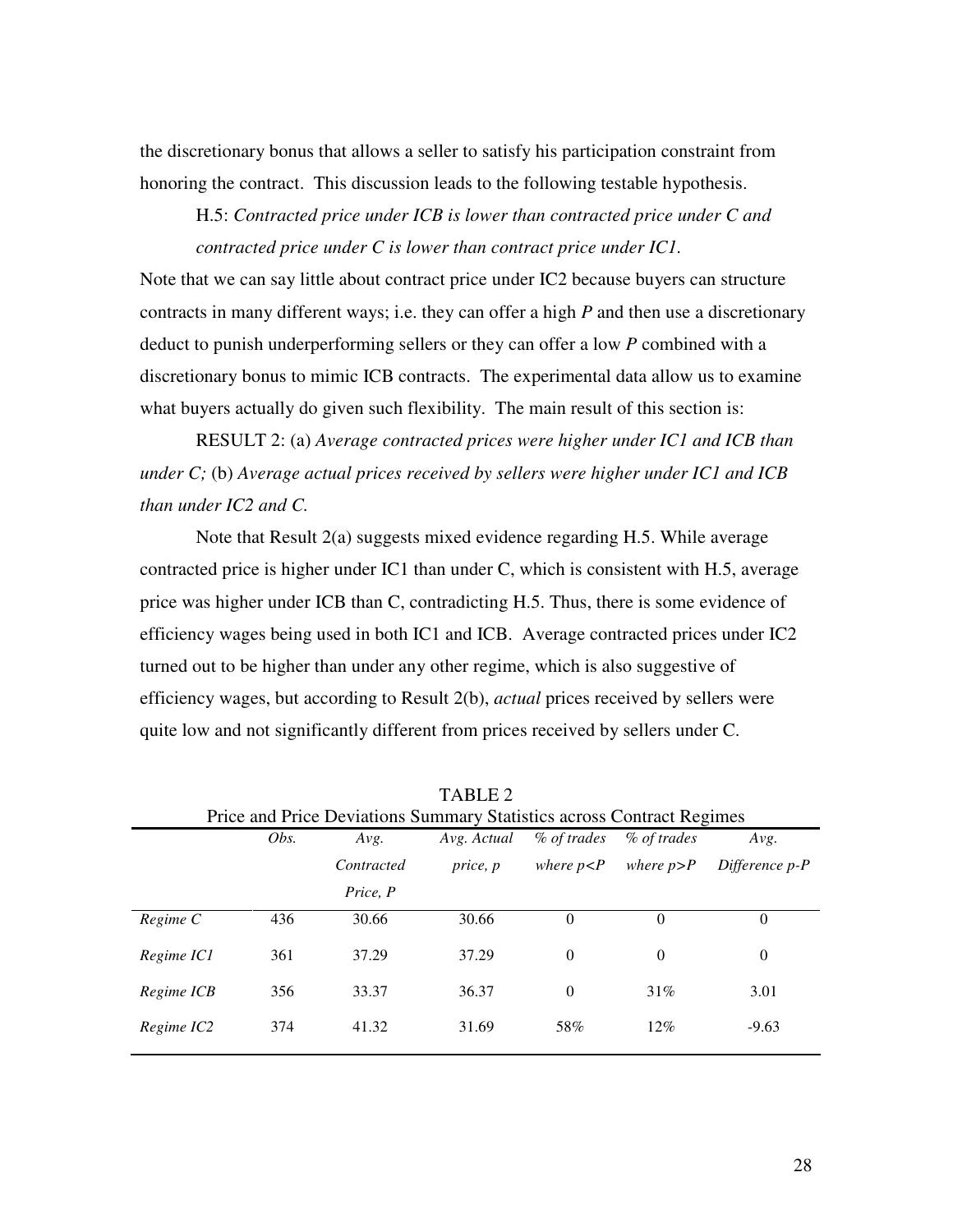To explore Result 2 further, Table 2 reports summary statistics for prices and price adjustments. H.5 predicts that *P* should be lowest under ICB and highest under IC1. Consistent with H.5, average  $P_c = 30.66$ , which is lower than average  $P_{IC1} = 37.29$ . However, average  $P_{ICB} = 33.37$  is larger than average  $P_C$  which is inconsistent with H.5. Actual prices, *p,* were also reported and it appears that sellers received the highest payments under IC1 and ICB and lowest under C and IC2.

Recall that the reservation payoff to the seller was set at different levels across different experiments/regimes, so that some of the price differences across regimes might be driven by differences in reservation payoff. To control for this possibility, we conducted censored regressions with price as the dependent variable (see Table 3). The right-hand-side variables included dummies for each of the four regimes (constant omitted), and a "reservation" variable to control for variation in reservation payoffs. Focusing on regression 1, which has contracted price as the dependent variable, note that under H.5, we expect the coefficient for ICB to be smaller than the coefficient for C and the coefficient for C to be smaller than the coefficient for IC1. A  $\chi^2(1)$  test comparing the equality of the ICB and C coefficients yields a p-value  $\lt 0.001$ . Since the coefficient for ICB exceeds C, this suggests that  $P_{ICB} > P_C$ , which contradicts H.5. However, the coefficient for C is smaller than the coefficient for IC1 and the difference is significant at the  $1\%$  level ( $p < 0.001$ ), which is consistent with H.5. This suggests that average contract price is higher under IC1 over C, which is suggestive of efficiency wages under the RPM. It should be noted that there is no statistically significant difference between the IC1 and ICB coefficients which suggests that many buyers use efficiency wages even in the bonus regime. These statistical tests establish Result 2(a).

One possible explanation for the high average  $P_{ICB}$  is that, because a bonus is discretionary in ICB, sellers may be reluctant to accept contracts with a low *P* when there is no third-party enforceable guarantee that the bonus will be paid. To explore this issue further, recall that after a seller choses quality in the ICB experiments, they were asked to specify what level of *p* they expect buyers to choose prior to observing the buyers' actual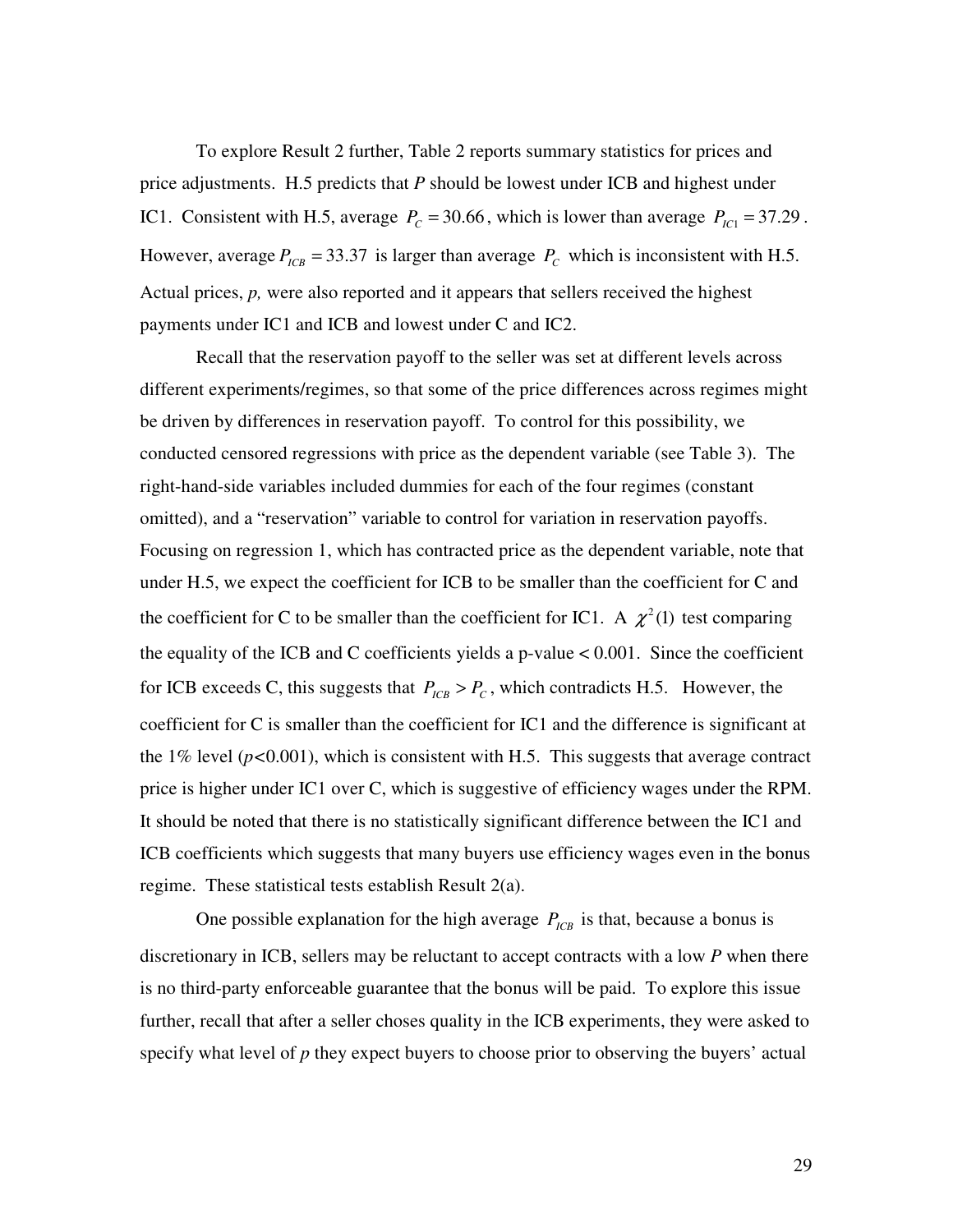choice. For the subset of trades where  $q \ge Q$  (*n*=161) in ICB, only 59% of sellers expected a bonus to be paid. Moreover, when examining the expectations data for rounds 1 through 3, before long term relationships solidified, only 38% of sellers who honored their agreements expected bonuses to be paid.

|                                             | (1)                               | (2)                           |
|---------------------------------------------|-----------------------------------|-------------------------------|
|                                             | Dep. Var. is P (Contracted Price) | Dep. Var. is p (Actual Price) |
| CD <i>ummy</i>                              | $35.69***$                        | 33.82***                      |
|                                             | (1.34)                            | (1.48)                        |
| <b>IC1 Dummy</b>                            | 41.82***                          | 40.14***                      |
|                                             | (1.61)                            | (1.70)                        |
| <b>ICB</b> Dummy                            | $40.91***$                        | $41.13***$                    |
|                                             | (1.95)                            | (2.20)                        |
| IC2 Dummy                                   | 46.62***                          | 34.81***                      |
|                                             | (1.50)                            | (1.70)                        |
|                                             | $-0.76***$                        | $-0.48**$                     |
| Reservation                                 | (0.176)                           | (0.20)                        |
|                                             |                                   |                               |
| $\chi^2(1)$ statistic for the equality of   | 21.33***                          | 35.27***                      |
| ICB and C coefficients                      | $p=0.00$                          | $p=0.00$                      |
| $\chi^2(1)$ statistic for the equality of C | 24.92***                          | 26.23***                      |
| and IC1 coefficients                        | $p=0.00$                          | $p=0.00$                      |
|                                             |                                   |                               |
| $\chi^2(1)$ statistic for the equality of   | 0.36                              | 0.37                          |
| ICB and IC1 coefficients                    | $p=0.55$                          | $p=0.54$                      |
| $\chi^2(1)$ statistic for the equality of C | 148.40***                         | 0.85                          |
| and IC2 coefficients                        | $p=0.00$                          | $p=0.36$                      |
| Obs.                                        | 1527                              | 1527                          |

TABLE 3 Censored Regression Estimates for Contract Price and Actual Price

Note 1.\*,\*\*,\*\*\* signifies that coefficients are significantly different from zero at  $10\%$ , 5% and 1% levels. Note 2. Robust standard errors contained in the parentheses below the coefficients.

Note 3. The constant was omitted to avoid the dummy variable trap.

Result 2(b) comes from regression (2) of Table 3, which has actual price as the dependent variable. Note that the  $\chi^2(1)$  tests suggest that there is no significant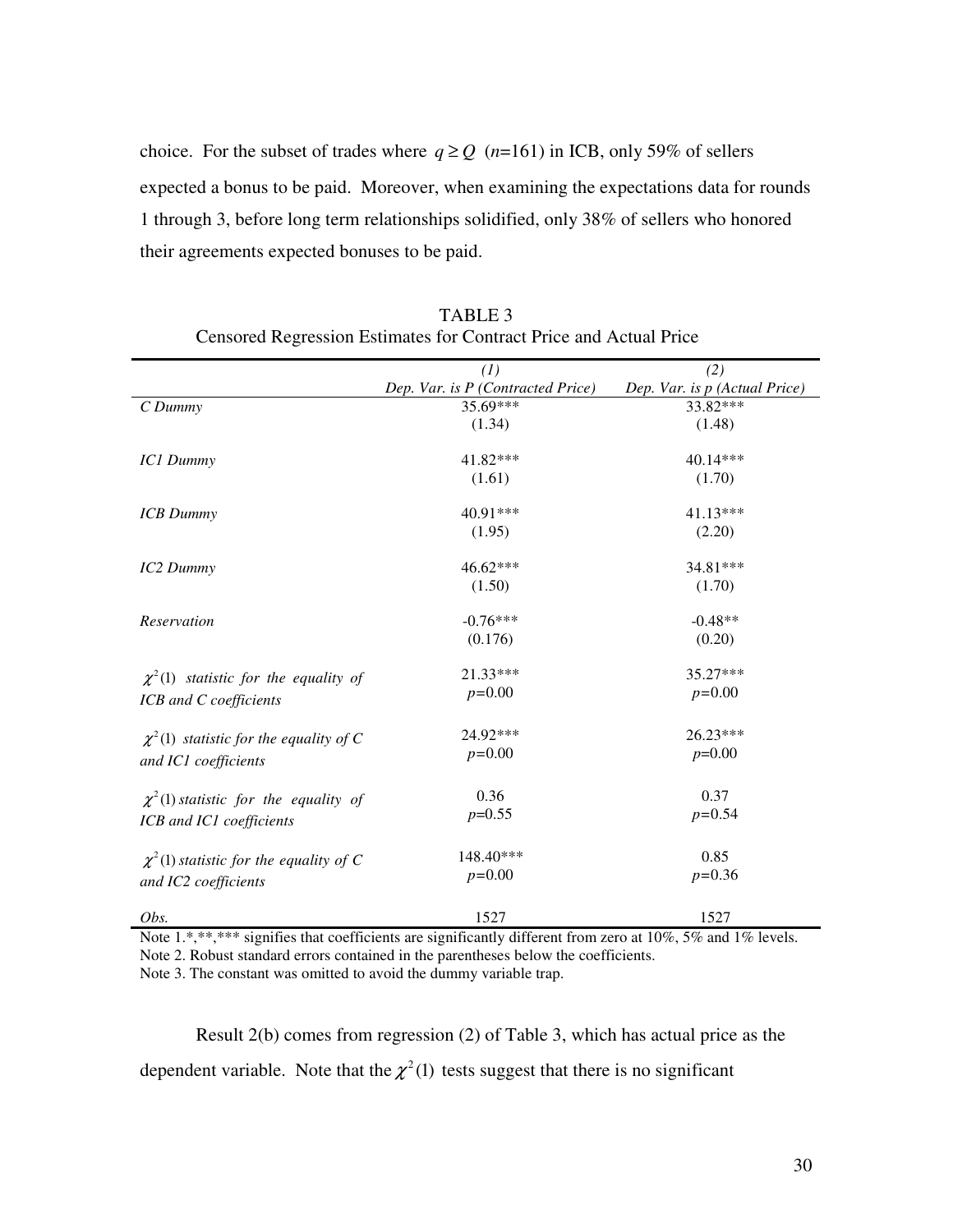difference between actual prices received by sellers under ICB and IC1. Similarly, there is no significant difference between actual prices received under C and IC2. There is, however, a significant difference between actual prices received under ICB and C, ICB and IC2, IC1 and C, and IC1 and IC2. In short, actual prices received by sellers were significantly lower under the IC2 and C treatments. Thus, although there appeared to be efficiency wages under IC2 if we examine only contracted prices, buyers appear to impose significant deducts, which leaves sellers with actual prices that are approximately equal to those received in complete contracts. In fact, across all IC2 experiments, buyers imposed deducts on sellers in 58% of trades and average contracted price exceeded actual prices by an average of 9.63.

Given the large and prevalent deducts in IC2, we explore whether buyers are behaving opportunistically by failing to honor promised prices or whether buyers are legitimately using deducts as incentives. If buyers use deducts as incentives, then we should observe a correlation between the incidence of deducts and seller performance.

RESULT 3: *The probability of a buyer choosing an actual price that is lower than contracted price (i.e. discretionary deduct) increases when a sellers shirks on quality. The probability of a buyer choosing an actual price that exceeds the contracted price (i.e. discretionary bonus) increases when a seller meets or exceeds promised quality.*

Table 4 reports the marginal effects from probit regressions that estimate the probability of deducts and bonuses. Column (1) contains the marginal effects estimates for deducts. Note that when suppliers shirk, it increases the probability of deducts by 0.77, which strongly suggests that deducts are used for incentive provision. Moreover, the probability of deducts decreases when trades are private and with the length of the relationship between a buyer and seller. Thus, buyers engaged in cooperative, selfenforcing relationships are less likely to use deducts. Finally, small increases in contracted price *P* increases the probability of a deduct. While these results suggest that deducts are used for incentive provision, we cannot rule out the role of opportunism as deducts are still imposed in 28% of trades (not reported in Table 4) for which sellers honored contracts.

31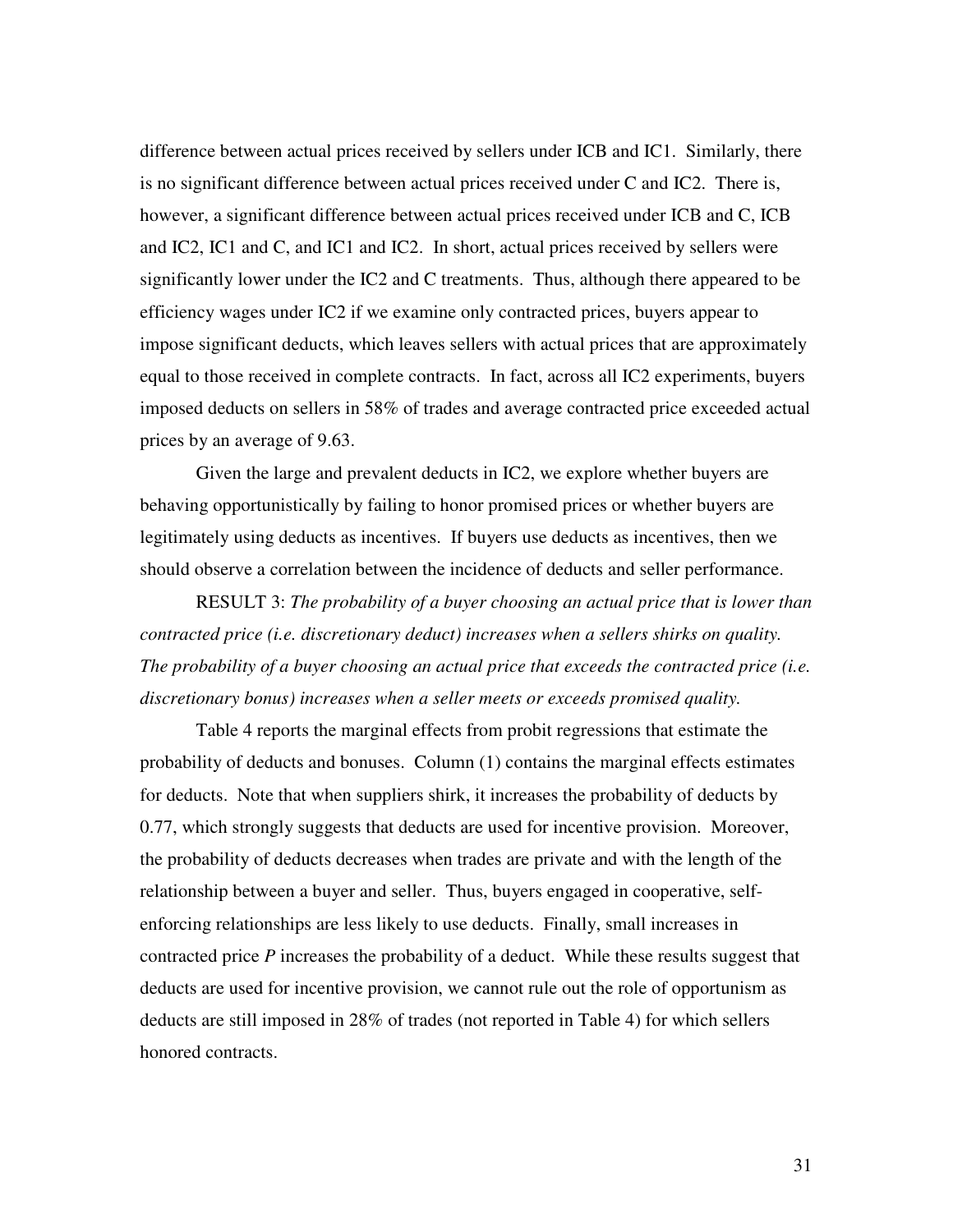|                                    | Probability of Deducts and Bonuses |                       |  |
|------------------------------------|------------------------------------|-----------------------|--|
|                                    | (1)                                | (2)                   |  |
|                                    | Deduct                             | <b>Bonus</b>          |  |
|                                    | dF/dX                              | dF/dX                 |  |
|                                    | IC2 data only                      | IC2 and ICB data      |  |
| Shirking dummy                     | $0.77***$                          | $-0.29***$            |  |
| $(1if q < Q^*)$                    | (0.037)                            | (0.035)               |  |
| Private trade dummy                | $-0.18*$                           | $0.17***$             |  |
|                                    | (0.097)                            | (0.04)                |  |
| $\boldsymbol{P}$                   | $0.01***$                          | $-0.005***$           |  |
|                                    | (0.003)                            | (0.009)               |  |
| Length of private                  | $-0.07***$                         | 0.007                 |  |
| relationship.                      | (0.025)                            | (0.005)               |  |
| ICB dummy                          |                                    | $0.11**$              |  |
|                                    |                                    | (0.05)                |  |
| <b>Experiment Fixed</b><br>Effects | Yes                                | Yes                   |  |
| Obs.                               | 349                                | 680                   |  |
| Wald Chi-sq                        | $\chi^2(8) = 116.4$                | $\chi^2(13) = 187.18$ |  |
|                                    | $p=0.00$                           | $p=0.00$              |  |
| Pseudo $R^2$                       | 0.567                              | 0.38                  |  |

TABLE 4 Probability of Deducts and Bonuses<sup>a</sup>

<sup>a</sup>Regressions are probits with robust standard errors (in parentheses). Reported coefficients are marginal effects (∆ probability for small change regressor).

\*\*\*,\*\*,\*Indicates the estimate is significantly different from 0 at the 1%, 5%, and 10% levels, respectively.

Column (2) reports marginal effects for bonuses. The results are intuitive in that shirking reduces the probability of bonuses by 0.29, private trading increases the probability of bonuses by 0.17, and small increases in *P* reduces the probability of bonuses. The positive ICB marginal effect suggests that buyers are more likely to use bonuses in the ICB experiments relative to the IC2 experiments, which is also intuitive because IC2 buyers can use deducts as substitutes for bonuses for incentive provision. This result is consistent with the summary statistics in Table 2, which show that bonuses occurred in 31% of trades in ICB but in only 12% of trades in IC2.

## 4.3. *Distribution and Rent Sharing*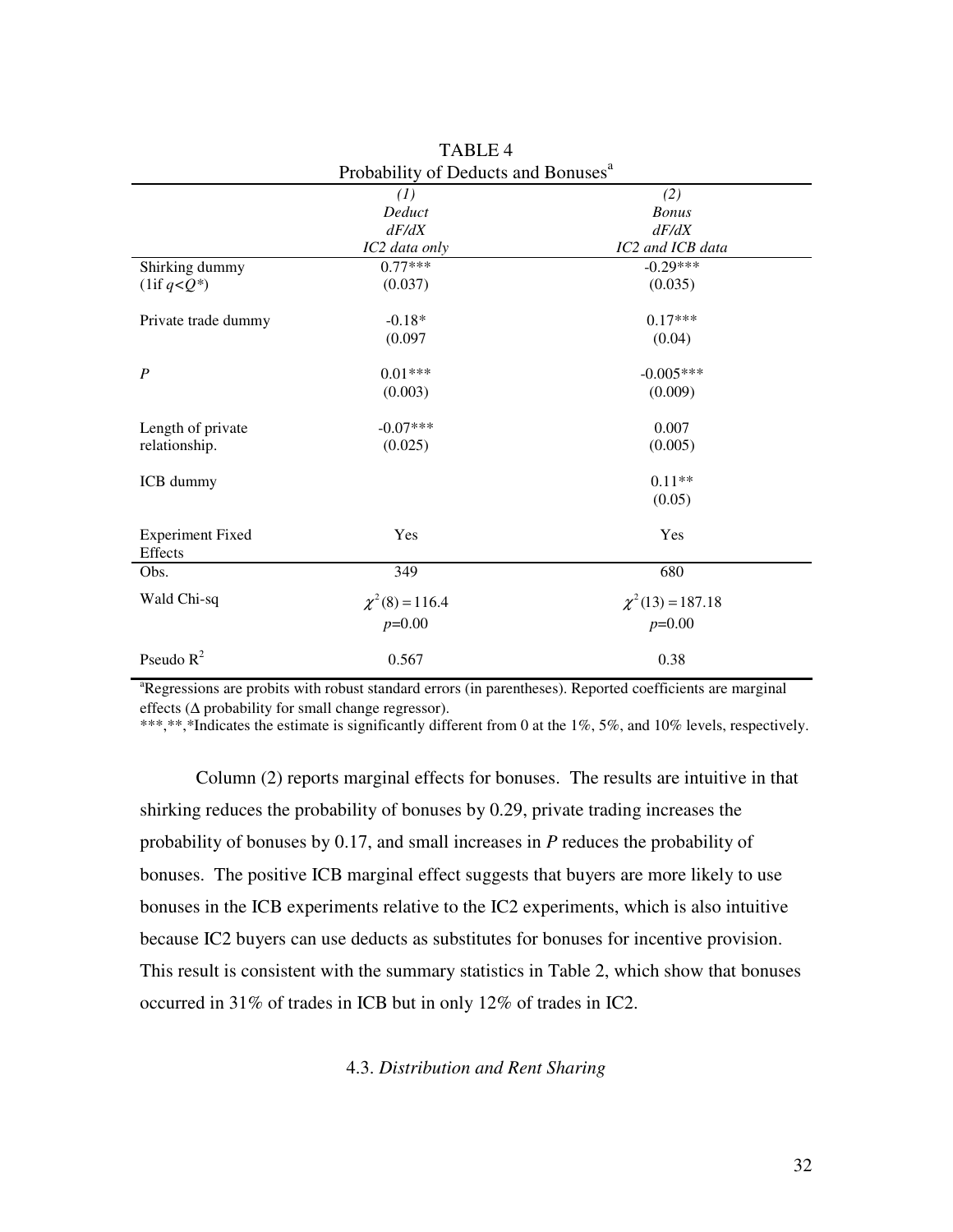Corollary 1 predicts that sellers will earn rents in IC1, but not in other regimes.

H.6: *Buyers share rents generously with sellers under IC1 but hold sellers close to their reservation payoffs in the other regimes.*

One implication of H.6 is that the ratio of sellers' surplus to total surplus,  $\frac{U - \overline{u}}{V}$  $\pi$  + U  $-\bar{u}$ −  $+U -$ ,

should be larger under IC1 than under the other regimes.

RESULT 4: *Sellers' share of surplus is highest under IC1, followed by ICB, IC2, and then C.*

This result suggests that rents are highest under IC1 as predicted, although sellers do earn some rents in other regimes. An interesting pattern is that, as the *degree* of contractual incompleteness *increases* from IC1, to ICB and then to IC2, rent sharing with sellers actually *decreases.* The level of seller rents under IC2, where third-party enforcement is completely missing, appears to be much closer to the level observed under the complete contract, than to the level observed under the RPM.





Figure 2 illustrates the distribution of this ratio across different scenarios. In a qualitative sense, the ratio of sellers' surplus to total surplus is consistent with H.6 because this ratio is clearly highest under IC1 both overall and across public and private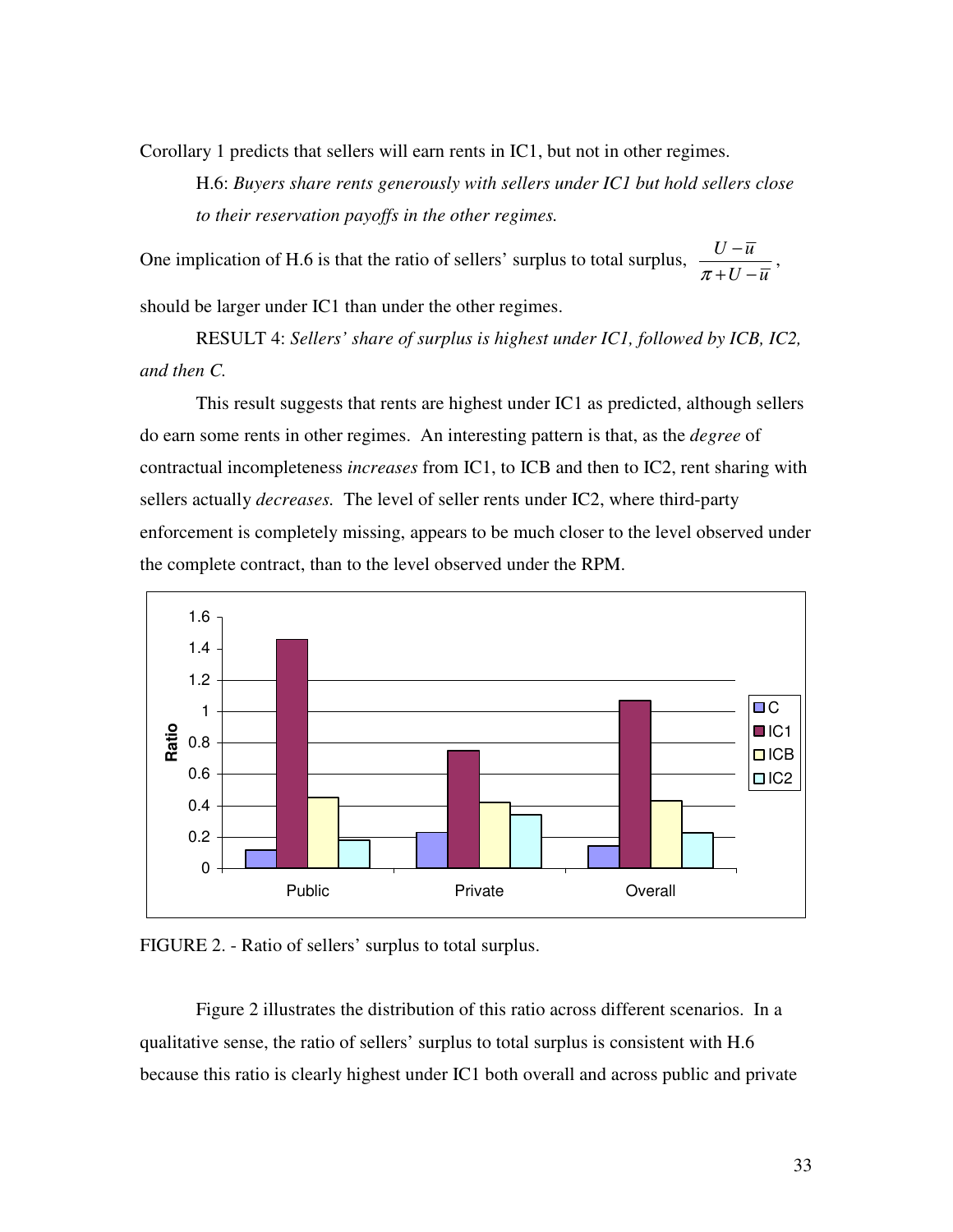trades. This was verified by the fact that KW tests applied to the overall data rejected the equality of the ratio across the following regimes: (1) IC1 vs. all other regimes pooled (*p*=0.0001), (2) IC1 vs. C (rejected: *p*=0.0001), IC1 vs. ICB (rejected: *p*=0.0001), and IC1 vs. IC2 (rejected: *p*=0.0001).

Overall, sellers earned over 100% of total surplus under IC1, close to 80% under private trading, and over 140% in public trading.<sup>16</sup> One logical explanation for high seller surplus under IC1 is that  $Q$  is unenforceable while  $P$  is enforceable; thus, the power to engage in opportunism belongs only to sellers. The fact that the ratio was highest in public trading is consistent with an opportunism explanation given that shirking is most likely to occur in public trading where sellers were not involved in self-enforcing agreements. Nonetheless, even if opportunism did not exist, buyers clearly intend to share rents generously with sellers in IC1. Based on the results of earlier sections, the average contract offered by buyers to sellers under IC1 is  $(P, Q) \approx (37, 8)$ , which would yield a ratio of 0.34. In both C and IC2, sellers captured less than 25% of total surplus overall, although the situation improved for sellers under private trading.

Figure 3 tracks the ratio of seller surplus to total surplus over time. The evolution of the ratio of sellers' to total surplus is consistent with Figure 2 in that seller surplus is highest under IC1 in every round and seller surplus under C and IC2 is quite low converging toward zero over time. Under ICB sellers faired better than under C and IC2 which is inconsistent with H.6. Nonetheless, this result is consistent with our earlier finding that contracted price *P* under ICB is higher than predicted. It may be that in order to induce sellers to accept contracts, buyers had to offer a *P* that provided some rents to sellers. Since actual  $p$  can never fall below  $P$  in the ICB regime, an increase in  $P$  is correlated with increased rent to sellers.

An interesting pattern to note is that quality progressively increases as we move from more stringent to less stringent enforcement regimes (IC1 to ICB to IC2) while rentsharing with sellers declines. To understand what is going on, it would be useful to refer to the sellers' dynamic incentive constraints under each regime given by equations (3),

<sup>&</sup>lt;sup>16</sup> Sellers can earn more than 100% (ratio greater than 1) when buyers make negative profits.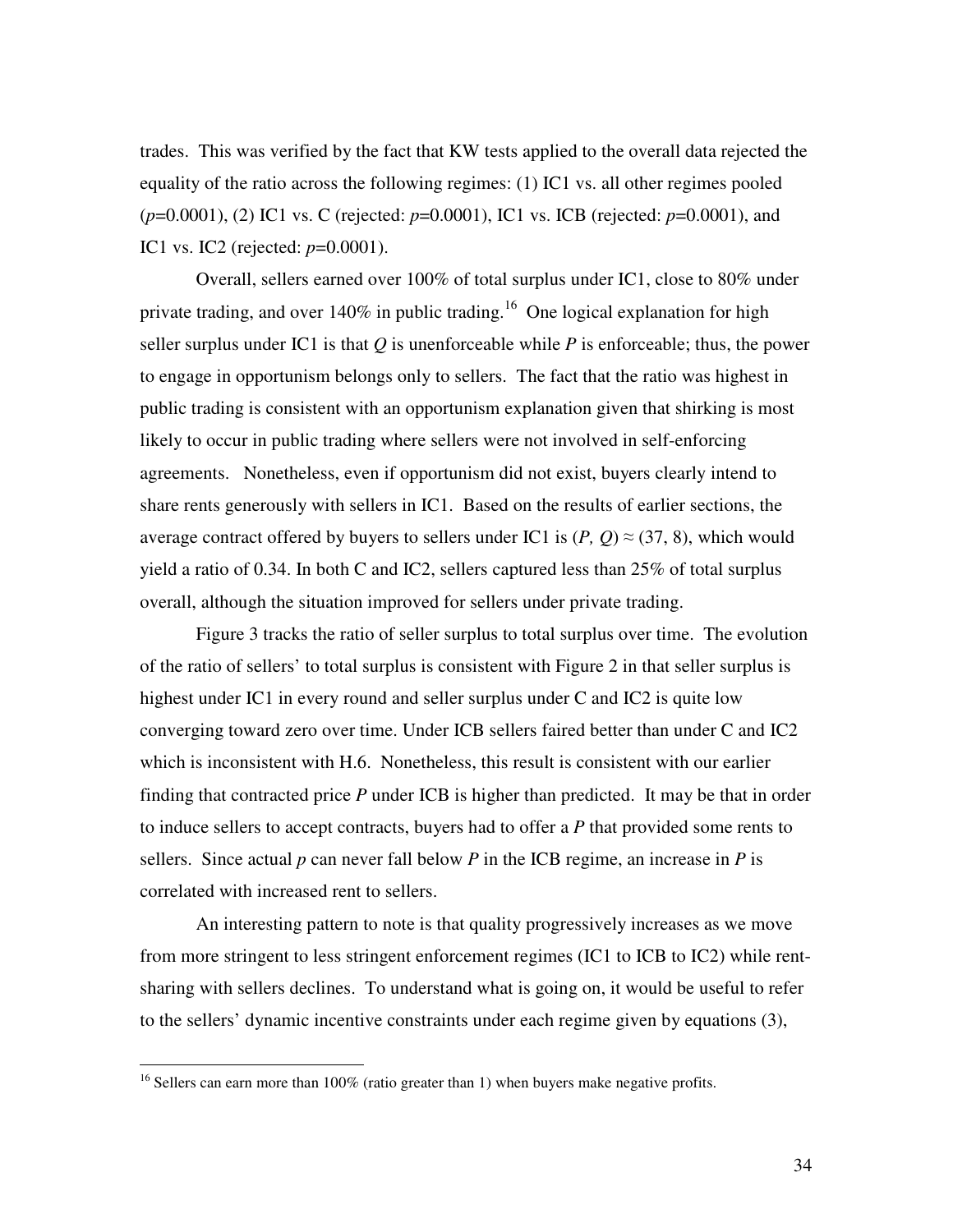

FIGURE 3: Evolution of the ratio of sellers' surplus to total surplus.

(9), and (14). It is clear from equation (3), which is the seller's dynamic enforcement constraint under IC1, that the only way for this constraint to be satisfied to prevent seller shirking is for *P* to be high enough to ensure rents to the seller for not shirking. Note that when  $\delta = 1$ , which implies that the highest degree of cooperation is expected, then  $P \ge \overline{u} + c(q)$  in which case the buyer would hold the seller right at her reservation payoff if she supplies quality level, *q*. However, as soon as  $\delta$  < 1 so that sellers are expected to be less cooperative, then a rent has to be paid to sellers to induce cooperation. In contrast, (9) is the seller's dynamic incentive constraint under ICB. Note from Proposition 2 that the optimal contract under ICB implies  $P = \overline{u} + c(q)$  and *b*(*q*) = *c*(*q*) – *c*(*q*). The significance of *P* =  $\overline{u}$  + *c*(*q*) is that if it is substituted into the r.h.s. of (9), the r.h.s. becomes 1 *u*  $-\delta$ . In other words, the optimal contract ensures that the seller can do no better than her outside payoff if she shirks. Then the bonus only has to be high enough to ensure that the l.h.s. of (9) is at least as great as her outside payoff, which is accomplished by letting  $b(q) = c(q) - c(q)$ , which just covers the cost of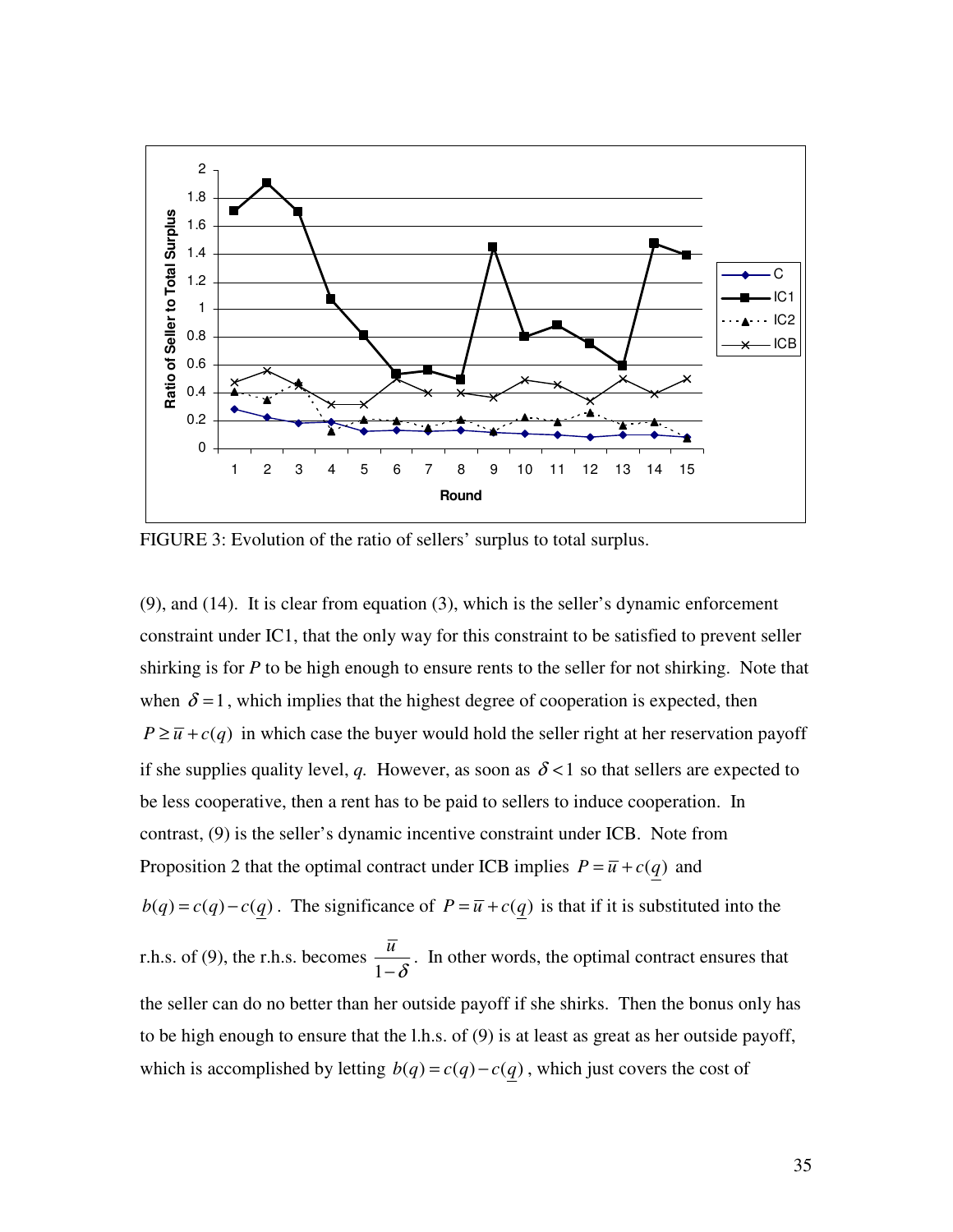producing high quality. The ICB regime provides the buyer with enough discretionary latitude to reduce the seller's payoff from shirking which reduces rents needed to motivate the seller. This argument is magnified under IC2 because the buyer has so much discretion that she can force the seller's payoff from shirking to fall below the seller's outside payoff. To see this, consider the r.h.s. of (14) which is the seller's payoff from shirking after accepting a contract that requests a quality level, *q.* Because the buyer can withhold all payment, she can impose a severe punishment on the seller for shirking thereby leaving the seller with only a short-term "gain" of  $-c(q)$ , which is less than her outside payoff of  $\bar{u}$ . Hence, in equilibrium, a seller never has an incentive to shirk after having accepted a contract; in fact, once a seller accepts a contract, the buyer can hold the seller hostage and ensure that she doesn't earn her outside payoff, which provides powerful incentives for the seller to deliver high quality. The buyer only has to structure the contract in such a way that the seller's total pay from cooperating restores her to her outside payoff. This is accomplished with a contract that specifies total pay of  $c(q) + \overline{u}$ , which pays no rents to sellers. In short, buyer latitude alters sellers' payoffs from shirking and alters the feasible continuation equilibria.

## 4.4. *Identity and Reputation Based Trading*

A key implication of Proposition 3 is that cooperation should be easier to achieve under IC1 and ICB relative to IC2. In addition, because the role of cooperation is to provide self-enforcement of contracts, it should play no role in regime C. Within the context of our experiments, private offers enable reputation based trading and long-term relationships, which lie at the core of relational contracting. For example, if a buyer predicts benefits from contracting with a specific seller, the buyer can make a private offer to that seller in each round rather than venturing into the open market and hoping that that seller is the first to accept the offer. Had we not incorporated private trading, it would have been difficult for parties to establish relational agreements based on identity and reputation as buyers would have had to hope that their targeted sellers were first to accept their public contracts. Let the fraction of trades conducted via private offers be ρ.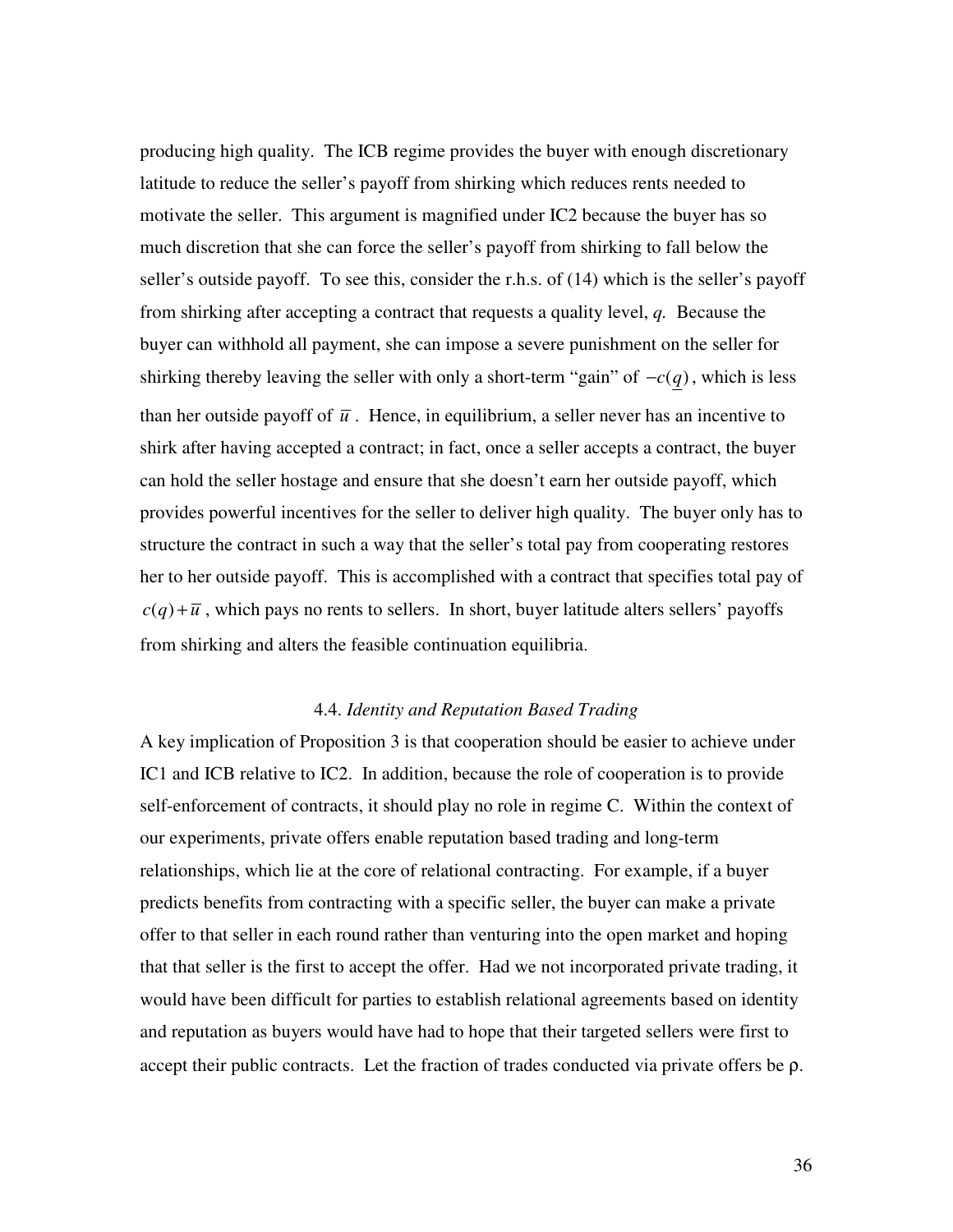H7: *The fraction of trades conducted via private offers are ranked as follows:*

$$
\rho_{\scriptscriptstyle{IC1}} = \rho_{\scriptscriptstyle{ICB}} > \rho_{\scriptscriptstyle{IC2}} > \rho_{\scriptscriptstyle{C}}
$$

It turns out that our experimental results were fully consistent with H.7.

RESULT 5: *There is no significant difference between the fraction of private trades under IC1 and ICB. The fraction of private trades under IC2 is lower than the fraction of private trades under IC1 and ICB, and the fraction of private trades under C is lower than the fraction of private trades under IC2.*

Figure 4 displays the fraction of private trading that occurs under each contracting regime. The pattern is consistent with H.7 in that the incidence of private trading is highest under IC1 and ICB, and lowest under C. A KW test reveals that  $\rho_{IC1} = \rho_{ICB}$ cannot be rejected  $(p=0.97)$  so that there appears to be no statistical difference between the fraction of private trades that occurred under IC1 and ICB. We also test  $\rho_{IC1} \& \rho_{ICB} = \rho_{IC2}$ , as well as  $\rho_{IC1} \& \rho_{ICB} = \rho_C$ , both of which are rejected (*p*=0.0001 for both tests). Finally, a test of  $\rho_{IC2} = \rho_C$  is rejected at the 5% level (*p*=0.03).



FIGURE 4: Fraction of private trades in each contract regime.

It is also useful to assess the pattern of trading over time (Figure 5). It is interesting to note that the pattern of evolution between IC2 and C is very similar even though C is the complete contract and IC2 is the most incomplete contract. Meanwhile,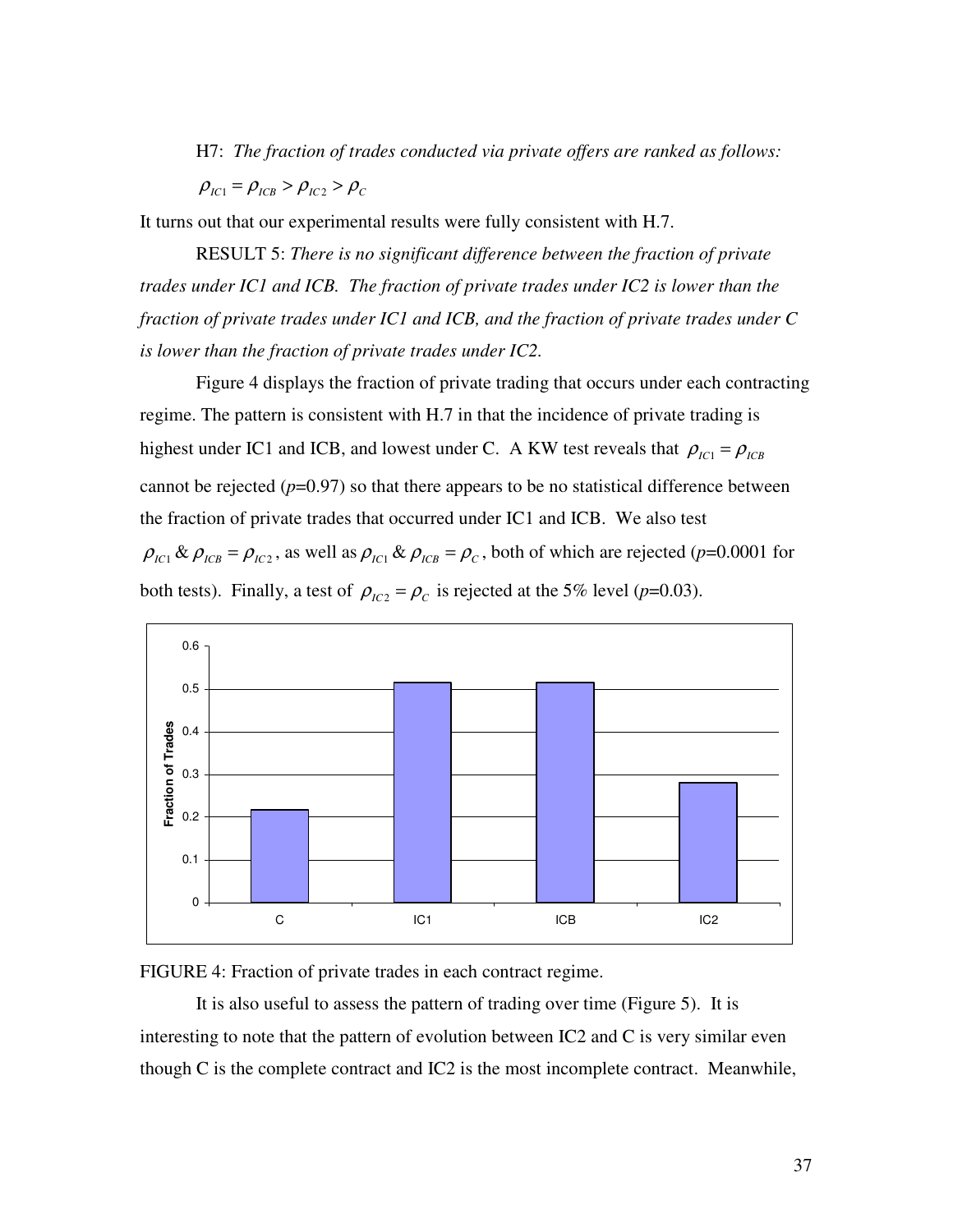the two contracts with intermediate levels of incompleteness evolve very differently. Private trading increases quickly under IC1 and ICB and tops out at about 0.68 under IC1 and at around 0.85 under ICB. The trajectory of IC2 is much flatter and never exceeds 0.45. Private trading is consistently lowest under C and never exceeds 0.31 in any round.



FIGURE 5. Evolution of the fraction of private trades over time.

An obvious puzzle remains: if the fraction of private trades is so low under IC2, how is it that average quality in this regime is higher than under IC1 and ICB? In the absence of third-party enforcement, parties must find ways to self-enforce contracts and one of the primarily mechanisms for facilitating self-enforcement is to establish cooperative agreements through private trading. Yet, the vast majority of trades in IC2 are public, so how is high quality achieved? One possible explanation is that, because price is not third-party enforceable, buyers have strong incentives to renege on payments. By accepting the good and then not paying for it, the short term gains to buyers can be substantial. Thus, the buyer must reap large benefits from continuation with a specific seller in order to not renege on price. This then puts tremendous pressure on sellers to deliver high quality to enhance buyers' revenues so that buyers will not renege on price. Even in public trading, the pressure to deliver high quality exists for two reasons. First, if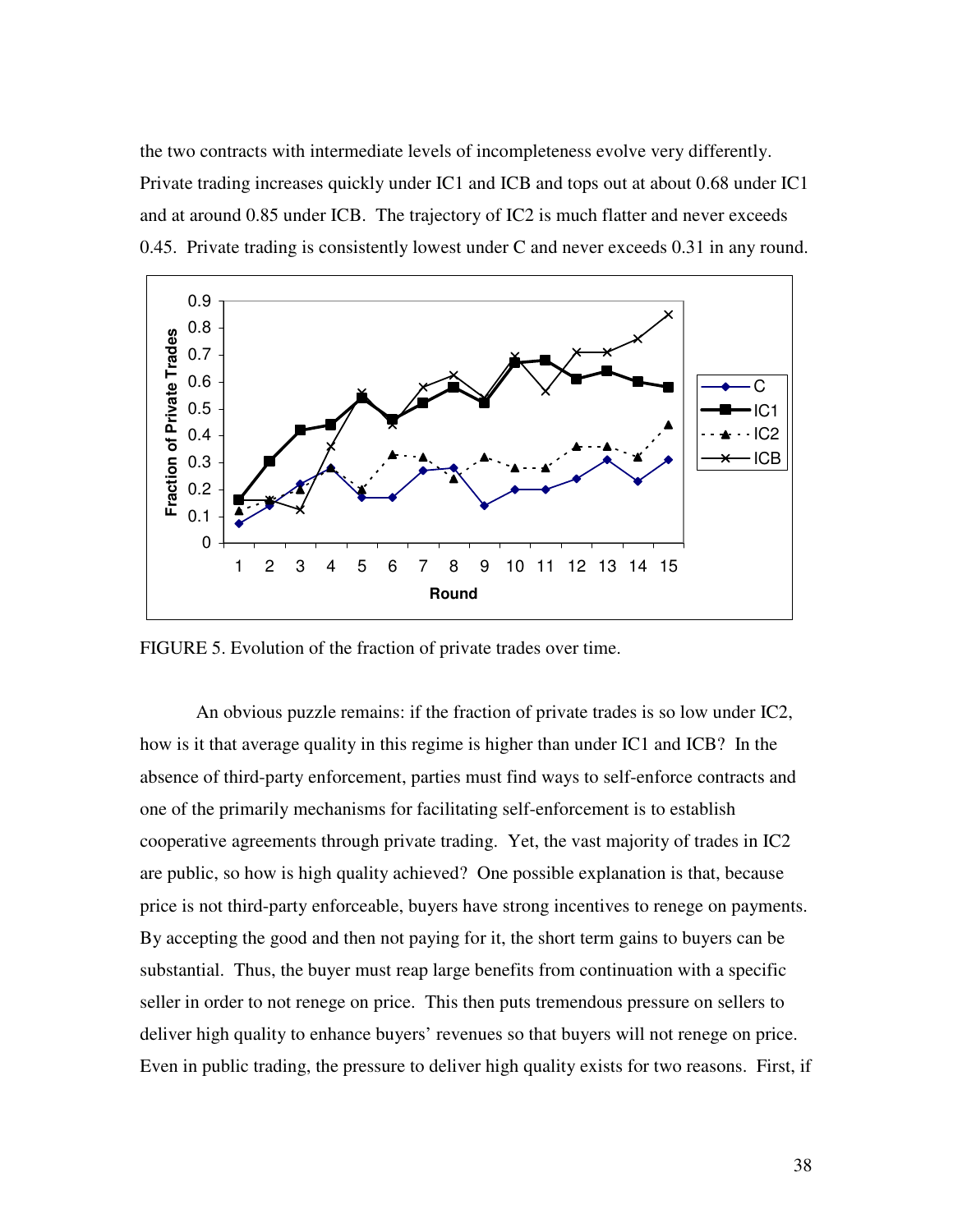a seller wants to establish credibility with a buyer so that the buyer will trade with him privately in the future, he must entice the buyer with high quality. Second, a close examination of the seller's dynamic incentive constraint suggests that sellers never have an incentive to renege once the seller has accepted a contract. Recall that once a contract has been accepted, buyers can hold sellers hostage by withholding payment so that sellers would earn even less than her outside payoff. Sellers therefore must perform to prevent a retaliatory response from buyers within the stage-game.

RESULT 6: *In both public and private trades, sellers expect buyers to renege on price (i.e. impose deducts) if sellers do not produce quality that meets or exceeds contracted quality.*

Table 5 presents probit regression results of the determinants of sellers' *expectations* of whether buyers will renege on price i.e. choose  $p \lt P$  (deducts). Recall that during our IC2 experiments after sellers had chosen quality and before sellers had observed actual *p* chosen by buyers, sellers were asked to state what *p* they expected sellers to choose. If expected  $p$  was less than contracted price  $P$ , then sellers expect buyers to renege. Our probits allow us to examine the determinants of sellers' expectations of buyer reneging for public and private trading.

It is interesting to note that the strongest determinant is whether sellers hold up their end of the bargain by honoring the contracted quality. The marginal effects were large, significantly different from zero, and consistent across both public and private trading (0.41 and 0.38, respectively). Sellers perceive strong incentives for honoring contracts; i.e., they believed shirking will lead to deducts. The absolute level of quality only seemed to matter in private trading where sellers' anticipated that a one-unit increase in quality would reduce the probability of buyer shirking by 0.13. Also note that sellers' expected an increase in the probability of buyer shirking when contracted *P* was higher. Perhaps sellers deduce that high promised prices might be too good to be true because it costs buyers more to honor contracts. Under private trading, the length of the relationship had little impact on sellers' expectations concerning buyer shirking. Thus, it appears that once a seller has accepted a contracted, the history of the relationship did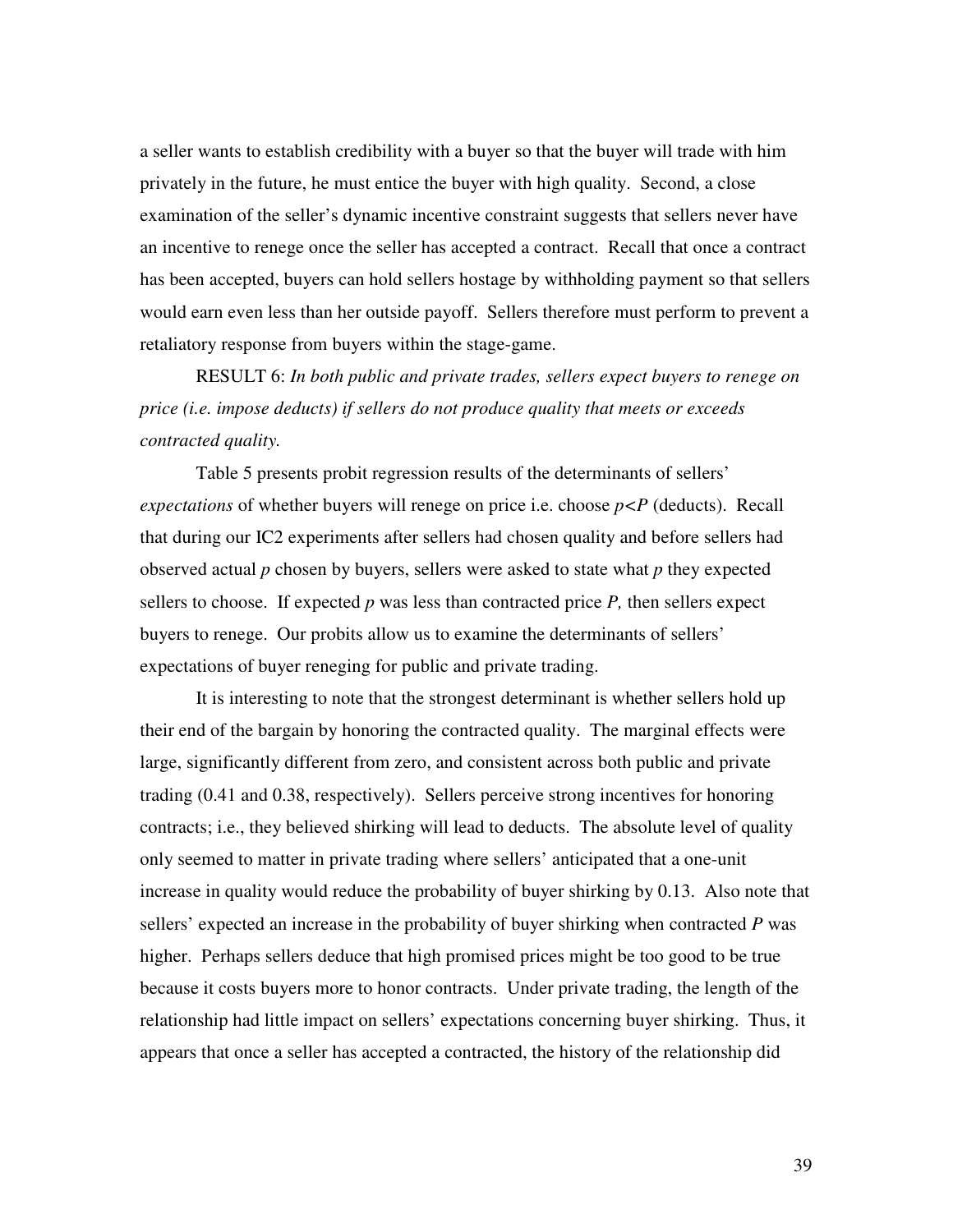| Determinants of Seners Expectations of Buyer Shirking in ICZ (Expected Frice $\langle T \rangle$ ) |                      |                       |  |  |  |
|----------------------------------------------------------------------------------------------------|----------------------|-----------------------|--|--|--|
|                                                                                                    | (1)                  | (2)                   |  |  |  |
|                                                                                                    | dF/dX                | dF/dX                 |  |  |  |
|                                                                                                    | IC2 Public data only | IC2 Private data only |  |  |  |
| q chosen by seller                                                                                 | 0.002                | $-0.13**$             |  |  |  |
|                                                                                                    | (0.02)               | (0.06)                |  |  |  |
| Seller shirked (dummy $= 1$ if                                                                     | $0.41***$            | $0.38**$              |  |  |  |
| $q)$                                                                                               | (0.07)               | (0.17)                |  |  |  |
| Contracted price, P                                                                                | $0.007***$           | $0.017***$            |  |  |  |
|                                                                                                    | (0.003)              | (0.005)               |  |  |  |
| Length of relationship up to                                                                       |                      | $-0.003$              |  |  |  |
| current round                                                                                      |                      | (0.02)                |  |  |  |
| <b>Experiment Fixed Effects</b>                                                                    | Yes                  | Yes                   |  |  |  |
| Obs.                                                                                               | 269                  | 90                    |  |  |  |
| Wald Chi-sq                                                                                        | $\chi^2(7) = 49.90$  | $\chi^2(7) = 21.23$   |  |  |  |
|                                                                                                    | $p=0.00$             | $p=0.00$              |  |  |  |
| Pseudo $R^2$                                                                                       | 0.138                | 0.415                 |  |  |  |

TABLE 5 Determinants of Sellers' Expectations of Buyer Shirking in IC2 (Expected Price < *P*) a

<sup>a</sup>Regression is a probit with robust standard errors (in parentheses). Reported coefficients are marginal effects ( $\Delta$  probability for small change regressor)

\*\*\*,\*\*,\*Indicates that the estimate is significantly different from 0 at the 1%, 5%, and 10% levels, respectively.

little to influence sellers' expectation of buyer behavior within the stage-game. Overall, the probit results suggest that having the discretion to adjust prices offered buyers a powerful incentive instrument even within a stage-game.<sup>17</sup> This could explain why high quality is achievable in IC2 even though the incidence of private trading was lower.

# 5. CONCLUSION

In this study, we compare relational trading under a range of incomplete contracts that afford contracting parties different degrees of *ex post* discretionary latitude. Our results

<sup>&</sup>lt;sup>17</sup> Of course, if we focus only on a stage-game independent of repeated game effects, then the question arises as to why sellers would accept a contract in the first place. Clearly, sellers have to believe that there are some "cooperative" buyers in the population who honor the contracted price so long as the seller delivers promised quality. If all buyers are strictly selfish, or if sellers believe that buyers are strictly selfish, then sellers would never accept a contract in the first place.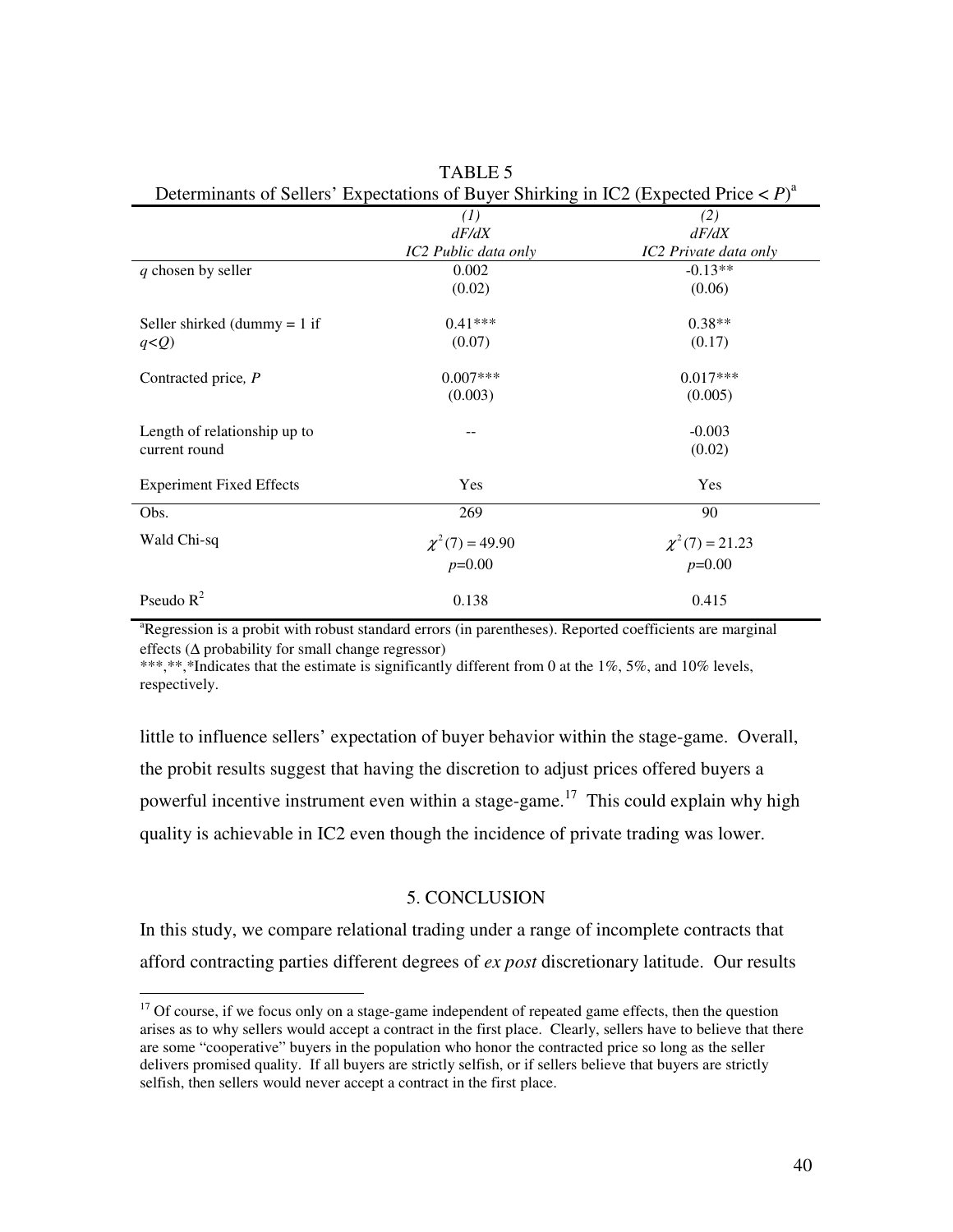suggest that the efficiency and nature of relational trading are profoundly impacted by simple alterations in the degree of discretionary latitude available to traders. Specifically, our laboratory buyers and sellers were able to increase the efficiency of trade under more incomplete contracts, relative to less incomplete contracts. Moreover, the distribution of gains from trade can also vary significantly across contracting regimes. Sellers earn rents under partially incomplete contracts where buyers rely on efficiency wages to motivate sellers. However, as the degree of contractual incompleteness increases, thereby granting buyers more discretionary latitude, seller rents dissipate. Buyers also cared more about the identity of sellers under partially incomplete contracts, but when contracts are fully incomplete, buyers rely heavily on discretionary deducts rather than reputation based trading to ensure quality. These discretionary deducts appear to wield powerful incentive effects as sellers anticipate that buyers were more likely to impose deducts when sellers shirk on quality promises.

Our research provides empirical support for the theory of *strategic ambiguity* discussed by Bernheim and Whinston (1998). That is, with barriers to complete contracting, it may be beneficial for contracts to be endogeneously incomplete. One policy implication of our findings is that legal or regulatory interventions that restrict freedom of contract may not necessarily improve efficiency unless all contracting barriers can be removed. Incremental improvements in contracting institutions may not necessarily enhance efficiency and may have unintended effects. Even default rules, which parties should be able to contract around by mutual agreement, can inhibit efficiency if contracting costs are high. This may explain why courts tend not to intervene, insert missing provisions, or override discretionary actions made by parties in relational contracts (Schwartz 1992).

A possible direction for future research might involve a more detailed examination of how explicit contracts interact with informal incentives. For example, it would be interesting to see whether an increase in contractual incompleteness would still enhance efficiency if buyers care about two performance outcomes, such as quality and quantity, where only one of these measures is third-party enforceable.

41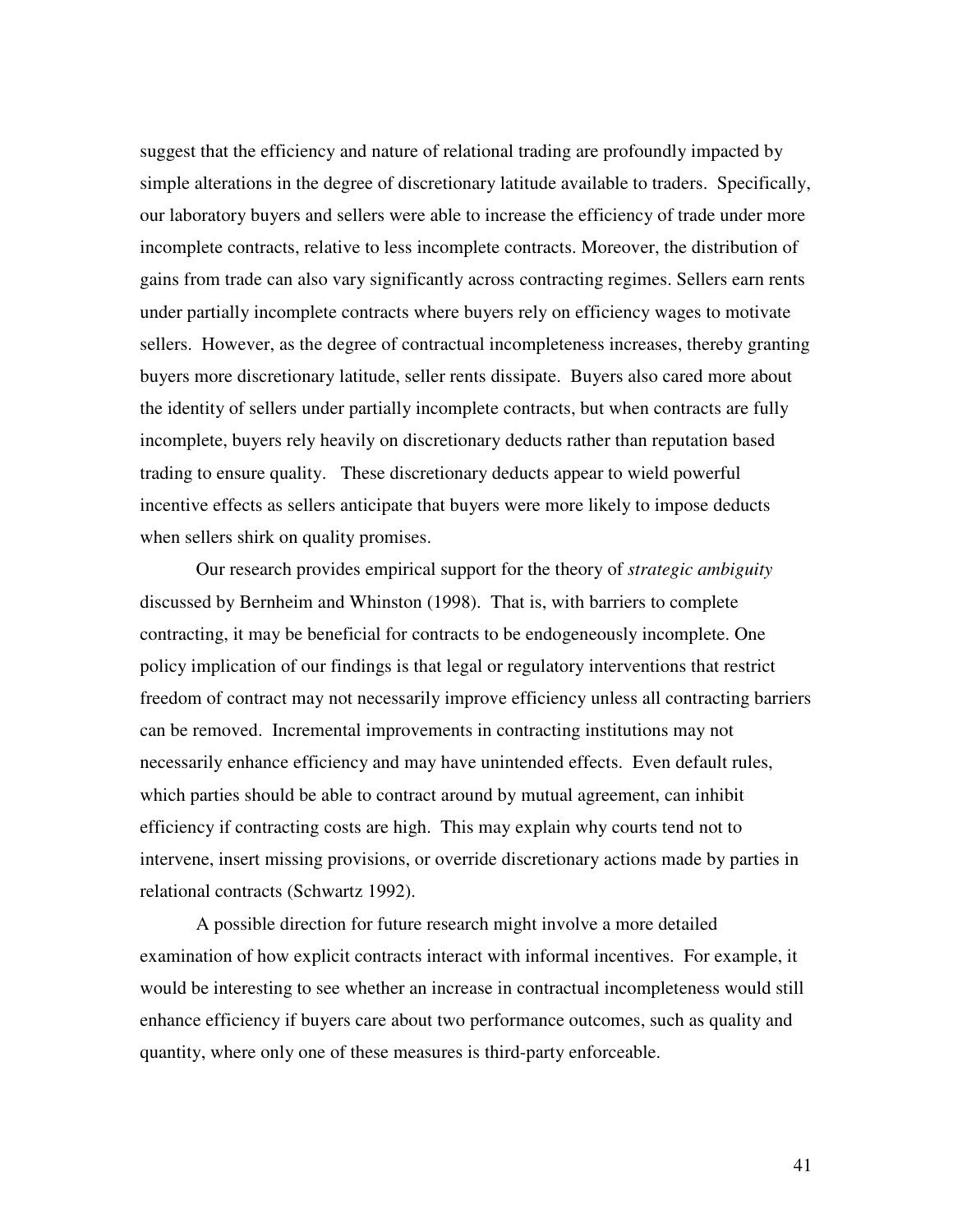#### REFERENCES

- Acemoglu, D. and S. Johnson. (2005): "Unbundling Institutions," *Journal of Political Economy,* 113, 949-995.
- Andreoni, J.A., and J.H. Miller. (1993): "Rational Cooperation in the Finitely Repeated Prisoner's Dilemma: Experimental Evidence," *Economic Journal,* 103, 570-85.
- Axelrod, R. (1981): "The Emergence of Cooperation Among Egoists," *American Journal of Political Science,* 34, 306-18.
- Baker, G., R. Gibbons, and K.J. Murphy. (2002): "Relational Contracts and the Theory of the Firm," *Quarterly Journal of Economics,* 117, 39-84.
- Banerjee, A.V., and E. Duflo. (2000): "Reputation Effects and the Limits to Contracting: A Study of the Indian Software Industry," *Quarterly Journal of Economics,* 115, 989-1017.
- Bernheim, B., and M.D. Whinston. (1998): "Incomplete Contracts and Strategic Ambiguity," *American Economic Review,* 88, 902-932.
- Brown, M., A. Falk, and E. Fehr. (2004): "Relational Contracts and the Nature of Market Interactions," *Econometrica,* 72, 747-780.
- Cabral, L., and A. Hortacsu. (2006): "The Dynamics of Seller Reputation: Theory and Evidence from eBay," Mimeo, New York University and University of Chicago.

Camerer, C. (2003): *Behavioral Game Theory*, Princeton: Princeton University Press.

Cooper, R. (1996): "Cooperation without Reputation: Experimental Evidence from Prisoner's Dilemma Games," *Games and Economic Behavior,* 12, 187-218.

Dal Bó, P. (2005): "Cooperation Under the Shadow of the Future: Experimental Evidence from Infinitely Repeated Games," *American Economic Review,* 95, 1591-1604.

Dixit, A.K. (2003): "On Modes of Economic Governance," *Econometrica*, 71, 449-481.

Fischbacher, U. (1999): "Z-Tree: Experimental Software." University of Zurich.

Jin, G.Z., and P. Leslie. (2003): "The Effect of Information on Product Quality: Evidence from Restaurant Hygiene Grade Cards," *Quarterly Journal of Economics,* 118, 409-451.

Klein, B., and K. Leffler. (1981): "The Role of Market Forces in Assuring Contractual